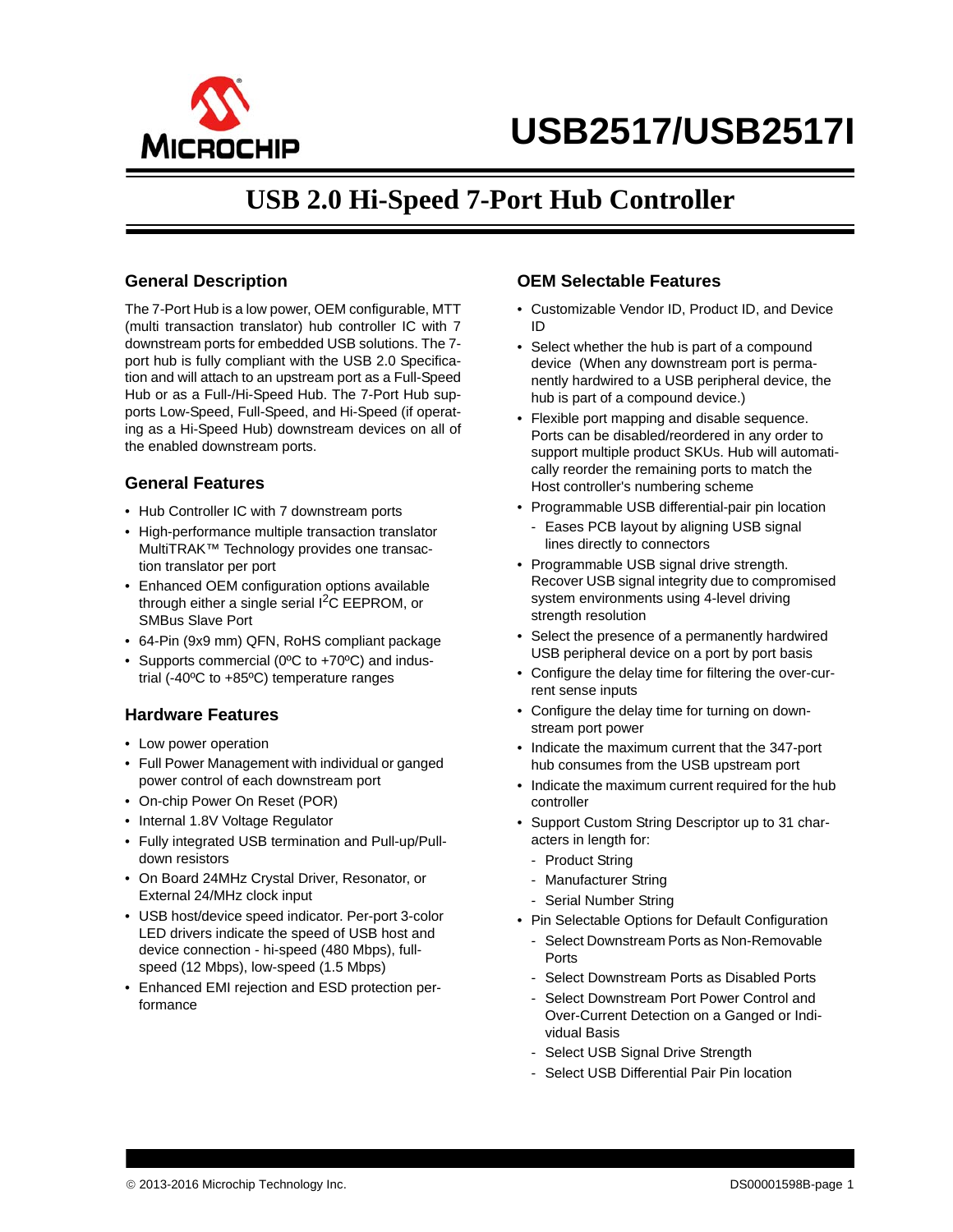## **Applications**

- LCD monitors and TVs
- Multi-function USB peripherals
- PC mother boards
- Set-top boxes, DVD players, DVR/PVR
- Printers and scanners
- PC media drive bay
- Portable hub boxes
- Mobile PC docking
- Embedded systems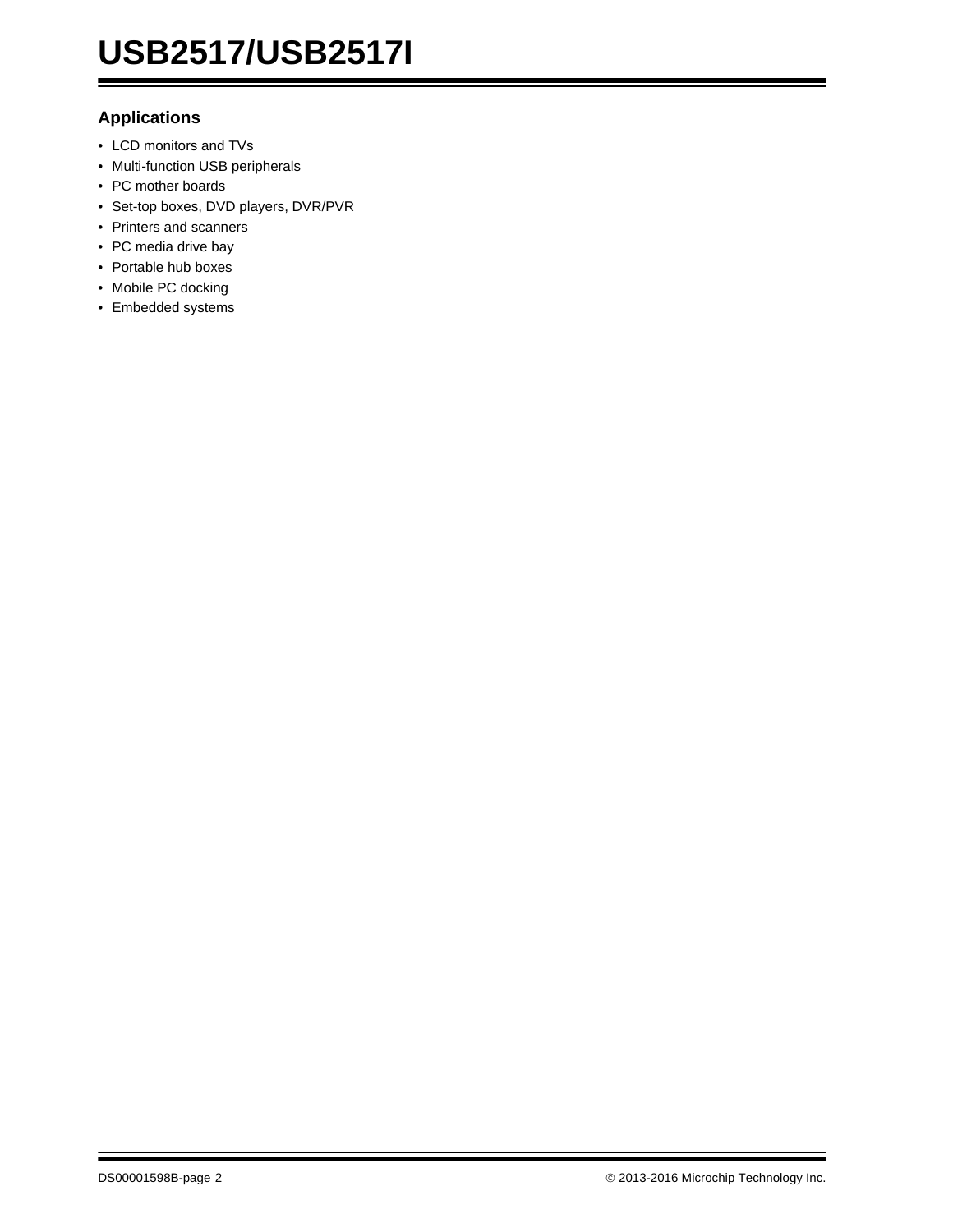## **TO OUR VALUED CUSTOMERS**

It is our intention to provide our valued customers with the best documentation possible to ensure successful use of your Microchip products. To this end, we will continue to improve our publications to better suit your needs. Our publications will be refined and enhanced as new volumes and updates are introduced.

If you have any questions or comments regarding this publication, please contact the Marketing Communications Department via E-mail at **[docerrors@microchip.com](mailto:docerrors@microchip.com)**. We welcome your feedback.

#### **Most Current Data Sheet**

To obtain the most up-to-date version of this data sheet, please register at our Worldwide Web site at:

#### **http://www.microchip.com**

You can determine the version of a data sheet by examining its literature number found on the bottom outside corner of any page. The last character of the literature number is the version number, (e.g., DS30000000A is version A of document DS30000000).

#### **Errata**

An errata sheet, describing minor operational differences from the data sheet and recommended workarounds, may exist for current devices. As device/documentation issues become known to us, we will publish an errata sheet. The errata will specify the revision of silicon and revision of document to which it applies.

To determine if an errata sheet exists for a particular device, please check with one of the following:

• [Microchip's Worldwide Web site; h](http://www.microchip.com)ttp://www.microchip.com

• Your local Microchip sales office (see last page)

When contacting a sales office, please specify which device, revision of silicon and data sheet (include -literature number) you are using.

#### **Customer Notification System**

Register on our web site at **[www.microchip.com](http://www.microchip.com)** to receive the most current information on all of our products.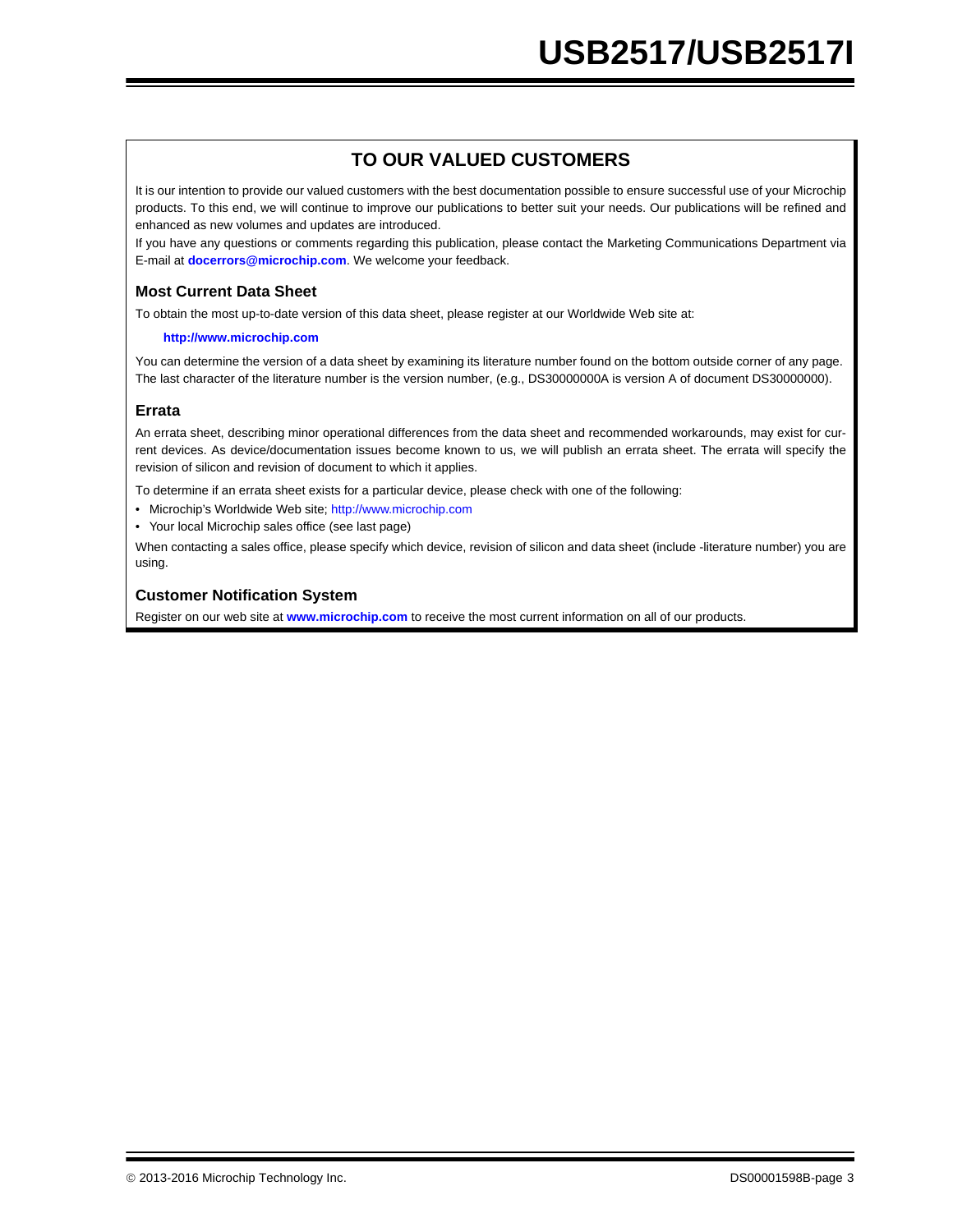## **Table of Contents**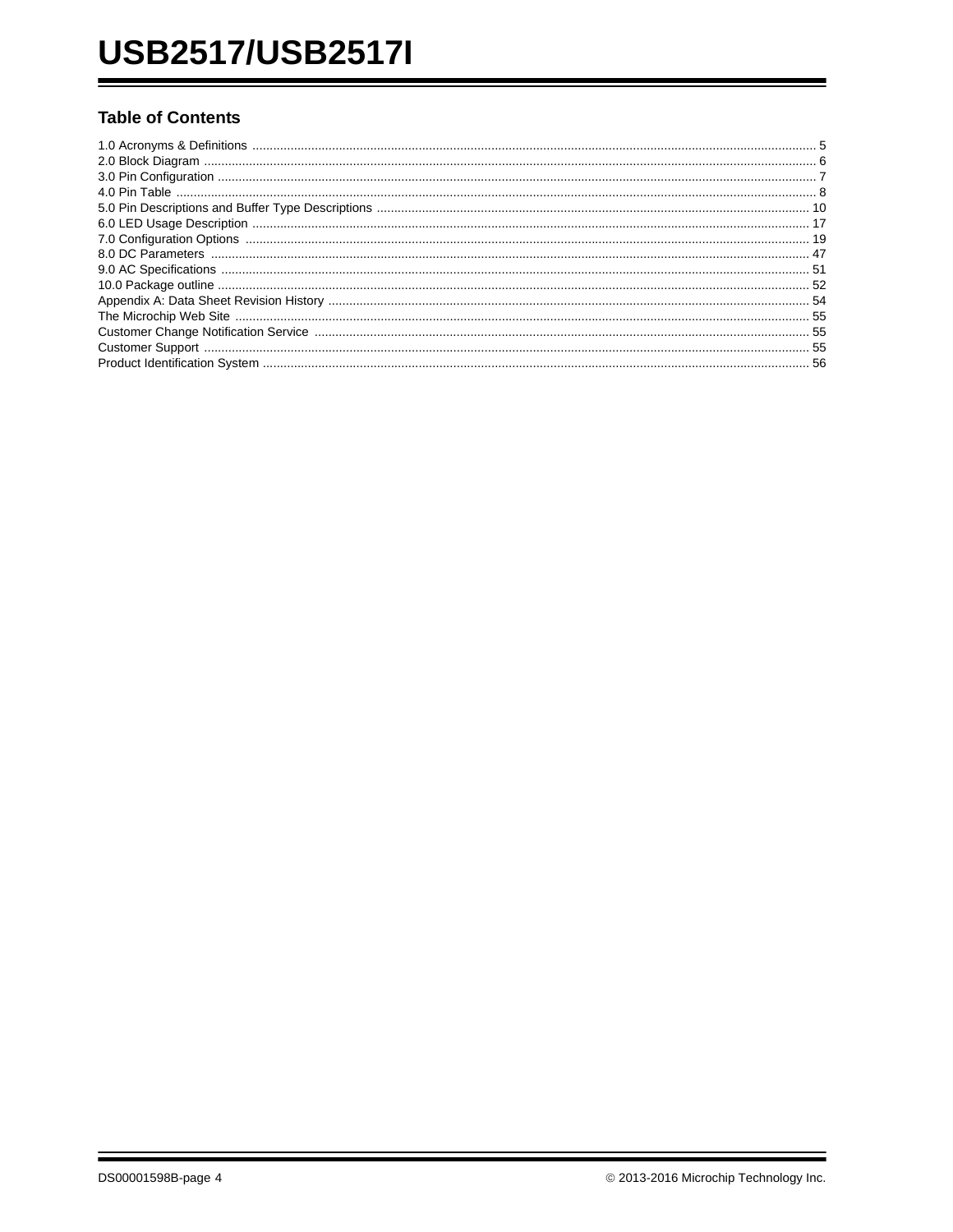## <span id="page-4-0"></span>**1.0 ACRONYMS & DEFINITIONS**

**EEPROMM:** Electrically Erasable Programmable Read-Only Memory (a type of non-volatile memory)

- **EMI:** Electromagnetic Interference
- **ESD:** Electrostatic Discharge
- **I 2C:** Inter-Integrated Circuit
- **LCD**: Liquid Crystal Display
- **LED**: Light Emitting Diode
- **OCS:** Over-current sense
- **PCB:** Printed Circuit Board
- **PHY:** Physical Layer
- **PLL:** Phase-Locked Loop
- **PVR:** Personal Video Recorder (also known as a Digital Video Recorder)
- **QFN:** Quad Flat No Leads
- **RoHS:** Restriction of Hazardous Substances Directive
- **SCK:** Serial Clock
- **SD:** Secure Digital
- **SIE:** Serial Interface Engine
- **SMBus:** System Management Bus
- **TT:** Transaction Translator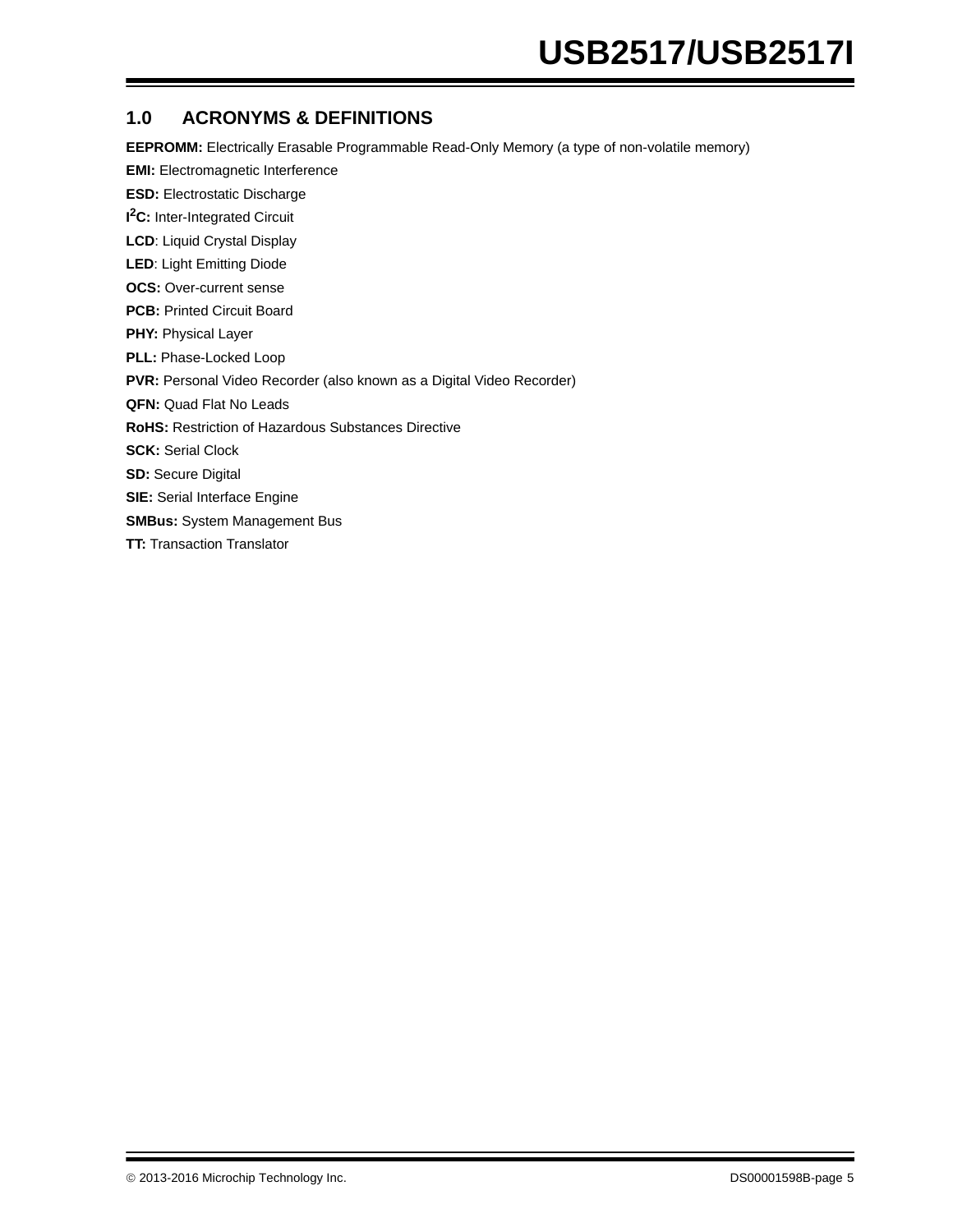## <span id="page-5-0"></span>**2.0 BLOCK DIAGRAM**

### **FIGURE 2-1: USB2517/USB2517I BLOCK DIAGRAM**

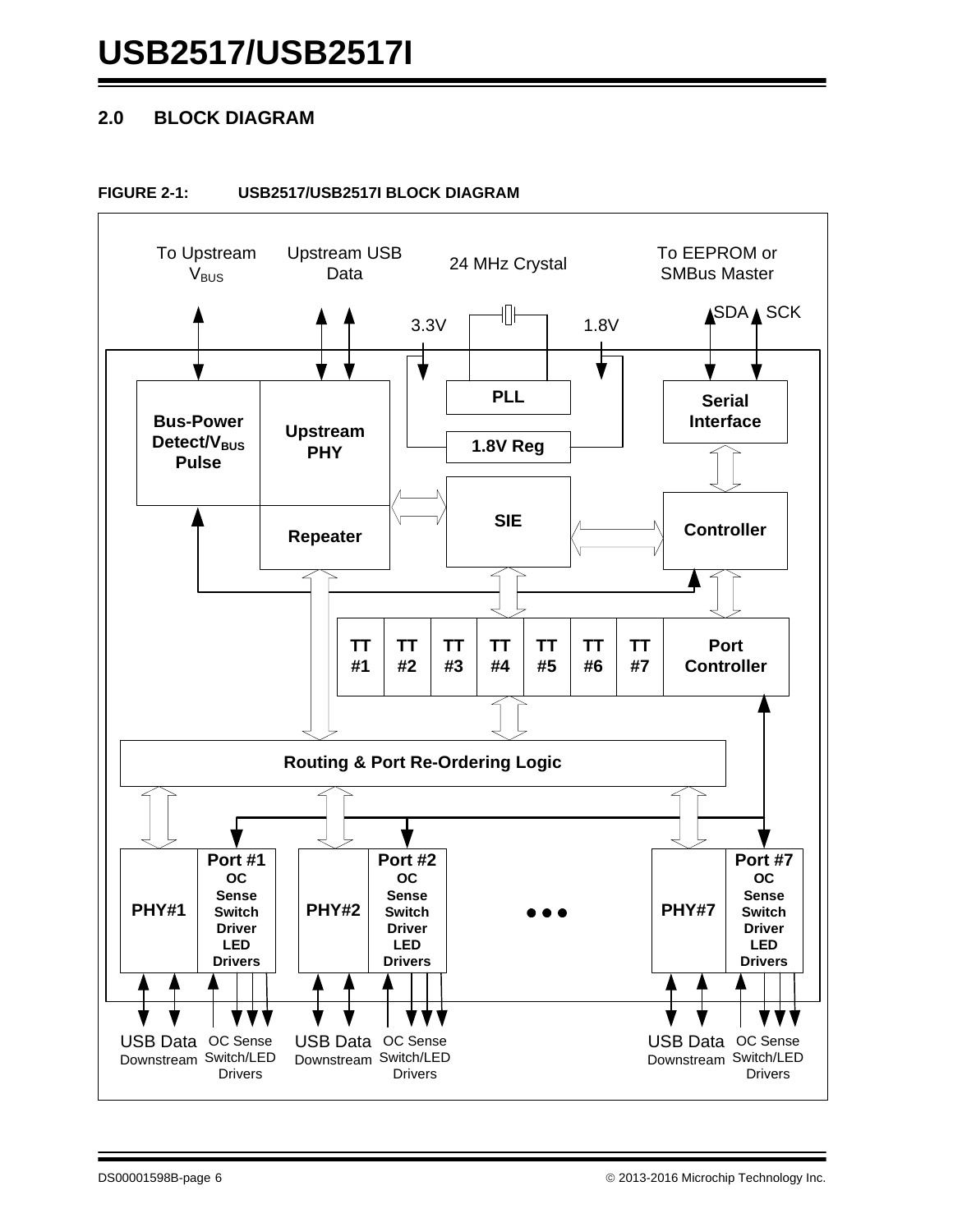## <span id="page-6-0"></span>**3.0 PIN CONFIGURATION**



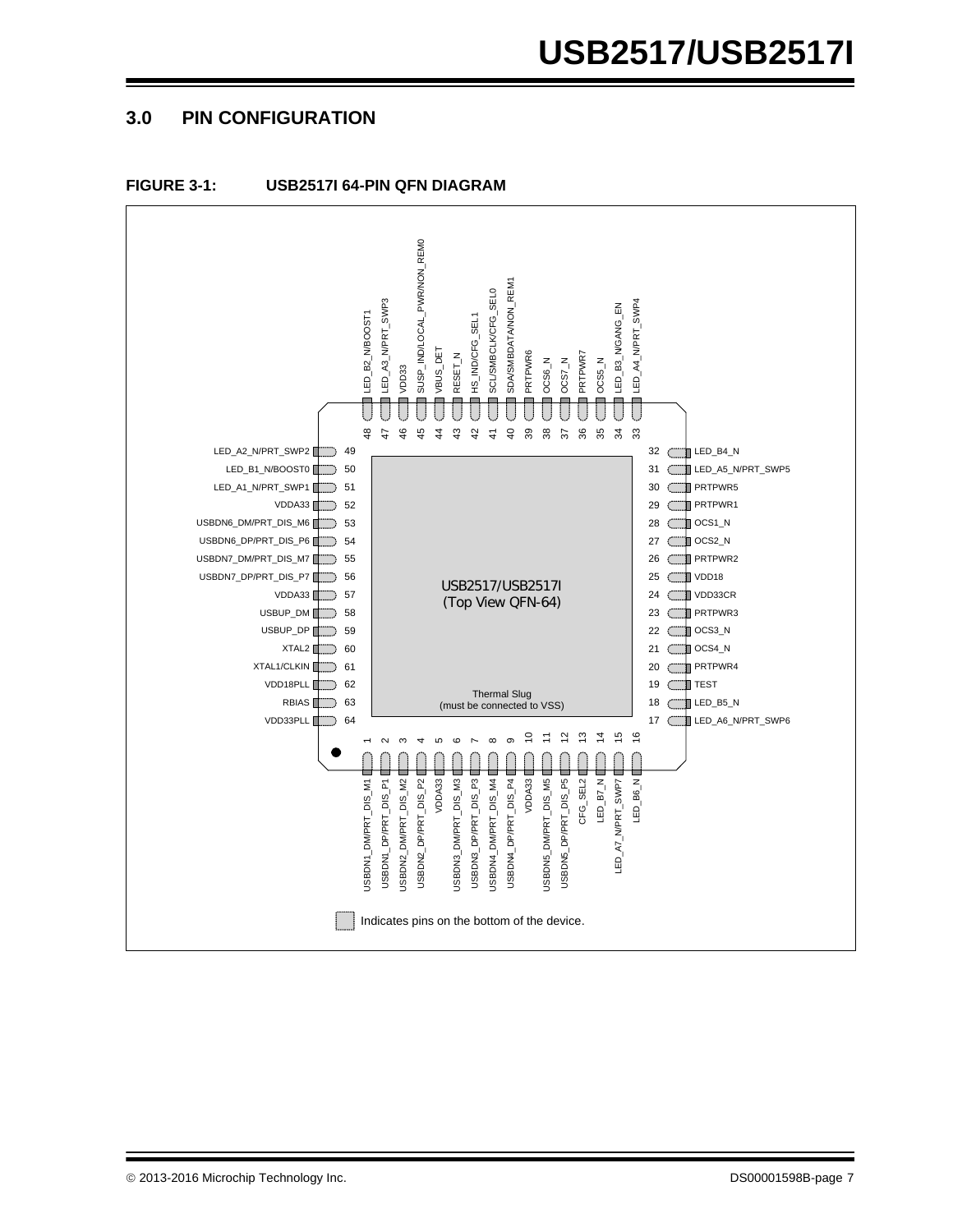## <span id="page-7-0"></span>**4.0 PIN TABLE**

## **4.1 64-Pin List**

#### **TABLE 4-1: USB2517I 64-PIN TABLE**

|                              | Upstream USB 2.0 Interfaces (3 pins) |                                                |                             |  |  |
|------------------------------|--------------------------------------|------------------------------------------------|-----------------------------|--|--|
| USBUP_DP<br>USBUP_DM         |                                      | <b>VBUS_DET</b>                                |                             |  |  |
|                              |                                      | Downstream 7-Port USB 2.0 Interfaces (43 Pins) |                             |  |  |
| USBDN1_DP/<br>PRT_DIS_P1     | USBDN2_DP/<br>PRT_DIS_P2             | USBDN3_DP/<br>PRT_DIS_P3                       | USBDN4_DP/<br>PRT_DIS_P4    |  |  |
| USBDN5_DP/<br>PRT_DIS_P5     | USBDN6_DP/<br>PRT_DIS_P6             | USBDN7_DP/<br>PRT_DIS_P7                       | USBDN1_DM/<br>PRT_DIS_M1    |  |  |
| USBDN2_DM/<br>PRT_DIS_M2     | USBDN3_DM/<br>PRT_DIS_M3             | USBDN4_DM/<br>PRT_DIS_M4                       | USBDN5_DM/<br>PRT_DIS_M5    |  |  |
| USBDN6_DM/<br>PRT_DIS_M6     | USBDN7_DM/<br>PRT_DIS_M7             | LED_A1_N/<br>PRT_SWP1                          | LED_A2_N/<br>PRT_SWP2       |  |  |
| LED_A3_N/<br>PRT_SWP3        | LED_A4_N/<br>PRT_SWP4                | LED_A5_N/<br>PRT_SWP5                          | LED_A6_N/<br>PRT_SWP6       |  |  |
| LED_A7_N/<br>PRT_SWP7        | LED_B1_N/<br>BOOST0                  | LED B2 N/<br>BOOST1                            | LED_B3_N/<br><b>GANG_EN</b> |  |  |
| LED_B4_N                     | LED_B5_N                             | LED_B6_N                                       | LED_B7_N                    |  |  |
| PRTPWR1                      | PRTPWR2                              | PRTPWR3                                        | PRTPWR4                     |  |  |
| PRTPWR5                      | PRTPWR6                              | PRTPWR7                                        | OCS1_N                      |  |  |
| OCS2_N                       | OCS3_N                               | OCS4_N                                         | OCS5_N                      |  |  |
| OCS6_N                       | OCS7_N                               | <b>RBIAS</b>                                   |                             |  |  |
|                              |                                      | Serial Port Interface (4 Pins)                 |                             |  |  |
| SDA/<br>SMBDATA/<br>NON_REM1 | SCL/<br>SMBCLK/<br>CFG_SEL0          | HS_IND/<br>CFG_SEL1                            | CFG_SEL2                    |  |  |
|                              |                                      | MISC (5 Pins)                                  |                             |  |  |
| XTAL1/CLKIN                  | XTAL <sub>2</sub>                    | SUSP_IND/<br>LOCAL_PWR/<br>NON_REM0            | RESET_N                     |  |  |
| <b>TEST</b>                  |                                      |                                                |                             |  |  |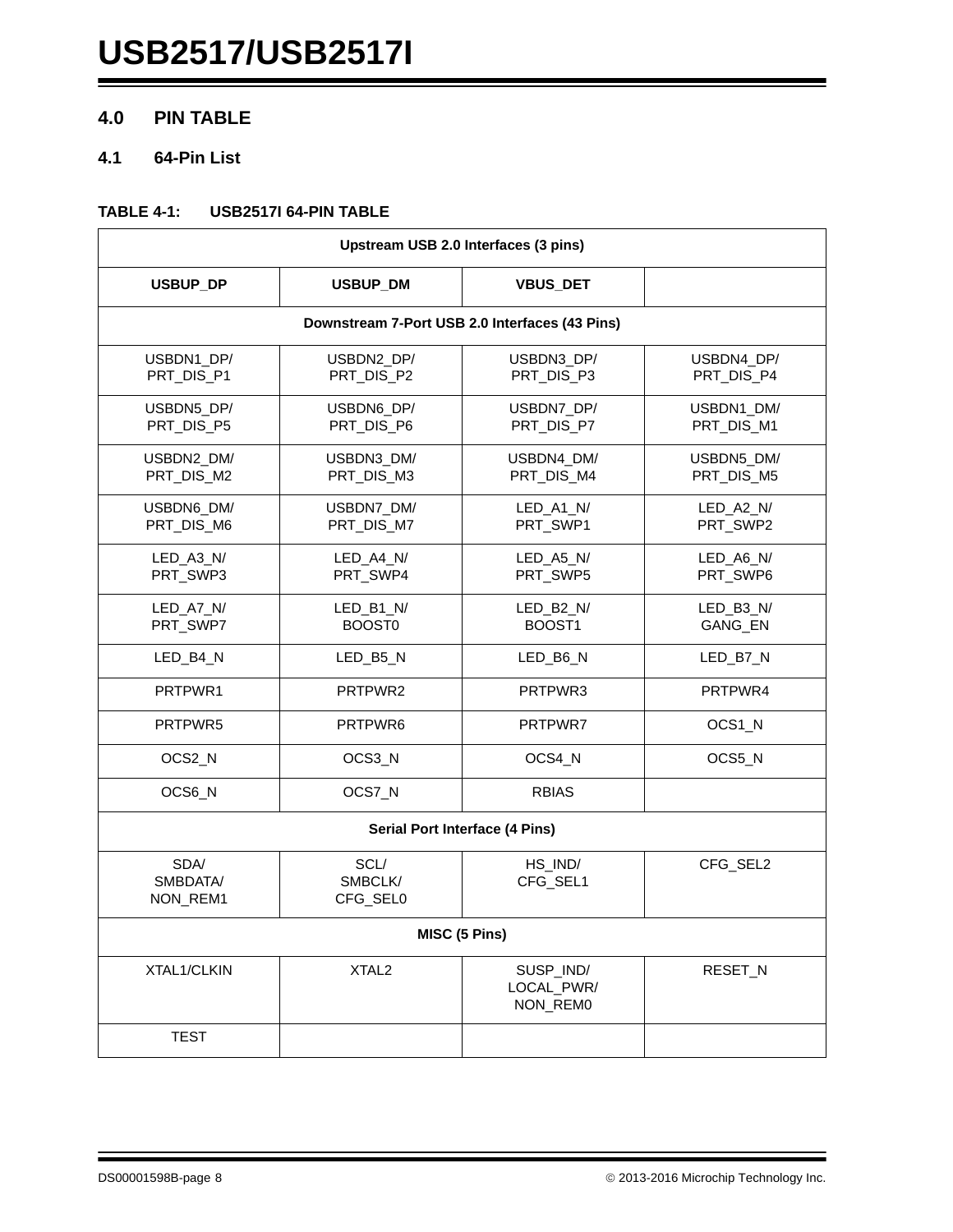## **TABLE 4-1: USB2517I 64-PIN TABLE (CONTINUED)**

| <b>Analog Power (6 Pins)</b>          |          |            |  |  |
|---------------------------------------|----------|------------|--|--|
| VDD18PLL                              | VDD33PLL | (4) VDDA33 |  |  |
| Digital Power, Ground (3 Pins)        |          |            |  |  |
| VDD33CR<br>VDD33<br>VDD <sub>18</sub> |          |            |  |  |
| <b>Total 64</b>                       |          |            |  |  |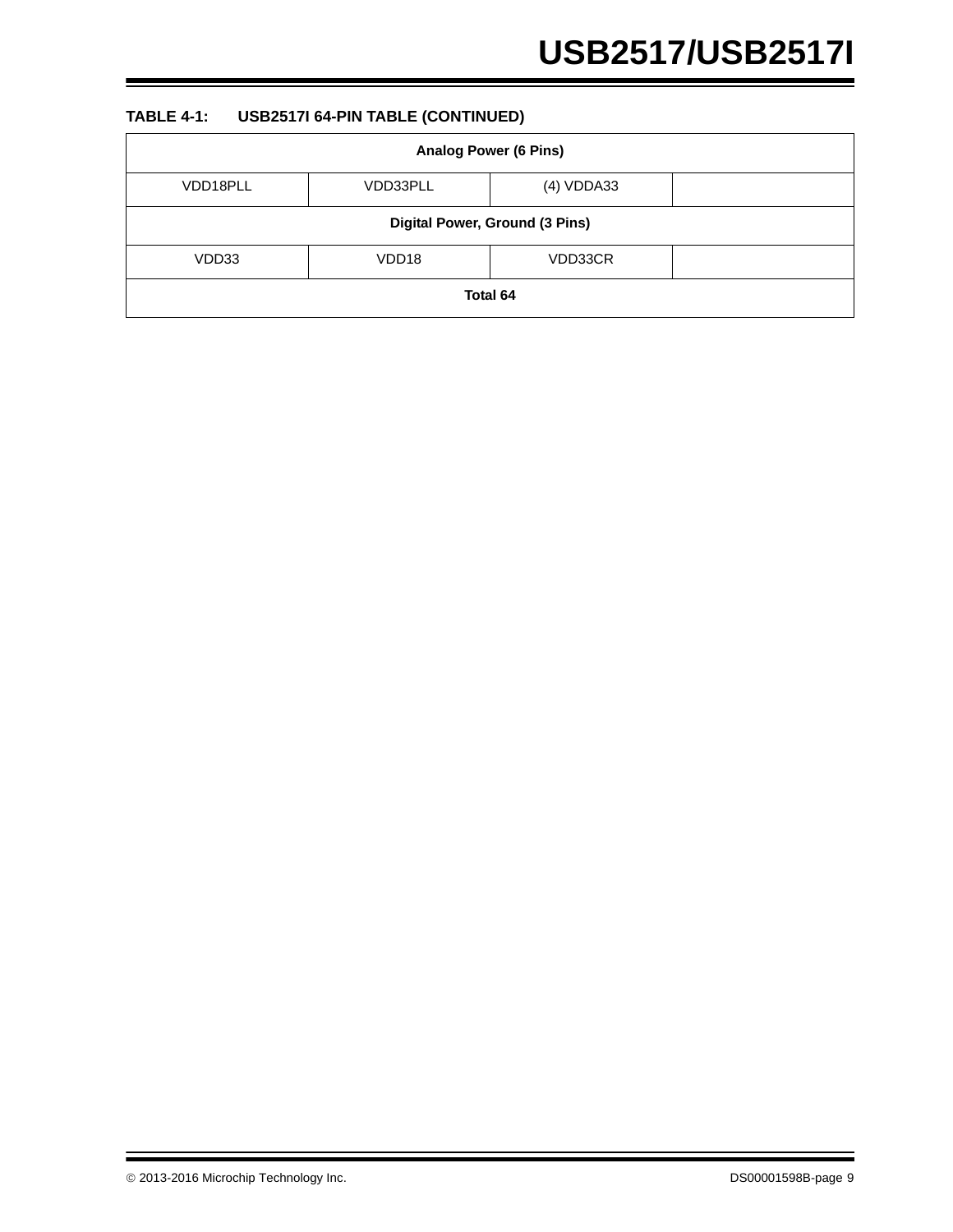## <span id="page-9-0"></span>**5.0 PIN DESCRIPTIONS AND BUFFER TYPE DESCRIPTIONS**

## **5.1 Pin Descriptions**

This section provides a detailed description of each signal. The signals are arranged in functional groups according to their associated interface.

The "N" symbol in the signal name indicates that the active, or asserted, state occurs when the signal is at a low voltage level. When "N" is not present before the signal name, the signal is asserted when at the high voltage level.

The terms assertion and negation are used exclusively. This is done to avoid confusion when working with a mixture of "active low" and "active high" signals. The term assert, or assertion, indicates that a signal is active, independent of whether that level is represented by a high or low voltage. The term negate, or negation, indicates that a signal is inactive.

| Symbol                           | <b>64 QFN</b>            | <b>Buffer Type</b> | <b>Description</b>                                                                                                                                                   |
|----------------------------------|--------------------------|--------------------|----------------------------------------------------------------------------------------------------------------------------------------------------------------------|
|                                  |                          |                    | <b>Upstream USB Interfaces</b>                                                                                                                                       |
| USBUP_DP<br>USBUP_DM             | 59<br>58                 | $IO-U$             | <b>USB Bus Data</b>                                                                                                                                                  |
|                                  |                          |                    | These pins connect to the upstream USB bus data signals (Host<br>port, or upstream hub).                                                                             |
| <b>VBUS DET</b>                  | $\overline{44}$          | I/O12              | <b>Detect Upstream VBUS Power</b>                                                                                                                                    |
|                                  |                          |                    | Detects state of Upstream VBUS power. The MCHP Hub monitors<br>VBUS_DET to determine when to assert the internal D+ pull-up<br>resistor (signaling a connect event). |
|                                  |                          |                    | When designing a detachable hub, this pin must be connected to<br>the VBUS power pin of the USB port that is upstream from the hub.                                  |
|                                  |                          |                    | For self-powered applications with a permanently attached host,<br>this pin must be connected to 3.3V or 5.0V (typically VDD33).                                     |
|                                  |                          |                    | Downstream 7-Port USB 2.0 Interfaces                                                                                                                                 |
| USBDN[7:1]_DP/<br>PRT_DIS_P[7:1] | 56<br>54                 | $IO-U$             | Hi-Speed USB Data & Port Disable Strap Option                                                                                                                        |
|                                  | 12<br>9                  |                    | USBDN_DP[7:1] / USBDN_DM[7:1]: These pins connect to the<br>downstream USB peripheral devices attached to the hub's port.                                            |
| &                                | 7<br>4<br>$\overline{2}$ |                    | Downstream Port Disable Strap option:<br>PRT_DIS_P[7:1] / PRT_DIS_M[7:1]: If the strap is enabled by                                                                 |
| USBDN[7:1]_DM/                   | $\overline{55}$          |                    | package and configuration settings (see Table 5-2), this pin will be                                                                                                 |
| PRT_DIS_M[7:1]                   | 53<br>11                 |                    | sampled at RESET_N negation to determine if the port is disabled.<br>To disable, pull up with 10K resistor to 3.3V.                                                  |
|                                  | 8                        |                    |                                                                                                                                                                      |
|                                  | 6<br>3                   |                    |                                                                                                                                                                      |
|                                  | 1                        |                    |                                                                                                                                                                      |
| PRTPWR[7:1]                      | 36<br>39                 | O <sub>12</sub>    | <b>USB Power Enable</b>                                                                                                                                              |
|                                  | 30                       |                    | Enables power to USB peripheral devices downstream.                                                                                                                  |
|                                  | 20<br>23                 |                    | Note:<br>The hub supports active high power controllers only!                                                                                                        |
|                                  | 26<br>29                 |                    |                                                                                                                                                                      |
|                                  |                          |                    |                                                                                                                                                                      |

<span id="page-9-1"></span>**TABLE 5-1: USB2517/USB2517I PIN DESCRIPTIONS**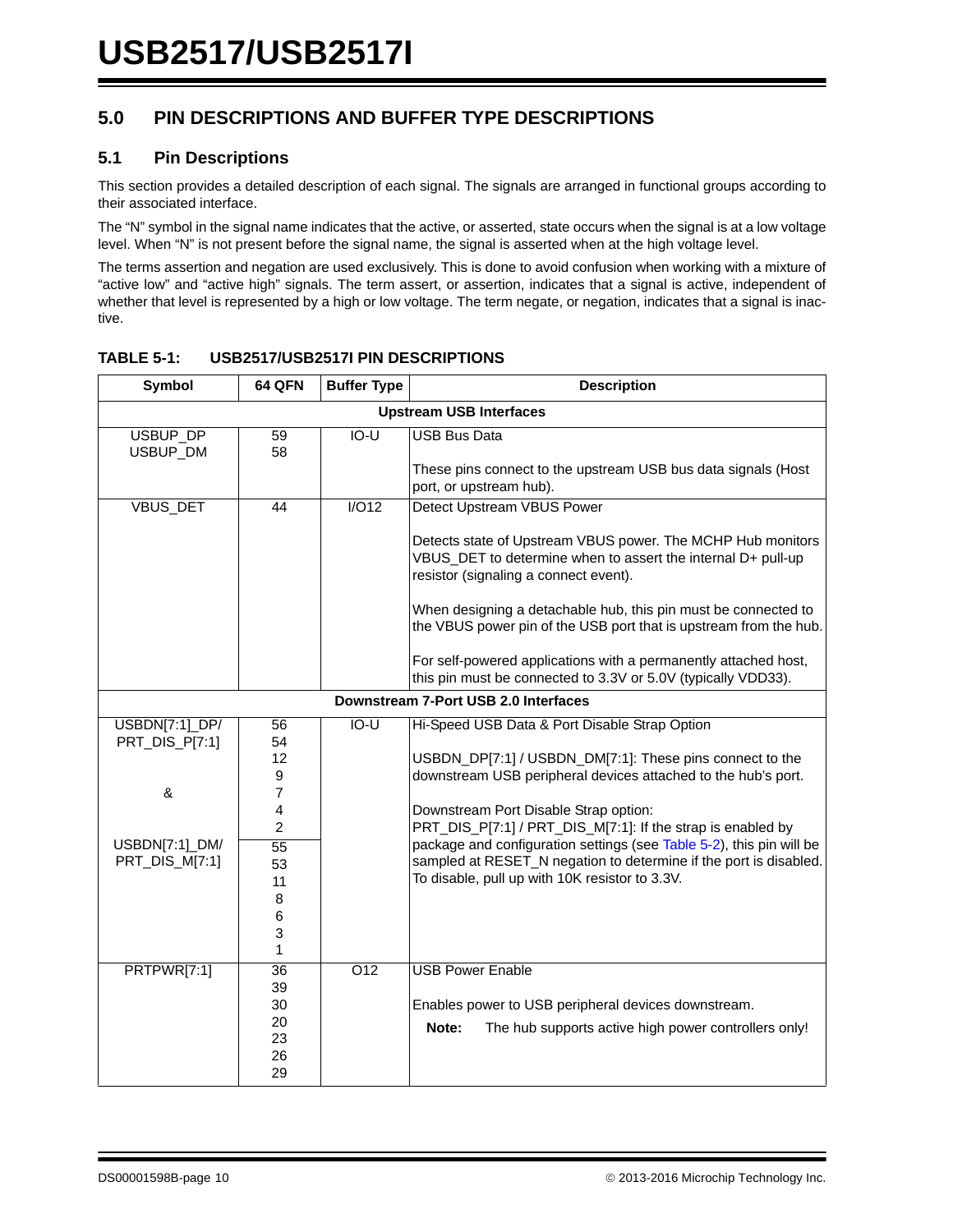| Symbol                      | <b>64 QFN</b>   | <b>Buffer Type</b> | <b>Description</b>                                                                                                                                                                                                                           |
|-----------------------------|-----------------|--------------------|----------------------------------------------------------------------------------------------------------------------------------------------------------------------------------------------------------------------------------------------|
| LED_A[7:1]_N/               | 15              | I/O12              | Port LED Indicators & Port Swap strapping option                                                                                                                                                                                             |
| PRT_SWP[7:1]                | 17<br>31<br>33  |                    | Indicator LED for ports 1-7. Will be active low when LED support is<br>enabled via EEPROM or SMBus.                                                                                                                                          |
|                             | 47<br>49<br>51  |                    | If this strap is enabled by package and configuration settings (see<br>Table 5-2), this pin will be sampled at RESET_N negation to deter-<br>mine the electrical connection polarity of the downstream USB<br>Port pins (USB_DP and USB_DM). |
|                             |                 |                    | Also, the active state of the LED will be determined as follows:                                                                                                                                                                             |
|                             |                 |                    | '0' = Port Polarity is normal, LED is active high.                                                                                                                                                                                           |
|                             |                 |                    | '1' = Port Polarity (USB_DP and USB_DM) is swapped, LED is<br>active low.                                                                                                                                                                    |
| LED_B[7:4]_N                | 14              | I/O12              | Enhanced Indicator Port 4-7 LED                                                                                                                                                                                                              |
|                             | 16<br>18<br>32  |                    | Enhanced Indicator LED for ports 4-7. Will be active low when LED<br>support is enabled via EEPROM or SMBus.                                                                                                                                 |
| LED_B3_N/<br><b>GANG_EN</b> | $\overline{34}$ | I/O12              | Enhanced Port 3 LED, Gang Power, and Over-current Strap<br>Option                                                                                                                                                                            |
|                             |                 |                    | Enhanced Indicator LED for port 3. Will be active low when LED<br>support is enabled via EEPROM or SMBus.                                                                                                                                    |
|                             |                 |                    | GANG_EN: Selects between Gang or Individual Port power and<br>Over-current sensing.                                                                                                                                                          |
|                             |                 |                    | If this strap is enabled by package and configuration settings (see<br>Table 5-2), this pin will be sampled at RESET_N negation to deter-<br>mine the mode as follows:                                                                       |
|                             |                 |                    | '0' = Individual sensing & switching, and LED_B3_N is active high.                                                                                                                                                                           |
|                             |                 |                    | '1' = Ganged sensing & switching, and LED_B3_N is active low.                                                                                                                                                                                |

| <b>TABLE 5-1:</b> | USB2517/USB2517I PIN DESCRIPTIONS (CONTINUED) |  |
|-------------------|-----------------------------------------------|--|
|                   |                                               |  |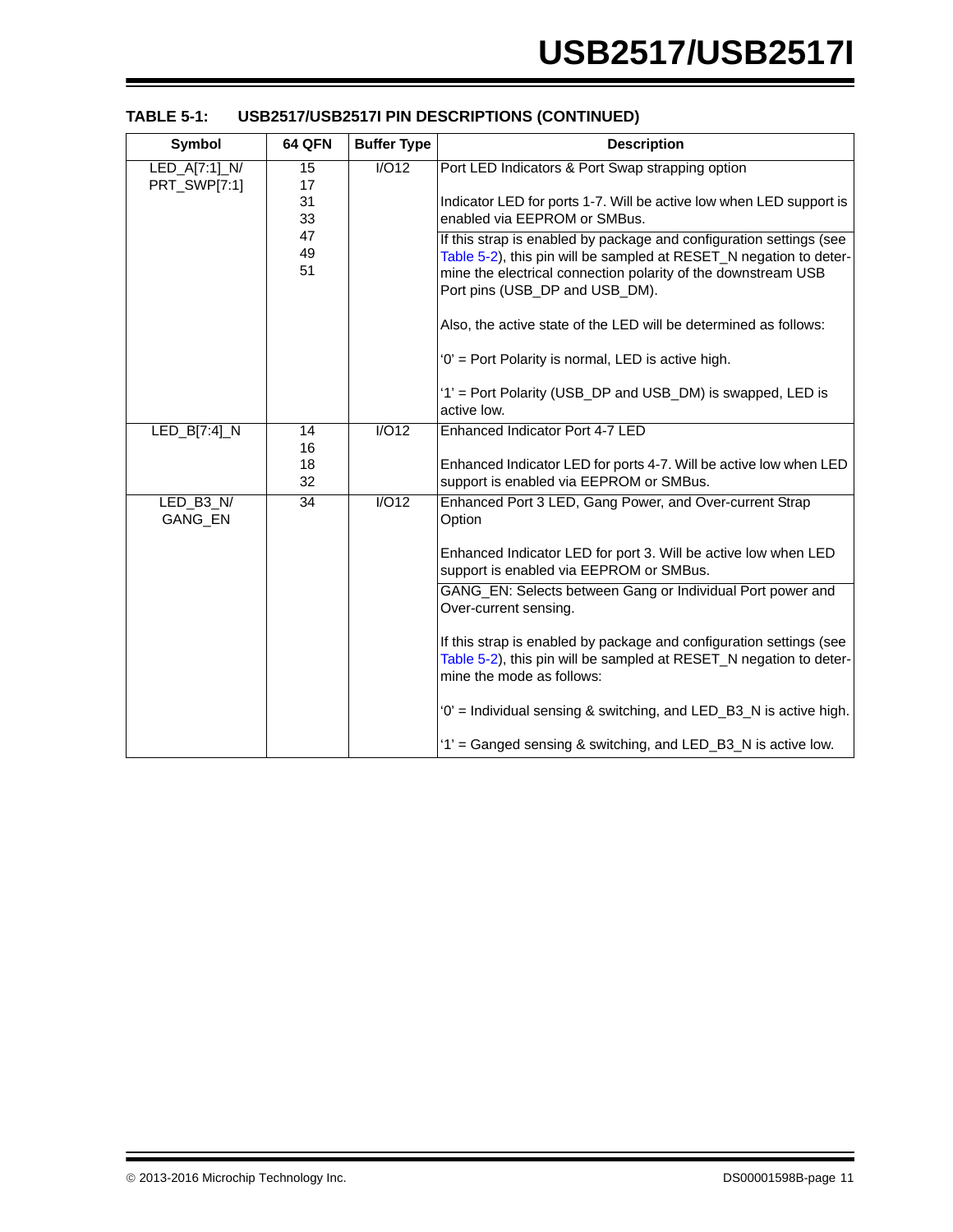| <b>TABLE 5-1:</b> | USB2517/USB2517I PIN DESCRIPTIONS (CONTINUED) |  |  |
|-------------------|-----------------------------------------------|--|--|
|-------------------|-----------------------------------------------|--|--|

| Symbol                      | <b>64 QFN</b>  | <b>Buffer Type</b> | <b>Description</b>                                                                                                                                                                                                                                                                                                              |
|-----------------------------|----------------|--------------------|---------------------------------------------------------------------------------------------------------------------------------------------------------------------------------------------------------------------------------------------------------------------------------------------------------------------------------|
| LED_B[2:1]_N/<br>BOOST[1:0] | 48<br>50       | I/O12              | Enhanced Port [2:1] LED & PHY Boost strapping option                                                                                                                                                                                                                                                                            |
|                             |                |                    | Enhanced Indicator LED for ports 1 & 2. Will be active low when<br>LED support is enabled via EEPROM or SMBus.                                                                                                                                                                                                                  |
|                             |                |                    | BOOST[1:0]: If this strap is enabled by package and configuration<br>settings (see Table 5-2), this pin will be sampled at RESET_N<br>negation to determine if all PHY ports (upstream and downstream)<br>operate at a normal or boosted electrical level. Also, the active<br>state of the LEDs will be determined as follows: |
|                             |                |                    | See Section 7.2.1.26, "Register F6h: Boost_Up" and Section<br>7.2.1.28, "Register F8h: Boost_4:0".                                                                                                                                                                                                                              |
|                             |                |                    | $BOOST[1:0] = BOOST_OUTT[1:0]$                                                                                                                                                                                                                                                                                                  |
|                             |                |                    | $BOOST[1:0] = '00',$<br>LED B2 N is active high,<br>LED_B1_N is active high.                                                                                                                                                                                                                                                    |
|                             |                |                    | $BOOST[1:0] = '01',$<br>LED_B2_N is active high,<br>LED_B1_N is active low.                                                                                                                                                                                                                                                     |
|                             |                |                    | $BOOST[1:0] = '10',$<br>LED B2 N is active low,<br>LED_B1_N is active high.                                                                                                                                                                                                                                                     |
|                             |                |                    | $BOOST[1:0] = '11',$<br>LED_B2_N is active low,<br>LED_B1_N is active low.                                                                                                                                                                                                                                                      |
| $OCS[7:1]_N$                | 37<br>38       | IPU                | Over-current Sense                                                                                                                                                                                                                                                                                                              |
|                             | 35<br>21<br>22 |                    | Input from external current monitor indicating an over-current con-<br>dition.                                                                                                                                                                                                                                                  |
|                             | 27<br>28       |                    | {Note: Contains internal pull-up to 3.3V supply}                                                                                                                                                                                                                                                                                |
| <b>RBIAS</b>                | 63             | I-R                | <b>USB Transceiver Bias</b>                                                                                                                                                                                                                                                                                                     |
|                             |                |                    | A 12.0k $\Omega$ (+/- 1%) resistor is attached from the ground to this pin<br>to set the transceiver's internal bias settings.                                                                                                                                                                                                  |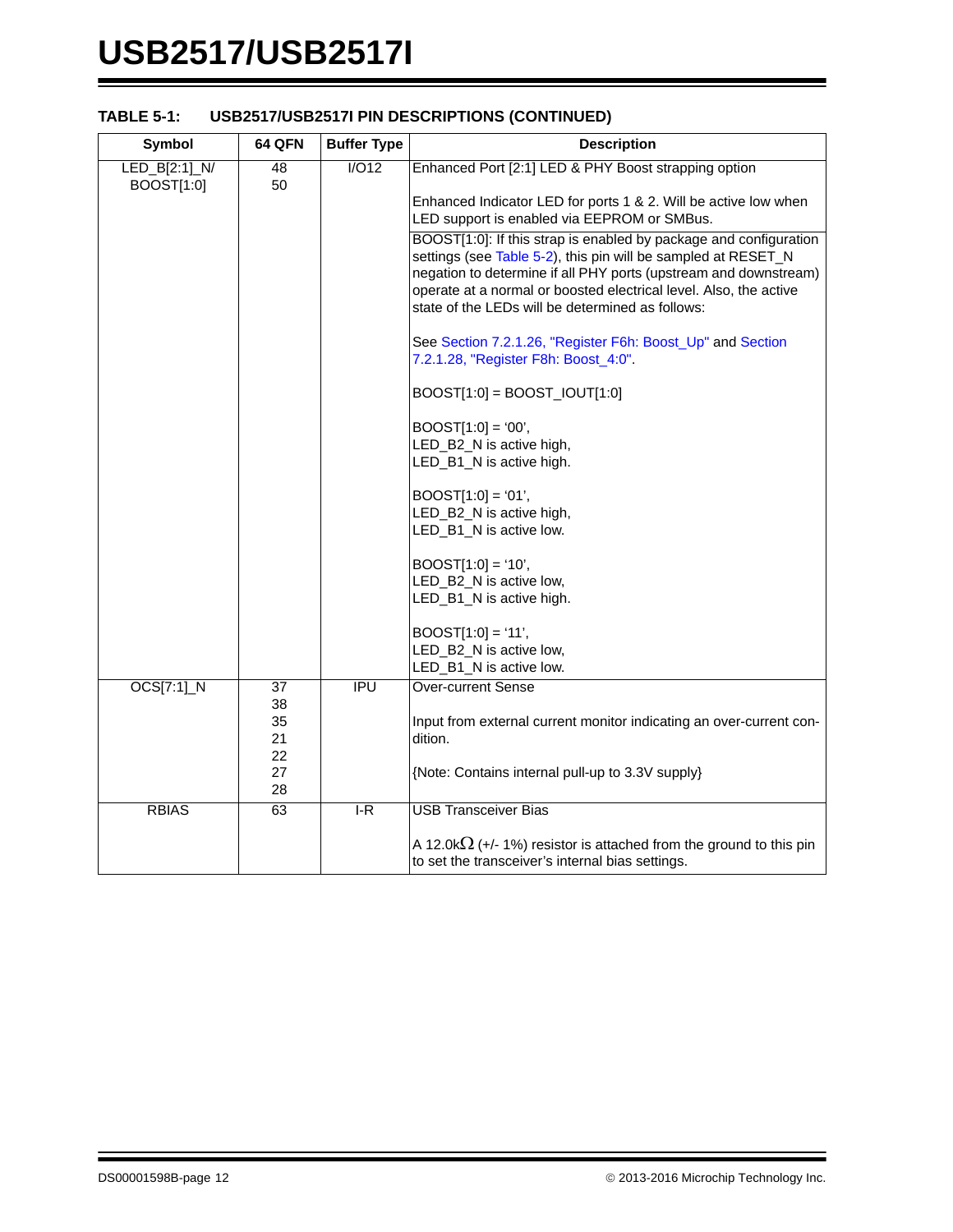| Symbol               | <b>64 QFN</b>   | <b>Buffer Type</b> | <b>Description</b>                                                                                                                                                                                                                                                        |
|----------------------|-----------------|--------------------|---------------------------------------------------------------------------------------------------------------------------------------------------------------------------------------------------------------------------------------------------------------------------|
|                      |                 |                    | <b>Serial Port Interface</b>                                                                                                                                                                                                                                              |
| SDA/                 | 40              | I/OSD12            | Serial Data / SMB Data                                                                                                                                                                                                                                                    |
| SMBDATA/<br>NON_REM1 |                 |                    | NON_REM1: Non-removable port strap option.                                                                                                                                                                                                                                |
|                      |                 |                    | If this strap is enabled by package and configuration settings (see<br>Table 5-2) this pin will be sampled (in conjunction with SUSP_IND/<br>LOCAL_PWR/NON_REM0) at RESET_N negation to determine if<br>ports [3:1] contain permanently attached (non-removable) devices: |
|                      |                 |                    | NON_REM[1:0] = '00', All ports are removable,                                                                                                                                                                                                                             |
|                      |                 |                    | NON_REM[1:0] = '01', Port 1 is non-removable,                                                                                                                                                                                                                             |
|                      |                 |                    | $NON\_REM[1:0] = '10'$ , Ports 1 & 2 are non-removable,                                                                                                                                                                                                                   |
|                      |                 |                    | $NON\_REM[1:0] = '11'$ , Ports 1, 2 & 3 are non-removable.                                                                                                                                                                                                                |
| <b>SCL/</b>          | $\overline{41}$ | I/OSD12            | Serial Clock (SCL)                                                                                                                                                                                                                                                        |
|                      |                 |                    | <b>SMBus Clock (SMBCLK)</b>                                                                                                                                                                                                                                               |
| SMBCLK/              |                 |                    | Configuration Select_SEL0: The logic state of this multifunctional                                                                                                                                                                                                        |
| CFG_SEL0             |                 |                    | pin is internally latched on the rising edge of RESET_N (RESET_N<br>negation), and will determine the hub configuration method as<br>described in Table 5-2, "USB2517I SMBUS or EEPROM Interface<br>Behavior".                                                            |
| HS_IND/<br>CFG_SEL1  | $\overline{42}$ | 1/012              | Hi-Speed Upstream port indicator & Configuration Programming<br>Select                                                                                                                                                                                                    |
|                      |                 |                    | HS_IND: High Speed Indicator for upstream port connection<br>speed.                                                                                                                                                                                                       |
|                      |                 |                    | The active state of the LED will be determined as follows:                                                                                                                                                                                                                |
|                      |                 |                    | $CFG_SEL1 = '0',$                                                                                                                                                                                                                                                         |
|                      |                 |                    | HS_IND is active high,                                                                                                                                                                                                                                                    |
|                      |                 |                    |                                                                                                                                                                                                                                                                           |
|                      |                 |                    | $CFG_SEL1 = '1',$<br>HS_IND is active low,                                                                                                                                                                                                                                |
|                      |                 |                    | 'Asserted' = Hub is connected at HS<br>'Negated' = Hub is connected at FS                                                                                                                                                                                                 |
|                      |                 |                    | CFG_SEL1: The logic state of this pin is internally latched on the<br>rising edge of RESET_N (RESET_N negation), and will determine<br>the hub configuration method as described in Table 5-2,<br>"USB2517I SMBUS or EEPROM Interface Behavior".                          |
| CFG_SEL2             | $\overline{13}$ |                    | <b>Configuration Programming Select</b><br>This pin is not available in all packages; it is held to a logic '0' when<br>not available.                                                                                                                                    |
|                      |                 |                    | The logic state of this pin is internally latched on the rising edge of<br>RESET_N (RESET_N negation), and will determine the hub con-<br>figuration method as described in Table 5-2, "USB2517I SMBUS<br>or EEPROM Interface Behavior".                                  |

| <b>TABLE 5-1:</b> | USB2517/USB2517I PIN DESCRIPTIONS (CONTINUED) |  |
|-------------------|-----------------------------------------------|--|
|-------------------|-----------------------------------------------|--|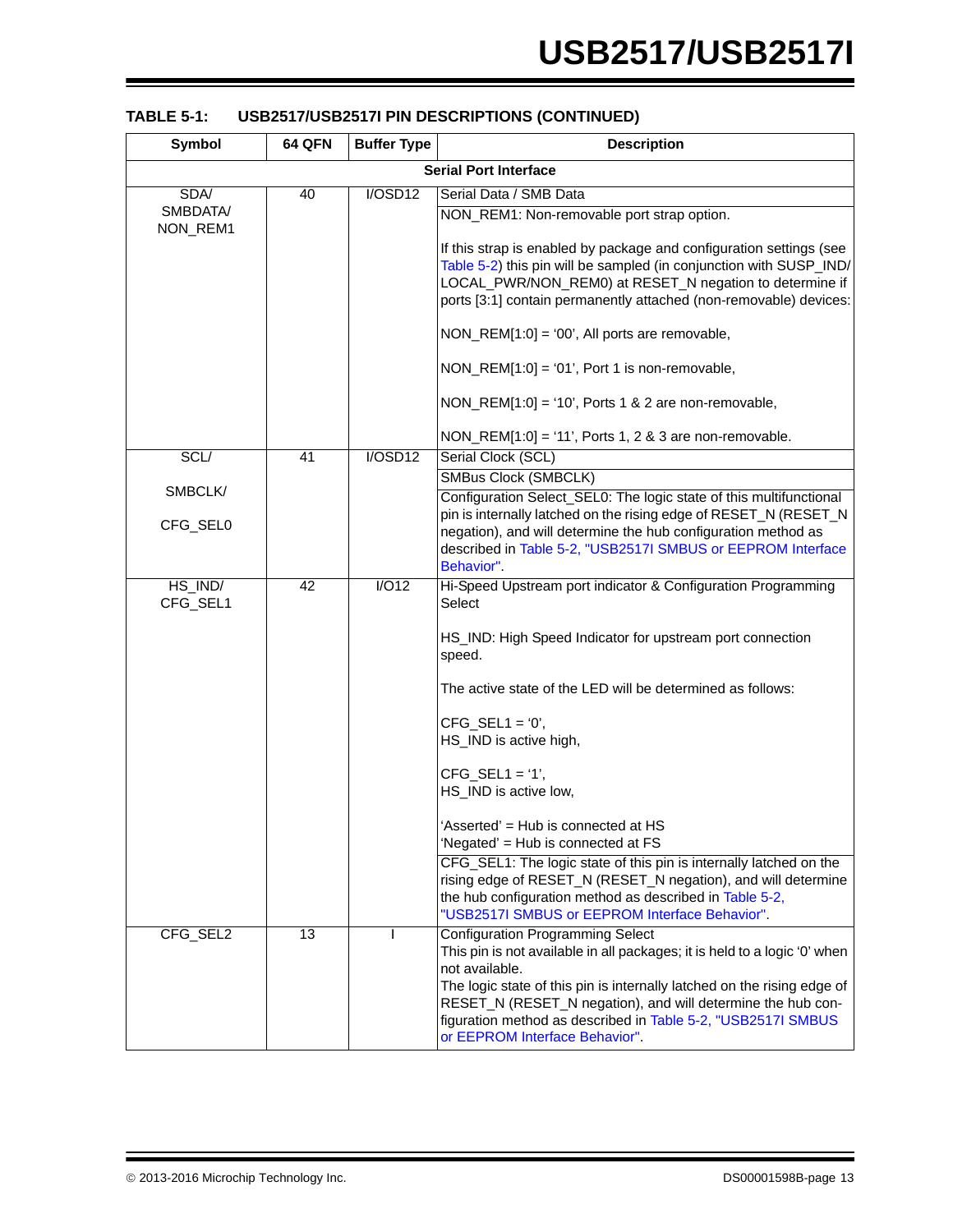## **TABLE 5-1: USB2517/USB2517I PIN DESCRIPTIONS (CONTINUED)**

| Symbol                              | <b>64 QFN</b> | <b>Buffer Type</b> | <b>Description</b>                                                                                                                                                                                                                                                                                                                                                                                     |
|-------------------------------------|---------------|--------------------|--------------------------------------------------------------------------------------------------------------------------------------------------------------------------------------------------------------------------------------------------------------------------------------------------------------------------------------------------------------------------------------------------------|
|                                     |               |                    | <b>MISC</b>                                                                                                                                                                                                                                                                                                                                                                                            |
| XTAL1/<br><b>CLKIN</b>              | 61            | <b>ICLKx</b>       | Crystal Input/External Clock Input                                                                                                                                                                                                                                                                                                                                                                     |
|                                     |               |                    | 24MHz crystal or external clock input.<br>This pin connects to either one terminal of the crystal or to an<br>external 24MHz clock when a crystal is not used.                                                                                                                                                                                                                                         |
| XTAL <sub>2</sub>                   | 60            | <b>OCLKx</b>       | <b>Crystal Output</b>                                                                                                                                                                                                                                                                                                                                                                                  |
|                                     |               |                    | 24MHz Crystal<br>This is the other terminal of the crystal. It can be treated as a no<br>connect when an external clock source is used to drive XTAL1/<br>CLKIN. This output must not be used to drive any external circuitry<br>other than the crystal circuit.                                                                                                                                       |
| RESET_N                             | 43            | ĪS                 | <b>RESET Input</b>                                                                                                                                                                                                                                                                                                                                                                                     |
|                                     |               |                    | The system can reset the chip by driving this input low. The mini-<br>mum active low pulse is 1 $\mu$ s.                                                                                                                                                                                                                                                                                               |
|                                     |               |                    | When the RESET_N pin is pulled to VDD33, the internal POR<br>(Power on Reset) is enabled and no external reset circuitry is<br>required. The internal POR holds the internal logic in reset until the<br>power supplies are stable.                                                                                                                                                                    |
| SUSP_IND/<br>LOCAL_PWR/<br>NON_REM0 | 45            | I/O12              | Active/Suspend status LED or Local-Power & Non-Removable<br><b>Strap Option</b>                                                                                                                                                                                                                                                                                                                        |
|                                     |               |                    | Suspend Indicator: Indicates the USB state of the hub.                                                                                                                                                                                                                                                                                                                                                 |
|                                     |               |                    | 'negated' = Unconfigured or configured and in USB suspend<br>'asserted' = Hub is configured, and is active (i.e., not in suspend)                                                                                                                                                                                                                                                                      |
|                                     |               |                    | Local Power: Detects availability of local self-power source.                                                                                                                                                                                                                                                                                                                                          |
|                                     |               |                    | Low = Self/local power source is NOT available (i.e., Hub gets all<br>power from the upstream USB VBus).<br>High = Self/local power source is available.                                                                                                                                                                                                                                               |
|                                     |               |                    | NON_REM0 Strap Option:<br>If this strap is enabled by package and configuration settings (see<br>Table 5-2, "USB2517I SMBUS or EEPROM Interface Behavior"),<br>this pin will be sampled (in conjunction with NON_REM1) at<br>RESET_N negation to determine if ports [3:1] contain permanently<br>attached (non-removable) devices. Also, the active state of the<br>LED will be determined as follows: |
|                                     |               |                    | $NON\_REM[1:0] = '00'$ , All ports are removable, and the LED is<br>active high                                                                                                                                                                                                                                                                                                                        |
|                                     |               |                    | NON_REM[1:0] = '01', Port 1 is non-removable, and the LED is<br>active low                                                                                                                                                                                                                                                                                                                             |
|                                     |               |                    | NON_REM[1:0] = '10', Ports 1 & 2 are non-removable, and the<br>LED is active high                                                                                                                                                                                                                                                                                                                      |
|                                     |               |                    | NON_REM[1:0] = '11', Ports 1, 2 & 3 are non-removable, and the<br>LED is active low                                                                                                                                                                                                                                                                                                                    |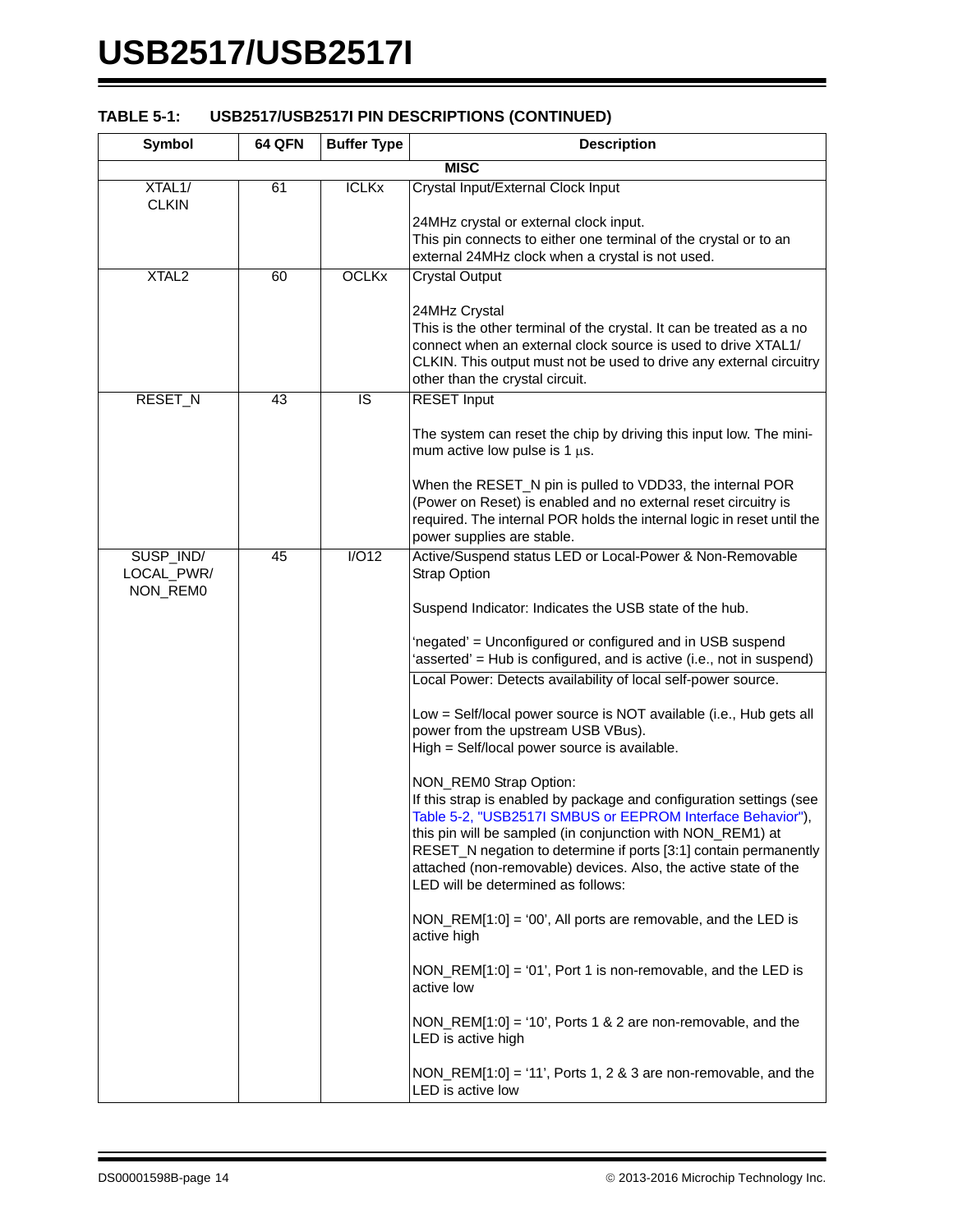| Symbol      | <b>64 QFN</b>   | <b>Buffer Type</b> | <b>Description</b>                                                                                                                                                        |
|-------------|-----------------|--------------------|---------------------------------------------------------------------------------------------------------------------------------------------------------------------------|
| <b>TEST</b> | $\overline{19}$ | <b>IPD</b>         | <b>TEST</b> pin                                                                                                                                                           |
|             |                 |                    | XNOR continuity tests all signal pins on the hub. Please contact<br>your MCHP representative for a detailed description of how this<br>test mode is enabled and utilized. |
|             |                 |                    | Power, Ground, No Connect                                                                                                                                                 |
| VDD18       | 25              |                    | <b>VDD Core</b>                                                                                                                                                           |
|             |                 |                    |                                                                                                                                                                           |
|             |                 |                    | +1.8V core power. This pin must have a 1.0µF (or greater) ±20%<br>(ESR < $0.1\Omega$ ) capacitor to VSS.                                                                  |
| VDD33PLL    | 64              |                    | VDD 3.3 PLL Regulator Reference                                                                                                                                           |
|             |                 |                    | +3.3V power supply for the Digital I/O. If the internal PLL 1.8V reg-<br>ulator is enabled, then this pin acts as the regulator input.                                    |
| VDD18PLL    | 62              |                    | <b>VDD PLL</b>                                                                                                                                                            |
|             |                 |                    | +1.8V Filtered analog power for internal PLL. This pin must have a<br>1.0μF (or greater) ±20% (ESR < 0.1Ω) capacitor to VSS.                                              |
| VDD33       | 46              |                    | VDD I/O                                                                                                                                                                   |
|             |                 |                    | +3.3V Digital I/O power                                                                                                                                                   |
| VDDA33      | 5               |                    | <b>VDD Analog I/O</b>                                                                                                                                                     |
|             | 10              |                    |                                                                                                                                                                           |
|             | 52              |                    | +3.3V Filtered analog PHY power which is shared between adja-                                                                                                             |
|             | 57              |                    | cent ports.                                                                                                                                                               |
| VDD33CR     | 24              |                    | VDDIO/VDD 3.3 Core Regulator Reference                                                                                                                                    |
|             |                 |                    | +3.3V power supply for the Digital I/O. If the internal core regulator<br>is enabled, then VDD33CR acts as the regulator input.                                           |
| Ground      | <b>VSS</b>      | Slug               | Ground                                                                                                                                                                    |

#### **TABLE 5-1: USB2517/USB2517I PIN DESCRIPTIONS (CONTINUED)**

#### <span id="page-14-1"></span><span id="page-14-0"></span>**TABLE 5-2: USB2517I SMBUS OR EEPROM INTERFACE BEHAVIOR**

| CFG SEL2 | CFG SEL1 | <b>CFG SEL0</b> | <b>SMBus or EEPROM Interface Behavior</b>                                                                                                                                                             |
|----------|----------|-----------------|-------------------------------------------------------------------------------------------------------------------------------------------------------------------------------------------------------|
| $\Omega$ | 0        | $\Omega$        | Internal Default Configuration<br>• Strap Option sare Enabled                                                                                                                                         |
| $\Omega$ | 0        |                 | Configured as an SMBus slave for external download of<br>user-defined descriptors<br>• SMBus slave address is '0101100'<br>• Strap Options are Disabled<br>• All Settings are Controlled by Registers |
| $\Omega$ |          | $\Omega$        | Internal Default Configuration<br>• Strap Options are Enabled<br>• Bus Power Operation<br>• LED Mode = USB                                                                                            |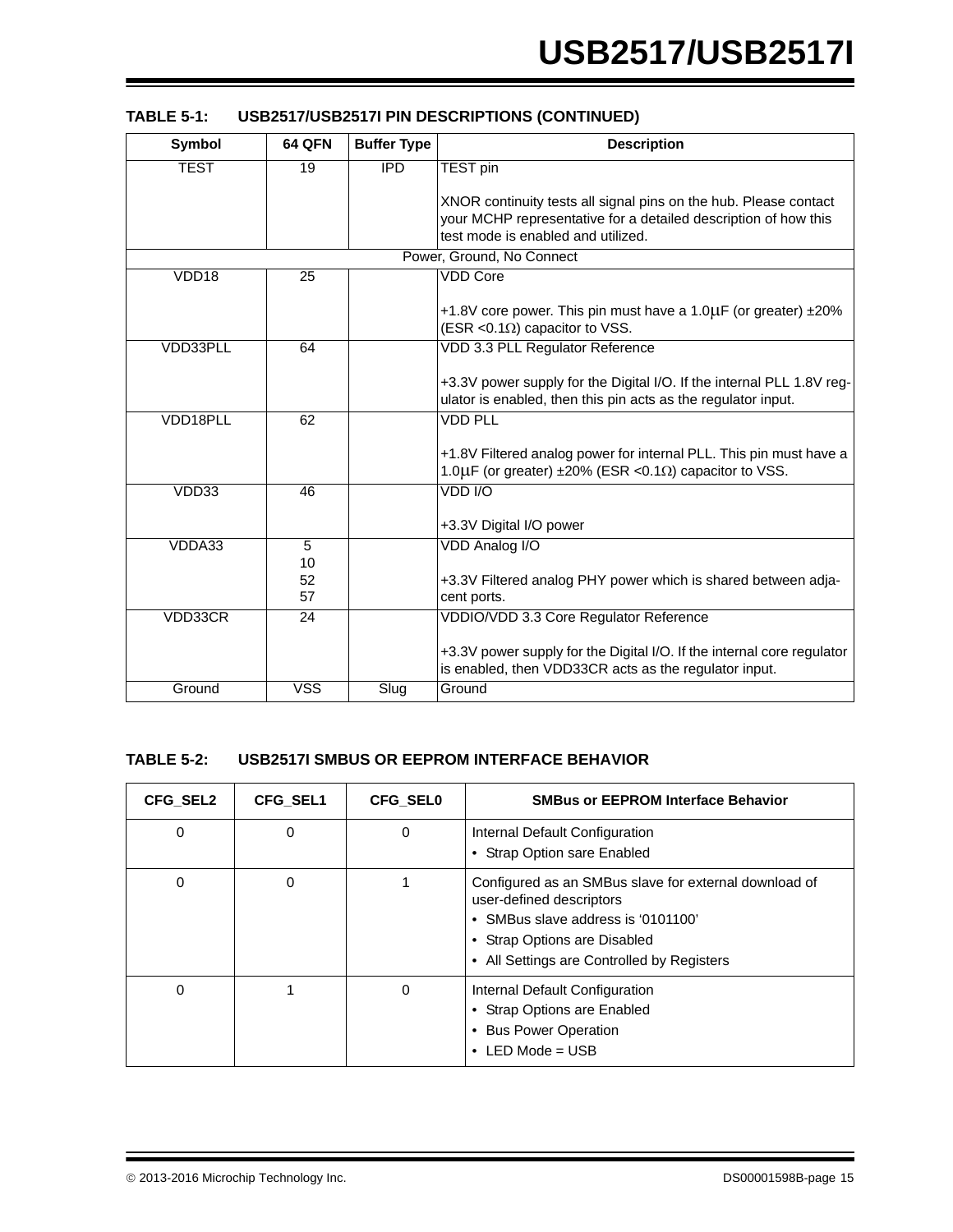| CFG_SEL2 | CFG_SEL1 | CFG_SEL0 | <b>SMBus or EEPROM Interface Behavior</b>                                                                                                            |
|----------|----------|----------|------------------------------------------------------------------------------------------------------------------------------------------------------|
| 0        |          | 1        | 2-Wire I <sup>2</sup> C EEPROMS are supported<br>• Strap Options are Disabled<br>• All Settings are Controlled by Registers                          |
|          | $\Omega$ | 0        | Internal Default Configuration<br>• Strap Options are Disabled<br>• Dynamic Power Switching is Enabled                                               |
|          | $\Omega$ | 1        | Internal Default Configuration<br>• Strap Options are Disabled<br>• Dynamic Power Switching is Enabled<br>• LED Mode = USB                           |
| 1        |          | 0        | Internal Default Configuration<br>• Strap Options are Disabled                                                                                       |
| 1        |          | 1        | Internal Default Configuration<br>• Strap Options are Disabled<br>• LED Mode = USB<br>• Ganged Power Switching<br><b>Ganged Over-Current Sensing</b> |

## **TABLE 5-2: USB2517I SMBUS OR EEPROM INTERFACE BEHAVIOR (CONTINUED)**

## **5.2 Buffer Type Descriptions**

#### **TABLE 5-3: USB2517/USB2517I BUFFER TYPE DESCRIPTIONS**

| <b>Buffer</b>   | <b>Description</b>                                                                                                      |
|-----------------|-------------------------------------------------------------------------------------------------------------------------|
|                 | Input.                                                                                                                  |
| IPD             | Input with internal weak pull-down resistor.                                                                            |
| <b>IPU</b>      | Input with internal weak pull-up resistor.                                                                              |
| IS              | Input with Schmitt trigger.                                                                                             |
| O <sub>12</sub> | Output 12mA.                                                                                                            |
| I/O12           | Input/Output buffer with 12mA sink and 12mA source.                                                                     |
| I/OSD12         | Open drain12mA sink with Schmitt trigger, and must meet I <sup>2</sup> C-Bus Specification<br>Version 2.1 requirements. |
| <b>ICLKx</b>    | XTAL clock input.                                                                                                       |
| <b>OCLKx</b>    | XTAL clock output.                                                                                                      |
| I-R             | RBIAS.                                                                                                                  |
| $IO-U$          | Analog Input/Output Defined in USB specification.                                                                       |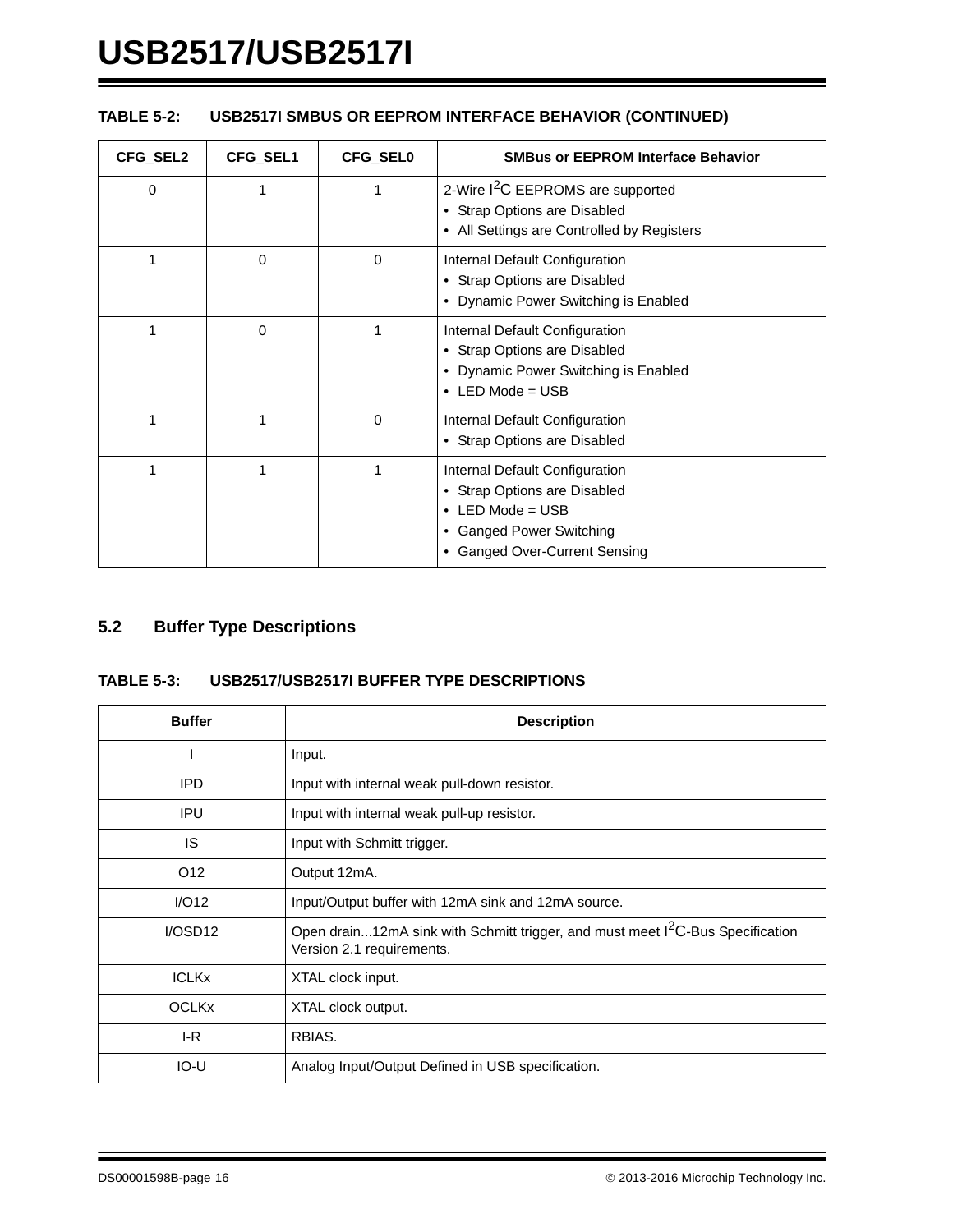## <span id="page-16-0"></span>**6.0 LED USAGE DESCRIPTION**

#### **6.1 LED Functionality**

The hub supports 2 different (mutually exclusive) LED modes. The USB Mode provides 14 LED's that conform to the USB 2.0 specification functional requirements for Green and Amber LED's. The LED Mode "Speed indicator" provides the downstream device connection speed.

#### 6.1.1 USB MODE 14-WIRE

The LED\_A[7:1]\_N pins are used to provide Green LED support as defined in the USB 2.0 specification. The LED\_B[7:1]\_N pins are used to provide Amber LED support as defined in the USB 2.0 specification. The USB Specification defines the LED's as port status indicators for the downstream ports. Please note that no indication of port speed is possible in this mode. The pins are utilized as follows:

- LED\_A1\_N = Port 1 green LED
- LED\_A2\_N = Port 2 green LED
- LED\_A3\_N = Port 3 green LED
- LED\_A4\_N = Port 4 green LED
- LED\_A5\_N = Port 5 green LED
- LED\_A6\_N = Port 6 green LED
- LED\_A7\_N = Port 7 green LED
- LED\_B1\_N = Port 1 amber LED
- LED  $B2$  N = Port 2 amber LED
- LED\_B3\_N = Port 3 amber LED
- LED\_B4\_N = Port 4 amber LED
- LED\_B5\_N = Port 5 amber LED
- LED\_B6\_N = Port 6 amber LED
- LED B7 N = Port 7 amber LED

#### 6.1.2 LED MODE SPEED INDICATION

The LED A[7:1] N pins are used to provide connection status as well as port speed by using dual color LED's. This scheme requires that the LED's be in the same package, and that a third color is produced so that the user perceives both LED's as being driven "simultaneously".

The LED\_A[7:1] pins used in this mode are connected to 7 dual color LED's (each LED pair in a single package). These pins indicate the USB speed of each attached downstream device.

Each dual color LED provides two separate colors (commonly Green and Red). If each of these separate colors are pulsed on and off at a rapid rate, a user will see a third color (in this example, Orange). Using this method, 4 different "color" states are possible (Green, Red, Orange, and Off).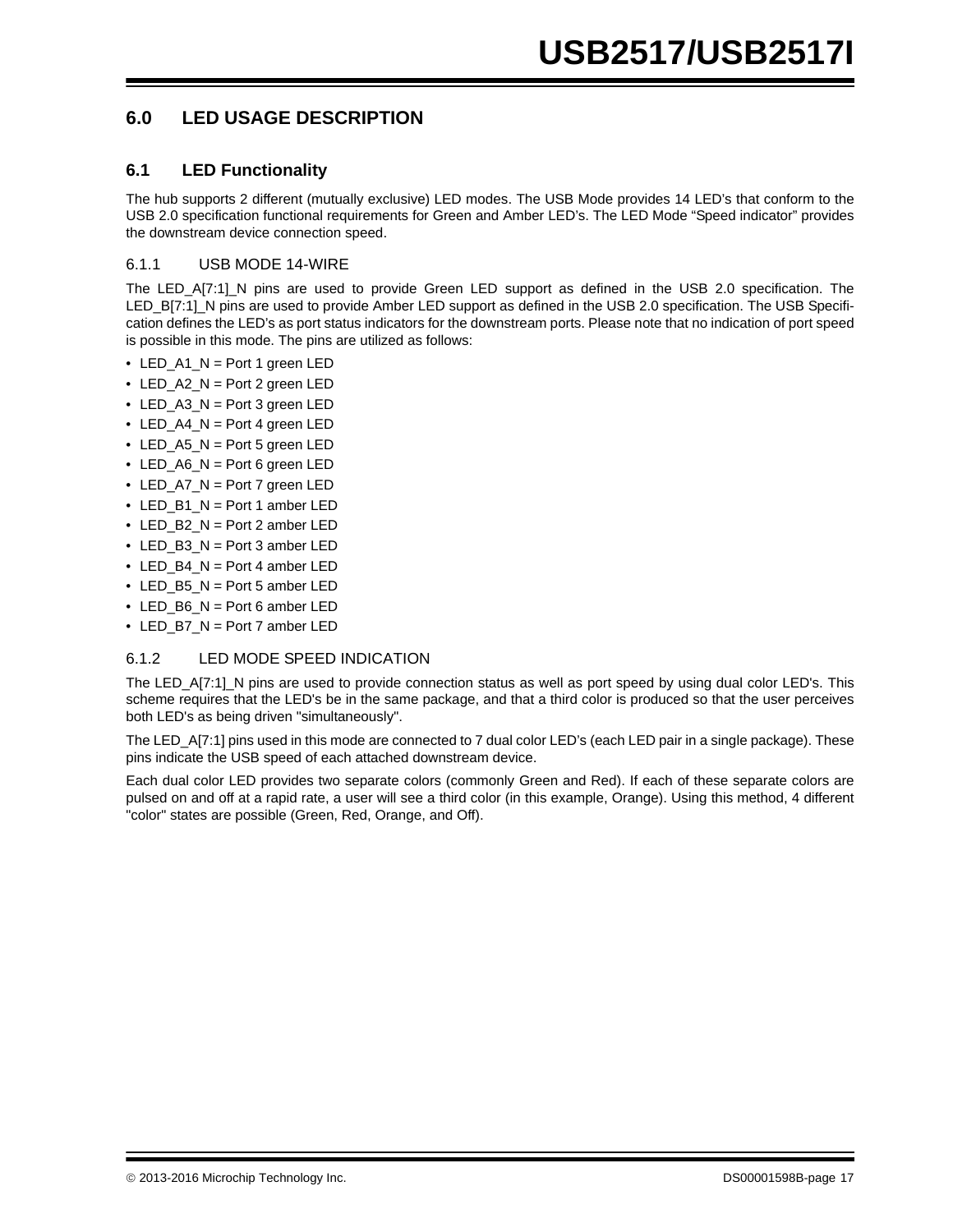

#### <span id="page-17-0"></span>**FIGURE 6-1: DUAL COLOR LED IMPLEMENTATION EXAMPLE**

[Figure 6-1](#page-17-0) shows a simple example of how this LED circuit will be implemented. The circuit should be replicated for each of the 7 LED pins on the HUB. In this circuit, when the LED pin is driven to a logic low state, the Green LED will light up. When the LED pin is driven to a Logic High state the Red LED will light up. When a 1 KHz square wave is driven out on the LED pin, the Green and Red LED's will both alternately light up giving the effect of the color Orange. When nothing is driven out on the LED pin (i.e. the pin floats to a "tri-state" condition), neither the Green nor Red LED will light up, this is the "Off" state.

The assignment is as follows:

- LED\_A1\_N = LED D1 (Downstream Port 1)
- LED\_A2\_N = LED D2 (Downstream Port 2)
- LED\_A3\_N = LED D3 (Downstream Port 3)
- LED\_A4\_N = LED D4 (Downstream Port 4)
- LED\_A5\_N = LED D5 (Downstream Port 5)
- LED\_A6\_N = LED D6 (Downstream Port 6)
- LED\_A7\_N = LED D7 (Downstream Port 7)

The usage is as follows:

- LED\_Ax\_N Driven to Logic Low = LS device attached (Green LED)
- LED\_Ax\_N Driven to Logic High = FS device attached (Red LED)
- LED\_Ax\_N Pulsed @ 1 KHz= HS device attached (Orange color by pulsing Red & Green).
- LED\_Ax\_N is tri-state= No devices are attached, or the hub is in suspend, LED's are off.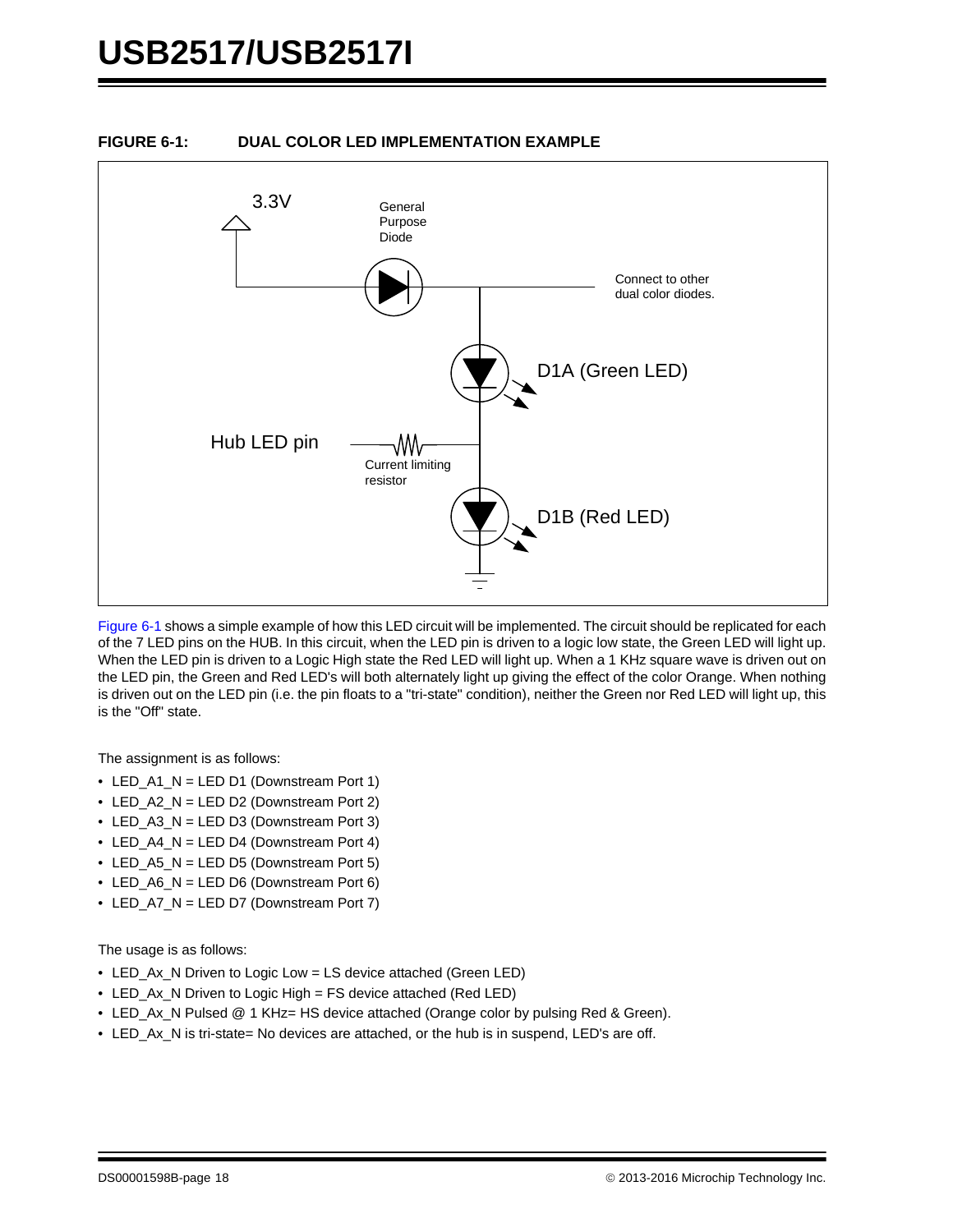## <span id="page-18-0"></span>**7.0 CONFIGURATION OPTIONS**

## **7.1 7-Port Hub**

The USB 2.0 7-Port Hub is fully compliant to the Universal Serial Bus Specification Revision 2.0 from April 27, 2000 (12/ 7/2000 and 5/28/2002 Errata). Please reference Chapter 11 (Hub Specification) for general details regarding Hub operation and functionality.

For performance reasons, the 7-Port Hub provides 1 Transaction Translator (TT) per port (defined as Multi-TT configuration), divided into 4 non-periodic buffers per TT.

#### 7.1.1 HUB CONFIGURATION OPTIONS

The MCHP Hub supports a large number of features (some are mutually exclusive), and must be configured in order to correctly function when attached to a USB host controller. There are three principal ways to configure the Hub: SMBus, EEPROM, or by internal default settings (with or without pin strapping option overrides). In all cases, the configuration method will be determined by the CFG\_SEL2, CFG\_SEL1 and CFG\_SEL0 pins immediately after RESET\_N negation.

#### 7.1.1.1 Power Switching Polarity

**Note:** The hub will support active high power controllers only!

#### 7.1.2 VBUS DETECT

According to Section 7.2.1 of the USB 2.0 Specification, a downstream port can never provide power to its D+ or D- pull up resistors unless the upstream port's VBUS is in the asserted (powered) state. The VBUS\_DET pin on the Hub monitors the state of the upstream VBUS signal and will not pull up the D+ resistor if VBUS is not active. If VBUS goes from an active to an inactive state (not powered), the Hub will remove power from the D+ pull up resistor within 10 seconds.

#### **7.2 EEPROM Interface**

The MCHP Hub can be configured via a 2-wire ( $I^2C$ ) EEPROM (256x8). (Please see [Table 5-2, "USB2517I SMBUS or](#page-14-1) [EEPROM Interface Behavior"](#page-14-1) for specific details on how to enable configuration via an I**2**C EEPROM).

The internal state machine will (when configured for EEPROM support) read the external EEPROM for configuration data. The Hub will then "attach" to the upstream USB host.

**Note:** The Hub does not have the capacity to write, or "Program," an external EEPROM. The Hub only has the capability to read external EEPROMs. The external EEPROM will be read (even if it is blank or non-populated), and the Hub will be "configured" with the values that are read.

Please see Internal Register Set (Common to EEPROM and SMBus) for a list of data fields available.

#### <span id="page-18-1"></span>7.2.1 INTERNAL REGISTER SET (COMMON TO EEPROM AND SMBUS)

#### <span id="page-18-2"></span>**TABLE 7-1: INTERNAL DEFAULT, EEPROM AND SMBUS REGISTER MEMORY MAP**

| <b>Reg Addr</b> | R/W | <b>Register Name</b> | Abbr        | <b>Internal</b><br><b>Default ROM</b> | <b>SMBus and</b><br><b>EEPROM POR</b><br><b>Values</b> |
|-----------------|-----|----------------------|-------------|---------------------------------------|--------------------------------------------------------|
| 00h             | R/W | <b>VID LSB</b>       | <b>VIDL</b> | 24h                                   | 0x00                                                   |
| 01h             | R/W | <b>VID MSB</b>       | <b>VIDM</b> | 04h                                   | 0x00                                                   |
| 02h             | R/W | PID LSB              | PIDL        | 17 <sub>h</sub>                       | 0x00                                                   |
| 03h             | R/W | <b>PID MSB</b>       | <b>PIDM</b> | 25h                                   | 0x00                                                   |
| 04h             | R/W | <b>DID LSB</b>       | <b>DIDL</b> | 00h                                   | 0x00                                                   |
| 05h             | R/W | DID MSB              | <b>DIDM</b> | 00h                                   | 0x00                                                   |

2013-2016 Microchip Technology Inc. DS00001598B-page 19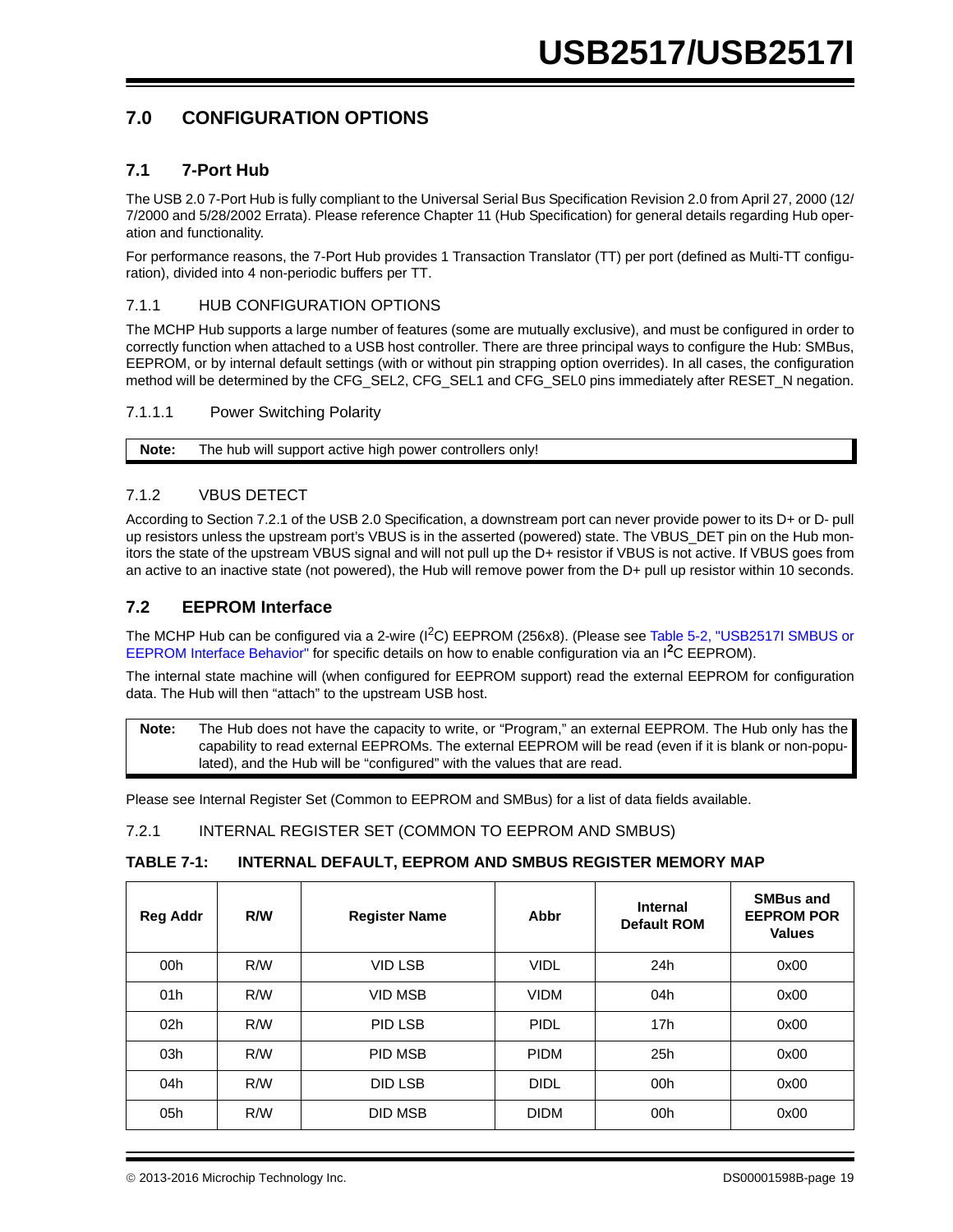| <b>Reg Addr</b>                   | R/W | <b>Register Name</b>                       | Abbr             | <b>Internal</b><br><b>Default ROM</b> | <b>SMBus and</b><br><b>EEPROM POR</b><br><b>Values</b> |
|-----------------------------------|-----|--------------------------------------------|------------------|---------------------------------------|--------------------------------------------------------|
| 06h                               | R/W | Config Data Byte 1                         | CFG1             | 9Bh                                   | 0x00                                                   |
| 07h                               | R/W | Config Data Byte 2                         | CFG <sub>2</sub> | 20h                                   | 0x00                                                   |
| 08h                               | R/W | Config Data Byte 3                         | CFG3             | 00h                                   | 0x00                                                   |
| 09h                               | R/W | Non-Removable Devices                      | <b>NRD</b>       | 00h                                   | 0x00                                                   |
| 0Ah                               | R/W | Port Disable (Self)                        | <b>PDS</b>       | 00h                                   | 0x00                                                   |
| 0Bh                               | R/W | Port Disable (Bus)                         | <b>PDB</b>       | 00h                                   | 0x00                                                   |
| 0Ch                               | R/W | Max Power (Self)                           | <b>MAXPS</b>     | 01h                                   | 0x00                                                   |
| 0Dh                               | R/W | Max Power (Bus)                            | <b>MAXPB</b>     | 32h                                   | 0x00                                                   |
| 0Eh                               | R/W | Hub Controller Max Current<br>(Self)       | <b>HCMCS</b>     | 01h                                   | 0x00                                                   |
| 0Fh                               | R/W | <b>Hub Controller Max Current</b><br>(Bus) | <b>HCMCB</b>     | 32h                                   | 0x00                                                   |
| 10h                               | R/W | Power-on Time                              | <b>PWRT</b>      | 32h                                   | 0x00                                                   |
| 11h                               | R/W | LANG_ID_H                                  | <b>LANGIDH</b>   | 00h                                   | 0x00                                                   |
| 12h                               | R/W | LANG_ID_L                                  | <b>LANGIDL</b>   | 00h                                   | 0x00                                                   |
| 13h                               | R/W | MFR_STR_LEN                                | <b>MFRSL</b>     | 00h                                   | 0x00                                                   |
| 14h                               | R/W | PRD_STR_LEN                                | <b>PRDSL</b>     | 00h                                   | 0x00                                                   |
| 15h                               | R/W | SER_STR_LEN                                | <b>SERSL</b>     | 00h                                   | 0x00                                                   |
| 16h-53h                           | R/W | MFR_STR                                    | <b>MANSTR</b>    | 00h                                   | 0x00                                                   |
| 54h-91h                           | R/W | PROD_STR                                   | <b>PRDSTR</b>    | 00h                                   | 0x00                                                   |
| 92h-Cfh                           | R/W | SER_STR                                    | <b>SERSTR</b>    | 00h                                   | 0x00                                                   |
| D <sub>0</sub> h-F <sub>5</sub> h | R/W | Reserved                                   | N/A              | 00h                                   | 0x00                                                   |
| F6h                               | R/W | Boost_Up                                   | <b>BOOSTUP</b>   | 00h                                   | 0x00                                                   |
| F7h                               | R/W | Boost_7:5                                  | BOOST75          | 00h                                   | 0x00                                                   |
| F8h                               | R/W | Boost_4:0                                  | BOOST40          | 00h                                   | 0x00                                                   |
| F9h                               | R/W | Reserved                                   | N/A              | 00h                                   | 0x00                                                   |
| FAh                               | R/W | Port Swap                                  | <b>PRTSP</b>     | 00h                                   | 0x00                                                   |
| FBh                               | R/W | Port Remap 12                              | PRTR12           | 00h                                   | 0x00                                                   |
| FCh                               | R/W | Port Remap 34                              | PRTR34           | 00h                                   | 0x00                                                   |
| FDh                               | R/W | Port Remap 56                              | PRTR56           | 00h                                   | 0x00                                                   |

#### **TABLE 7-1: INTERNAL DEFAULT, EEPROM AND SMBUS REGISTER MEMORY MAP**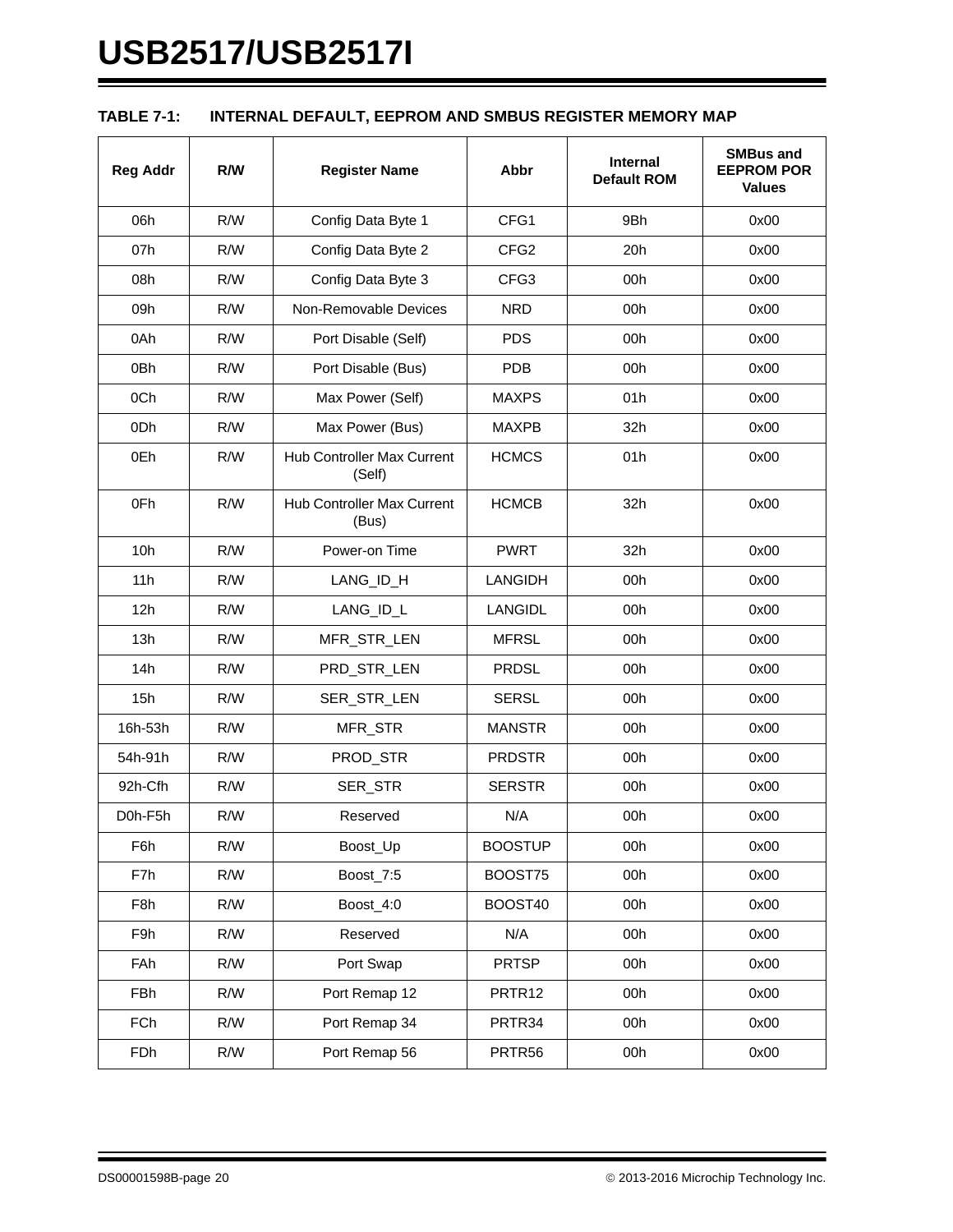| <b>Reg Addr</b> | R/W | <b>Register Name</b>                                 | Abbr        | <b>Internal</b><br><b>Default ROM</b> | <b>SMBus and</b><br><b>EEPROM POR</b><br><b>Values</b> |
|-----------------|-----|------------------------------------------------------|-------------|---------------------------------------|--------------------------------------------------------|
| FE <sub>h</sub> | R/W | Port Remap 7                                         | PRTR7       | 00h                                   | 0x00                                                   |
| FF <sub>h</sub> | R/W | Status/Command<br>SMBus<br>register<br>Note:<br>only | <b>STCD</b> | 00h                                   | 0x00                                                   |

## **TABLE 7-1: INTERNAL DEFAULT, EEPROM AND SMBUS REGISTER MEMORY MAP**

## 7.2.1.1 Register 00h: Vendor ID (LSB)

| <b>Bit</b><br><b>Number</b> | <b>Bit Name</b> | <b>Description</b>                                                                                                                                                                                                                                  |
|-----------------------------|-----------------|-----------------------------------------------------------------------------------------------------------------------------------------------------------------------------------------------------------------------------------------------------|
| 7:0                         | VID LSB         | Least Significant Byte of the Vendor ID. This is a 16-bit value that uniquely<br>identifies the Vendor of the user device (assigned by USB-Interface Forum).<br>This field is set by the OEM using either the SMBus or EEPROM interface<br>options. |

#### 7.2.1.2 Register 01h: Vendor ID (MSB)

| <b>Bit</b><br><b>Number</b> | <b>Bit Name</b> | <b>Description</b>                                                                                                                                                                                                                                 |
|-----------------------------|-----------------|----------------------------------------------------------------------------------------------------------------------------------------------------------------------------------------------------------------------------------------------------|
| 7:0                         | VID MSB         | Most Significant Byte of the Vendor ID. This is a 16-bit value that uniquely<br>identifies the Vendor of the user device (assigned by USB-Interface Forum).<br>This field is set by the OEM using either the SMBus or EEPROM interface<br>options. |

## 7.2.1.3 Register 02h: Product ID (LSB)

| <b>Bit</b><br><b>Number</b> | <b>Bit Name</b> | <b>Description</b>                                                                                                                                                                                                                                        |
|-----------------------------|-----------------|-----------------------------------------------------------------------------------------------------------------------------------------------------------------------------------------------------------------------------------------------------------|
| 7:0                         | PID LSB         | Least Significant Byte of the Product ID. This is a 16-bit value that the Vendor<br>can assign that uniquely identifies this particular product (assigned by OEM).<br>This field is set by the OEM using either the SMBus or EEPROM interface<br>options. |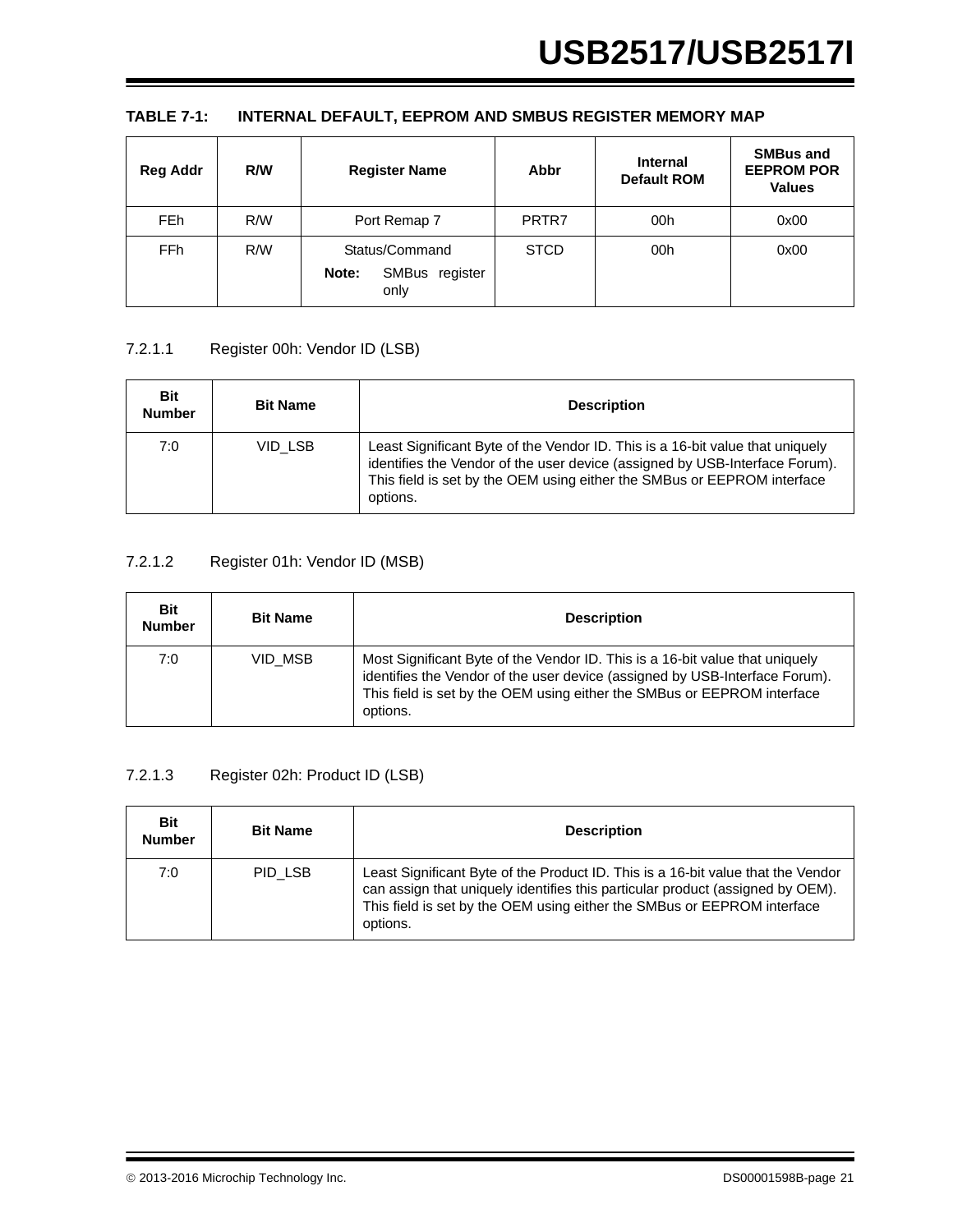#### 7.2.1.4 Register 03h: Product ID (MSB)

| <b>Bit</b><br><b>Number</b> | <b>Bit Name</b> | <b>Description</b>                                                                                                                                                                                                                                       |
|-----------------------------|-----------------|----------------------------------------------------------------------------------------------------------------------------------------------------------------------------------------------------------------------------------------------------------|
| 7:0                         | PID MSB         | Most Significant Byte of the Product ID. This is a 16-bit value that the Vendor<br>can assign that uniquely identifies this particular product (assigned by OEM).<br>This field is set by the OEM using either the SMBus or EEPROM interface<br>options. |

## 7.2.1.5 Register 04h: Device ID (LSB)

| <b>Bit</b><br><b>Number</b> | <b>Bit Name</b> | <b>Description</b>                                                                                                                                                                                        |
|-----------------------------|-----------------|-----------------------------------------------------------------------------------------------------------------------------------------------------------------------------------------------------------|
| 7:0                         | DID LSB         | Least Significant Byte of the Device ID. This is a 16-bit device release num-<br>ber in BCD format (assigned by OEM). This field is set by the OEM using<br>either the SMBus or EEPROM interface options. |

#### 7.2.1.6 Register 05h: Device ID (MSB)

| <b>Bit</b><br><b>Number</b> | <b>Bit Name</b> | <b>Description</b>                                                                                                                                                                                     |
|-----------------------------|-----------------|--------------------------------------------------------------------------------------------------------------------------------------------------------------------------------------------------------|
| 7:0                         | DID MSB         | Most Significant Byte of the Device ID. This is a 16-bit device release number<br>in BCD format (assigned by OEM). This field is set by the OEM using either<br>the SMBus or EEPROM interface options. |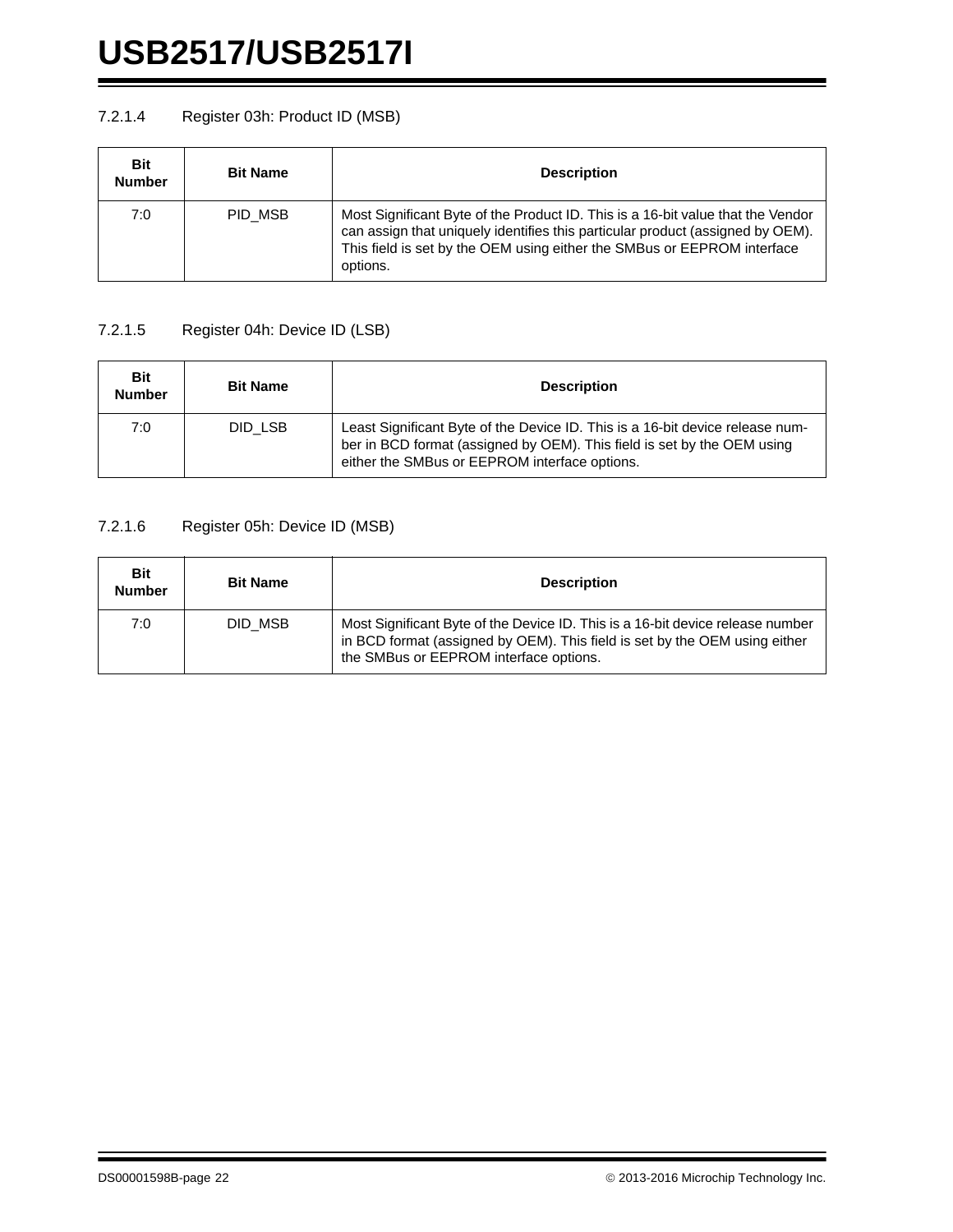## 7.2.1.7 Register 06h: CONFIG\_BYTE\_1

| <b>Bit</b><br><b>Number</b> | <b>Bit Name</b> | <b>Description</b>                                                                                                                                                                                                                                                                                                                                                                                                                                                                                                                                                                                                                                                                                                                                                                                                                                                                                                                                                                                                                                                                                                                                                                                                                                                                 |
|-----------------------------|-----------------|------------------------------------------------------------------------------------------------------------------------------------------------------------------------------------------------------------------------------------------------------------------------------------------------------------------------------------------------------------------------------------------------------------------------------------------------------------------------------------------------------------------------------------------------------------------------------------------------------------------------------------------------------------------------------------------------------------------------------------------------------------------------------------------------------------------------------------------------------------------------------------------------------------------------------------------------------------------------------------------------------------------------------------------------------------------------------------------------------------------------------------------------------------------------------------------------------------------------------------------------------------------------------------|
| $\overline{7}$              | SELF_BUS_PWR    | Self or Bus Power: Selects between Self- and Bus-Powered operation.<br>The Hub is either Self-Powered (draws less than 2mA of upstream bus<br>power) or Bus-Powered (limited to a 100mA maximum of upstream power<br>prior to being configured by the host controller).<br>When configured as a Bus-Powered device, the MCHP Hub consumes less<br>than 100mA of current prior to being configured. After configuration, the Bus-<br>Powered MCHP Hub (along with all associated hub circuitry, any embedded<br>devices if part of a compound device, and 100mA per externally available<br>downstream port) must consume no more than 500mA of upstream VBUS<br>current. The current consumption is system dependent, and the OEM must<br>ensure that the USB 2.0 specifications are not violated.<br>When configured as a Self-Powered device, <1mA of upstream VBUS current<br>is consumed and all ports are available, with each port being capable of<br>sourcing 500mA of current.<br>This field is set by the OEM using either the SMBus or EEPROM interface<br>options.<br>Please see the description under Dynamic Power for the self/bus power func-<br>tionality when dynamic power switching is enabled.<br>$0 = Bus-Powered operation$<br>$1 = Self-Powered operation$ |
|                             |                 | Note:<br>If Dynamic Power Switching is enabled, this bit is ignored and the<br>LOCAL_PWR pin is used to determine if the hub is operating from<br>self or bus power.                                                                                                                                                                                                                                                                                                                                                                                                                                                                                                                                                                                                                                                                                                                                                                                                                                                                                                                                                                                                                                                                                                               |
| 6                           | Reserved        | Reserved                                                                                                                                                                                                                                                                                                                                                                                                                                                                                                                                                                                                                                                                                                                                                                                                                                                                                                                                                                                                                                                                                                                                                                                                                                                                           |
| 5                           | HS_DISABLE      | High Speed Disable: Disables the capability to attach as either a High/Full-<br>speed device, and forces attachment as Full-speed only (i.e. no Hi-Speed<br>support).<br>$0 = High-/Full-Speed$<br>1 = Full-Speed-Only (Hi-Speed disabled!)                                                                                                                                                                                                                                                                                                                                                                                                                                                                                                                                                                                                                                                                                                                                                                                                                                                                                                                                                                                                                                        |
| $\overline{4}$              | MTT_ENABLE      | Multi-TT enable: Enables one transaction translator per port operation.                                                                                                                                                                                                                                                                                                                                                                                                                                                                                                                                                                                                                                                                                                                                                                                                                                                                                                                                                                                                                                                                                                                                                                                                            |
|                             |                 | Selects between a mode where only one transaction translator is available for<br>all ports (Single-TT), or each port gets a dedicated transaction translator<br>(Multi-TT) {Note: The host may force single-TT mode only}.<br>$0 =$ single TT for all ports<br>$1 =$ one TT per port (multiple TT's supported)                                                                                                                                                                                                                                                                                                                                                                                                                                                                                                                                                                                                                                                                                                                                                                                                                                                                                                                                                                     |
| 3                           | EOP_DISABLE     | EOP Disable: Disables EOP generation of EOF1 when in Full-Speed mode.<br>During FS operation only, this permits the Hub to send EOP if no downstream<br>traffic is detected at EOF1. See Section 11.3.1 of the USB 2.0 Specification<br>for additional details. Note: generation of an EOP at the EOF1 point may pre-<br>vent a Host controller (operating in FS mode) from placing the USB bus in<br>suspend.<br>$0 = EOP$ generation is normal<br>$1 = EOP$ generation is disabled                                                                                                                                                                                                                                                                                                                                                                                                                                                                                                                                                                                                                                                                                                                                                                                               |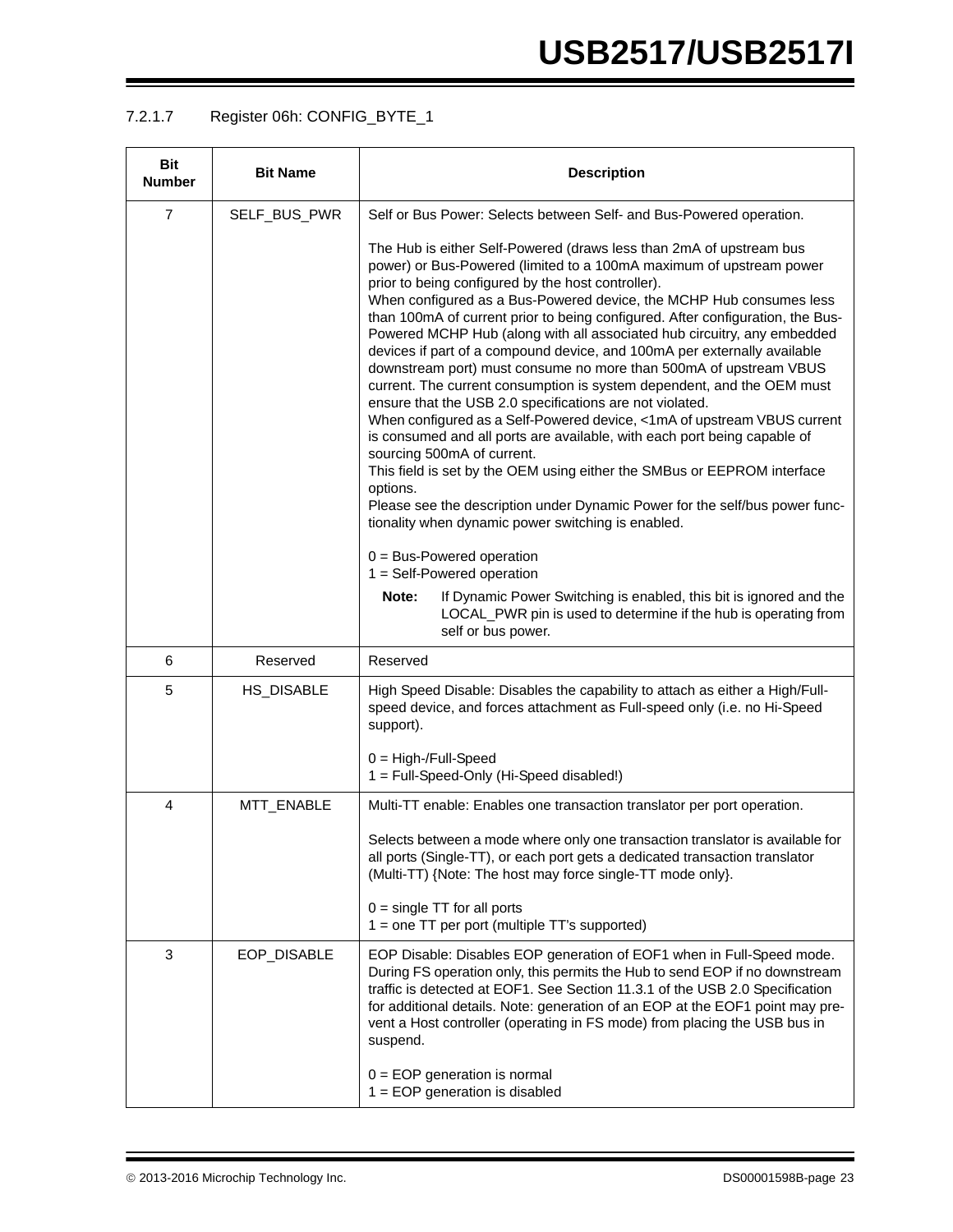| <b>Bit</b><br><b>Number</b> | <b>Bit Name</b> | <b>Description</b>                                                                                                                                                                                                                                                                                                                                                                                                            |
|-----------------------------|-----------------|-------------------------------------------------------------------------------------------------------------------------------------------------------------------------------------------------------------------------------------------------------------------------------------------------------------------------------------------------------------------------------------------------------------------------------|
| 2:1                         | CURRENT_SNS     | Over-current Sense: Selects current sensing on a port-by-port basis, all ports<br>ganged, or none (only for bus-powered hubs). The ability to support current<br>sensing on a port or ganged basis is hardware implementation dependent.<br>$00 =$ Ganged sensing (all ports together)<br>$01$ = Individual port-by-port<br>1x = Over-current sensing not supported (must only be used with Bus-Pow-<br>ered configurations!) |
| 0                           | PORT PWR        | Port Power Switching: Enables power switching on all ports simultaneously<br>(ganged), or port power is individually switched on and off on a port- by-port<br>basis (individual). The ability to support power enabling on a port or ganged<br>basis is hardware implementation dependent.<br>$0 =$ Ganged switching (all ports together)<br>$1 =$ Individual port-by-port switching                                         |

## 7.2.1.8 Register 07h: Configuration Data Byte 2

| <b>Bit</b><br><b>Number</b> | <b>Bit Name</b> | <b>Description</b>                                                                                                                                                                                                                                                                                                                                                                                                                                                                                                                                                                                                                                                                                                                                                                                                                                                                                                                                                                  |
|-----------------------------|-----------------|-------------------------------------------------------------------------------------------------------------------------------------------------------------------------------------------------------------------------------------------------------------------------------------------------------------------------------------------------------------------------------------------------------------------------------------------------------------------------------------------------------------------------------------------------------------------------------------------------------------------------------------------------------------------------------------------------------------------------------------------------------------------------------------------------------------------------------------------------------------------------------------------------------------------------------------------------------------------------------------|
| $\overline{7}$              | <b>DYNAMIC</b>  | Dynamic Power Enable: Controls the ability of the Hub to automatically<br>change from Self-Powered operation to Bus-Powered operation if the local<br>power source is removed or is unavailable (and from Bus-Powered to Self-<br>Powered if the local power source is restored). {Note: If the local power<br>source is available, the Hub will always switch to Self-Powered operation.}<br>When Dynamic Power switching is enabled, the Hub detects the availability of<br>a local power source by monitoring the external LOCAL_PWR pin. If the Hub<br>detects a change in power source availability, the Hub immediately discon-<br>nects and removes power from all downstream devices and disconnects the<br>upstream port. The Hub will then re-attach to the upstream port as either a<br>Bus-Powered Hub (if local-power is unavailable) or a Self-Powered Hub (if<br>local power is available).<br>$0 = No$ Dynamic auto-switching<br>1 = Dynamic Auto-switching capable |
| 6                           | Reserved        | Reserved                                                                                                                                                                                                                                                                                                                                                                                                                                                                                                                                                                                                                                                                                                                                                                                                                                                                                                                                                                            |
| 5:4                         | OC_TIMER        | Over-Current Timer: Over-Current Timer delay.<br>$00 = 0.1$ ms<br>$01 = 4ms$<br>$10 = 8$ ms<br>$11 = 16ms$                                                                                                                                                                                                                                                                                                                                                                                                                                                                                                                                                                                                                                                                                                                                                                                                                                                                          |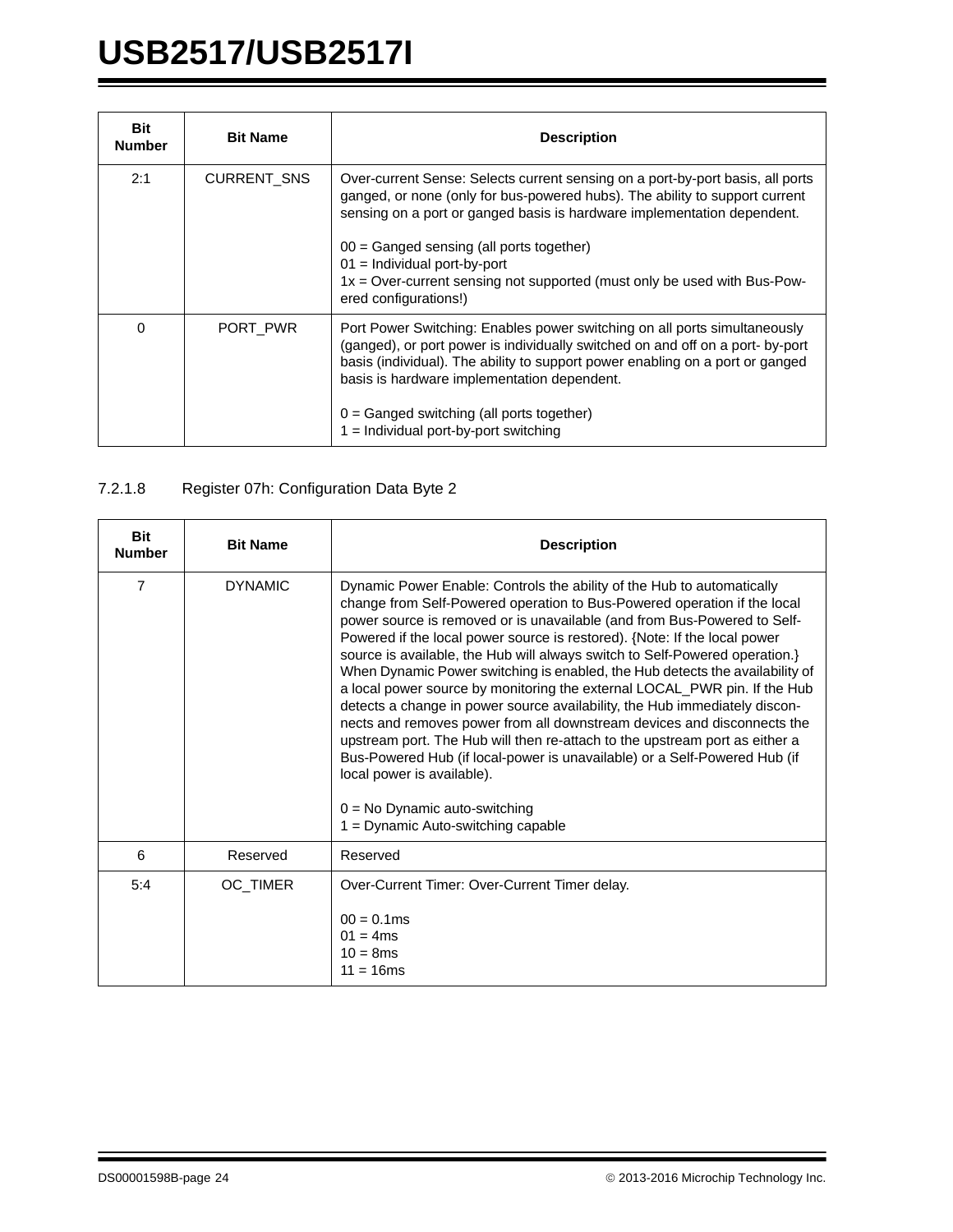| <b>Bit</b><br><b>Number</b> | <b>Bit Name</b> |          | <b>Description</b>                                                                                                                                                                                                        |
|-----------------------------|-----------------|----------|---------------------------------------------------------------------------------------------------------------------------------------------------------------------------------------------------------------------------|
| 3                           | <b>COMPOUND</b> |          | Compound Device: Allows the OEM to indicate that the Hub is part of a com-<br>pound (see the USB Specification for definition) device. The applicable<br>port(s) must also be defined as having a "Non-Removable Device". |
|                             |                 | Note:    | When configured via strapping options, declaring a port as non-<br>removable automatically causes the hub controller to report that it<br>is part of a compound device.                                                   |
|                             |                 | $0 = No$ | $1 = Yes$ , Hub is part of a compound device                                                                                                                                                                              |
| 2:0                         | Reserved        | Reserved |                                                                                                                                                                                                                           |

## 7.2.1.9 Register 08h: Configuration Data Byte 3

| <b>Bit</b><br><b>Number</b> | <b>Bit Name</b> | <b>Description</b>                                                                                                                                                                                                                                                                                                                                                                                                                                                                                                                                    |  |
|-----------------------------|-----------------|-------------------------------------------------------------------------------------------------------------------------------------------------------------------------------------------------------------------------------------------------------------------------------------------------------------------------------------------------------------------------------------------------------------------------------------------------------------------------------------------------------------------------------------------------------|--|
| 7:4                         | Reserved        | Reserved                                                                                                                                                                                                                                                                                                                                                                                                                                                                                                                                              |  |
| 3                           | PRTMAP EN       | Port Re-mapping enable: Selects the method used by the hub to assign port<br>numbers and disable ports.<br>$'0'$ = Standard Mode                                                                                                                                                                                                                                                                                                                                                                                                                      |  |
|                             |                 | $'1'$ = Port Re-map mode                                                                                                                                                                                                                                                                                                                                                                                                                                                                                                                              |  |
| 2:1                         | LED_MODE        | LED Mode Selection: The LED_A[47:1]_N and LED_B[47:1]_N pins support<br>several different modes of operation.<br>$'00'$ = USB Mode<br>'01' = Speed Indication Mode<br>$'10'$ = Same as '00', USB Mode<br>$11'$ = Same as '00', USB Mode<br>Warning: Do not enable an LED mode that requires LED pins that are not<br>available in the specific package being used in the implementation!<br>Note:<br>The Hub will only report that it supports LED's to the host when<br>USB mode is selected. All other modes will be reported as No LED<br>Support. |  |
| $\Omega$                    | STRING_EN       | <b>Enables String Descriptor Support</b><br>'0' = String Support Disabled<br>'1' = String Support Enabled                                                                                                                                                                                                                                                                                                                                                                                                                                             |  |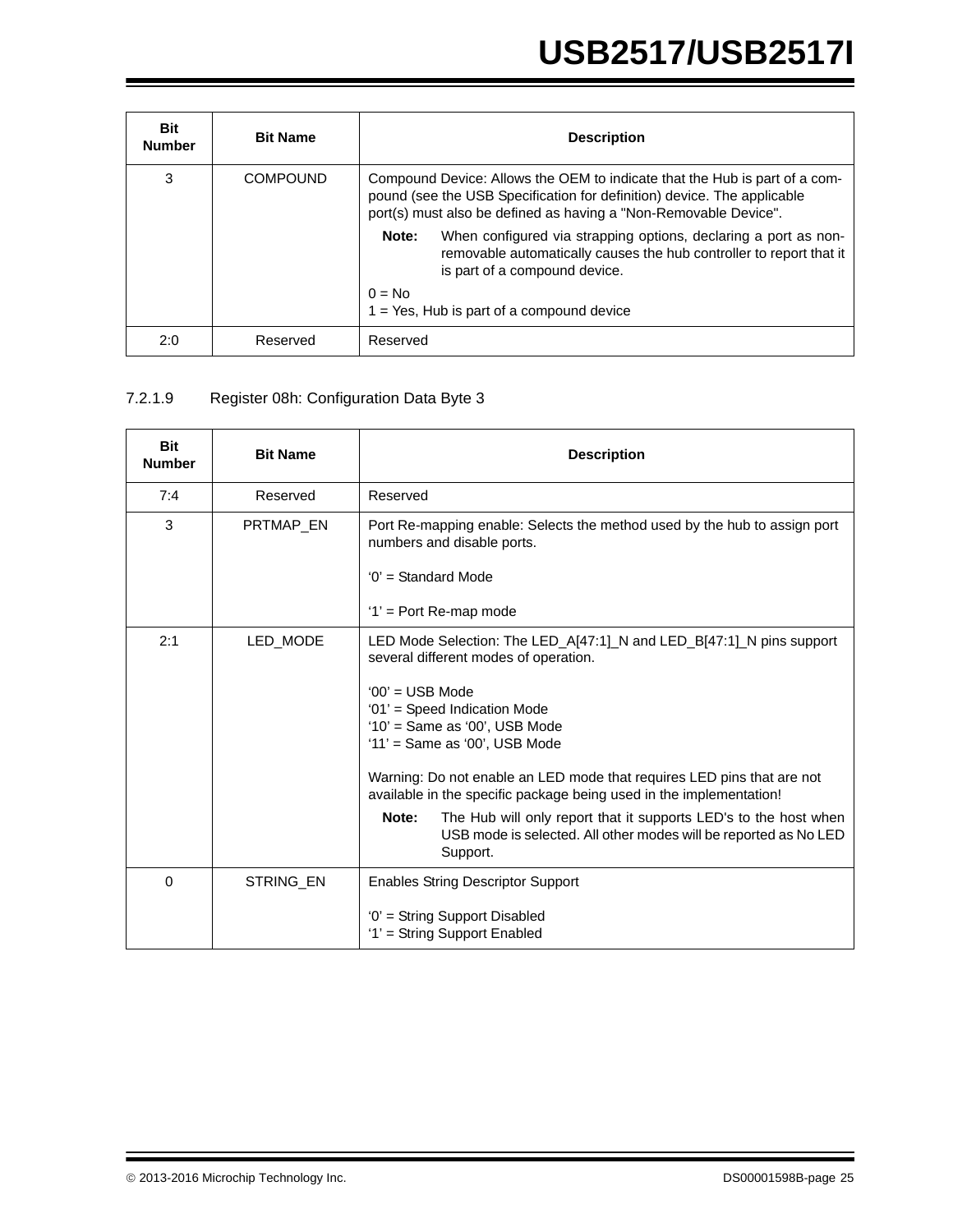#### 7.2.1.10 Register 09h: Non-Removable Device

| Bit<br><b>Number</b> | <b>Bit Name</b> | <b>Description</b>                                                                                                                                                                                                                                                                                                                                                                                                                                                                                                                                                                                                                           |
|----------------------|-----------------|----------------------------------------------------------------------------------------------------------------------------------------------------------------------------------------------------------------------------------------------------------------------------------------------------------------------------------------------------------------------------------------------------------------------------------------------------------------------------------------------------------------------------------------------------------------------------------------------------------------------------------------------|
| 7:0                  | NR DEVICE       | Non-Removable Device: Indicates which port(s) include non-removable<br>devices. $0'$ = port is removable, $1'$ = port is non-removable.<br>Informs the Host if one of the active ports has a permanent device that is<br>undetachable from the Hub. (Note: The device must provide its own descrip-<br>tor data.)<br>When using the internal default option, the NON_REM[1:0] pins will designate<br>the appropriate ports as being non-removable.<br>Bit $7 = 1$ ; Port 7 non-removable<br>Bit 6= 1; Port 6 non-removable<br>Bit $5 = 1$ ; Port 5 non-removable<br>Bit $4 = 1$ ; Port 4 non-removable<br>Bit $3 = 1$ ; Port 3 non-removable |
|                      |                 | Bit $2=1$ ; Port 2 non-removable<br>Bit $1 = 1$ ; Port 1 non-removable<br>Bit 0 is Reserved, always = $0'$                                                                                                                                                                                                                                                                                                                                                                                                                                                                                                                                   |

## 7.2.1.11 Register 0Ah: Port Disable For Self Powered Operation

| <b>Bit</b><br><b>Number</b> | <b>Bit Name</b> | <b>Description</b>                                                                                                                                                                                                                                                                                                                                                                                                                                                                                                                                                                                                                                                                                                                                                                             |
|-----------------------------|-----------------|------------------------------------------------------------------------------------------------------------------------------------------------------------------------------------------------------------------------------------------------------------------------------------------------------------------------------------------------------------------------------------------------------------------------------------------------------------------------------------------------------------------------------------------------------------------------------------------------------------------------------------------------------------------------------------------------------------------------------------------------------------------------------------------------|
| 7:0                         | PORT_DIS_SP     | Port Disable Self-Powered: Disables 1 or more contiguous ports. '0' = port is<br>available, $1'$ = port is disabled.<br>During Self-Powered operation when remapping mode is disabled (PRT-<br>MAP EN='0'), this selects the ports which will be permanently disabled, and<br>are not available to be enabled or enumerated by a Host Controller. The ports<br>can be disabled in any order, the internal logic will automatically report the<br>correct number of enabled ports to the USB Host, and will reorder the active<br>ports in order to ensure proper function.<br>Bit $7 = 1$ ; Port 7 is disabled<br>Bit $6=1$ ; Port 6 is disabled<br>Bit $5 = 1$ ; Port 5 is disabled<br>Bit $4 = 1$ ; Port 4 is disabled<br>Bit $3 = 1$ ; Port 3 is disabled<br>Bit $2=1$ ; Port 2 is disabled |
|                             |                 | Bit $1 = 1$ ; Port 1 is disabled<br>Bit 0 is Reserved, always = $0'$                                                                                                                                                                                                                                                                                                                                                                                                                                                                                                                                                                                                                                                                                                                           |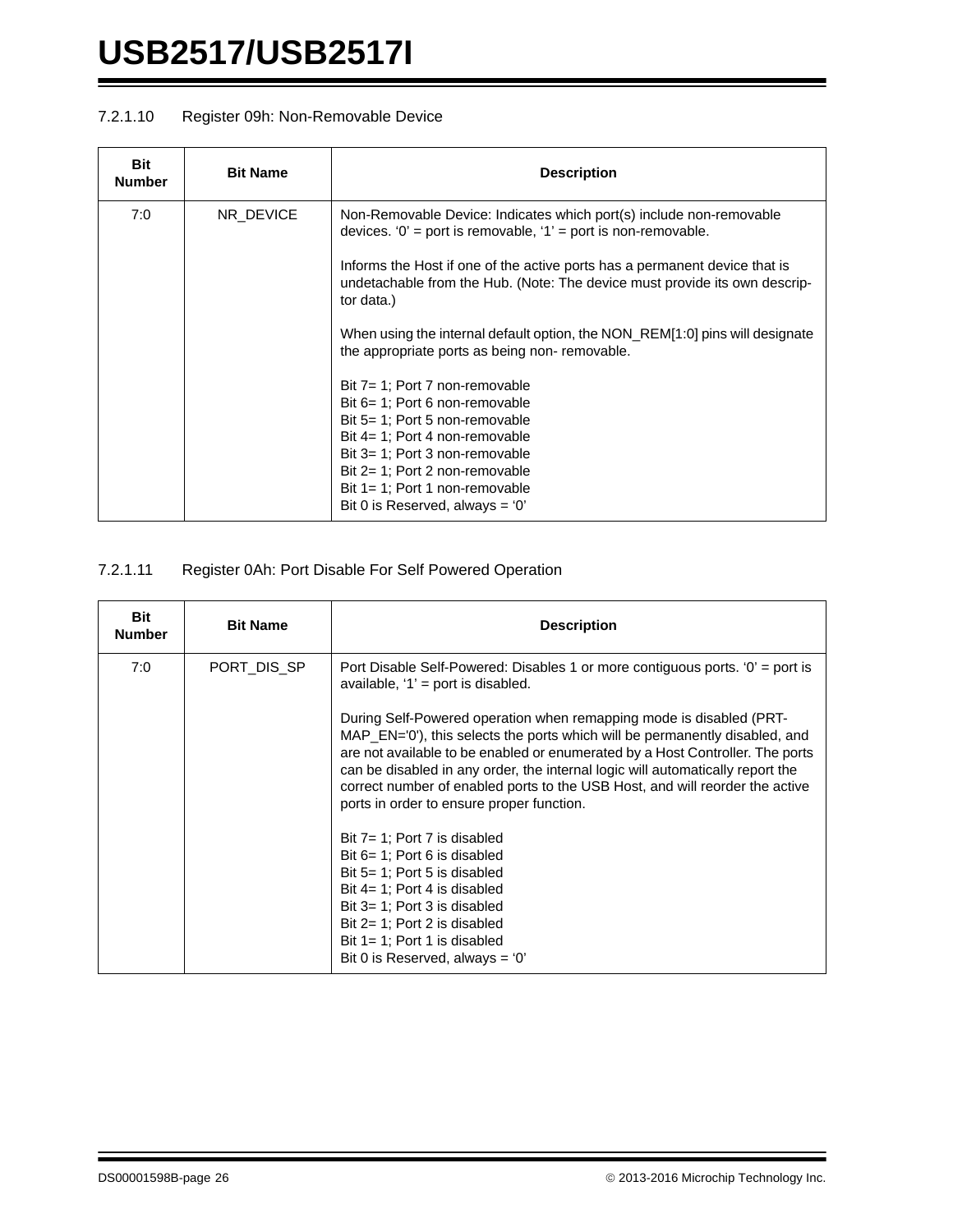| Register 0Bh: Port Disable For Bus Powered Operation<br>7.2.1.12 |  |
|------------------------------------------------------------------|--|
|------------------------------------------------------------------|--|

| Bit<br><b>Number</b> | <b>Bit Name</b> | <b>Description</b>                                                                                                                                                                                                                                                                                                                                                                                                                                                                                                                                                                                                                                                                                                                                                                                                                                                                                                                                               |
|----------------------|-----------------|------------------------------------------------------------------------------------------------------------------------------------------------------------------------------------------------------------------------------------------------------------------------------------------------------------------------------------------------------------------------------------------------------------------------------------------------------------------------------------------------------------------------------------------------------------------------------------------------------------------------------------------------------------------------------------------------------------------------------------------------------------------------------------------------------------------------------------------------------------------------------------------------------------------------------------------------------------------|
| 7:0                  | PORT DIS BP     | Port Disable Bus-Powered: Disables 1 or more contiguous ports. '0' = port is<br>available, $1'$ = port is disabled.<br>During Self-Powered operation when remapping mode is disabled (PRT-<br>MAP_EN='0'), this selects the ports which will be permanently disabled, and<br>are not available to be enabled or enumerated by a Host Controller. The ports<br>can be disabled in any order, the internal logic will automatically report the<br>correct number of enabled ports to the USB Host, and will reorder the active<br>ports in order to ensure proper function.<br>When using the internal default option, the PRT_DIS_P[7:1] and<br>PRT_DIS_M[7:1] pins will disable the appropriate ports.<br>Bit $7 = 1$ ; Port 7 is disabled<br>Bit $6 = 1$ ; Port 6 is disabled<br>Bit $5 = 1$ ; Port 5 is disabled<br>Bit $4 = 1$ ; Port 4 is disabled<br>Bit $3 = 1$ ; Port 3 is disabled<br>Bit $2=1$ ; Port 2 is disabled<br>Bit $1 = 1$ ; Port 1 is disabled |
|                      |                 | Bit 0 is Reserved, always = $0'$                                                                                                                                                                                                                                                                                                                                                                                                                                                                                                                                                                                                                                                                                                                                                                                                                                                                                                                                 |

## 7.2.1.13 Register 0Ch: Max Power For Self Powered Operation

| <b>Bit</b><br><b>Number</b> | <b>Bit Name</b> |       | <b>Description</b>                                                                                                                                                                                                                                                                                                                                                                                                                                                                            |
|-----------------------------|-----------------|-------|-----------------------------------------------------------------------------------------------------------------------------------------------------------------------------------------------------------------------------------------------------------------------------------------------------------------------------------------------------------------------------------------------------------------------------------------------------------------------------------------------|
| 7:0                         | MAX PWR SP      |       | Max Power Self Powered: Value in 2mA increments that the Hub consumes<br>from an upstream port (VBUS) when operating as a self-powered hub. This<br>value includes the hub silicon along with the combined power consumption<br>(from VBUS) of all associated circuitry on the board. This value also includes<br>the power consumption of a permanently attached peripheral if the hub is<br>configured as a compound device, and the embedded peripheral reports<br>0mA in its descriptors. |
|                             |                 | Note: | The USB 2.0 Specification does not permit this value to exceed<br>100 <sub>m</sub> A.                                                                                                                                                                                                                                                                                                                                                                                                         |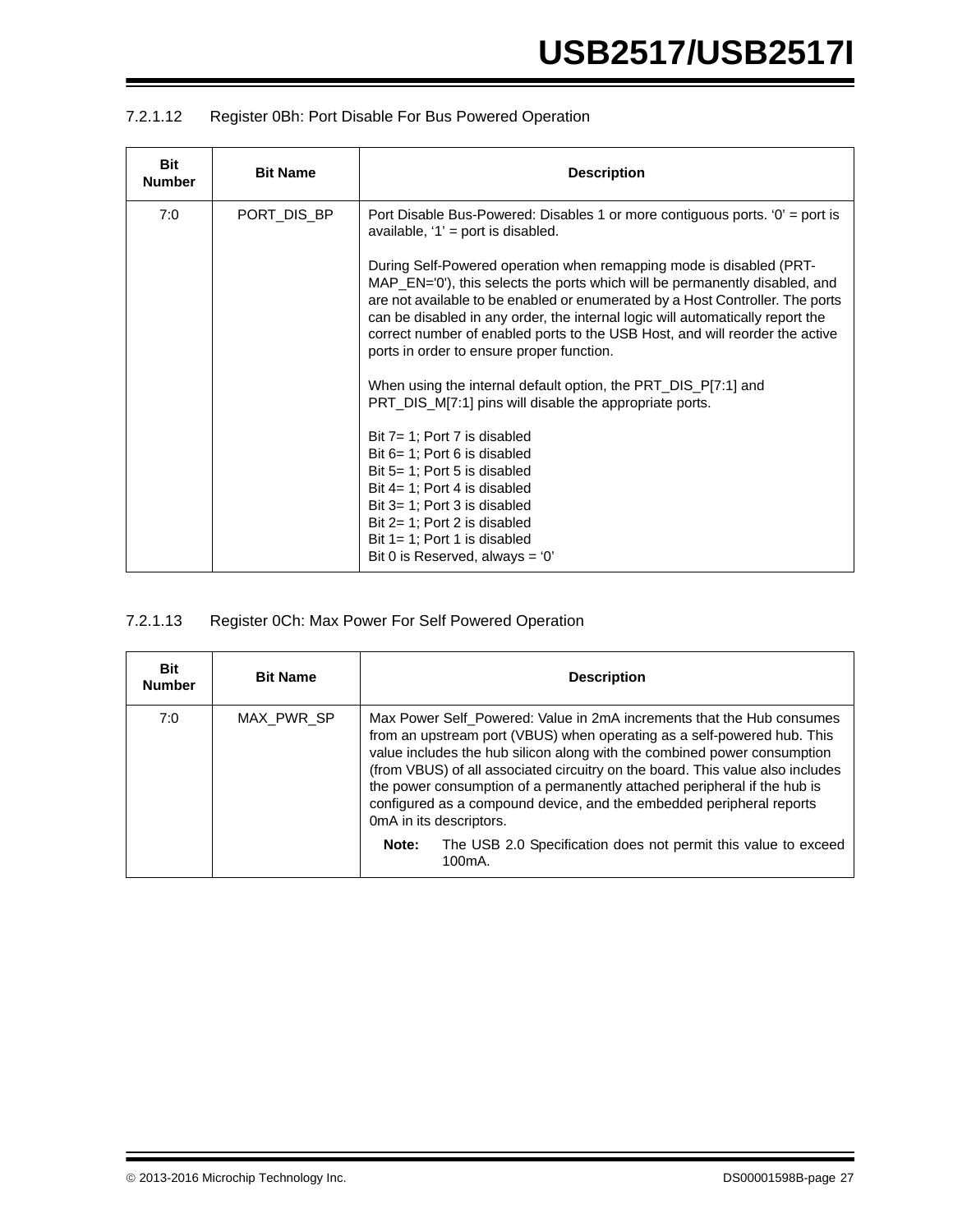#### 7.2.1.14 Register 0Dh: Max Power For Bus Powered Operation

| <b>BIT</b><br><b>NUMBER</b> | <b>BIT NAME</b> | <b>DESCRIPTION</b>                                                                                                                                                                                                                                                                                                                                                                                                                                                                          |
|-----------------------------|-----------------|---------------------------------------------------------------------------------------------------------------------------------------------------------------------------------------------------------------------------------------------------------------------------------------------------------------------------------------------------------------------------------------------------------------------------------------------------------------------------------------------|
| 7:0                         | MAX PWR BP      | Max Power Bus Powered: Value in 2mA increments that the Hub consumes<br>from an upstream port (VBUS) when operating as a bus-powered hub. This<br>value includes the hub silicon along with the combined power consumption<br>(from VBUS) of all associated circuitry on the board. This value also includes<br>the power consumption of a permanently attached peripheral if the hub is<br>configured as a compound device, and the embedded peripheral reports<br>0mA in its descriptors. |

## 7.2.1.15 Register 0Eh: Hub Controller Max Current For Self Powered Operation

| Bit<br><b>Number</b> | <b>Bit Name</b> | <b>Description</b>                                                                                                                                                                                                                                                                                                                                                                                                                                     |
|----------------------|-----------------|--------------------------------------------------------------------------------------------------------------------------------------------------------------------------------------------------------------------------------------------------------------------------------------------------------------------------------------------------------------------------------------------------------------------------------------------------------|
| 7:0                  | HC MAX C SP     | Hub Controller Max Current Self-Powered: Value in 2mA increments that the<br>Hub consumes from an upstream port (VBUS) when operating as a self-pow-<br>ered hub. This value includes the hub silicon along with the combined power<br>consumption (from VBUS) of all associated circuitry on the board. This value<br>does NOT include the power consumption of a permanently attached periph-<br>eral if the hub is configured as a compound device. |
|                      |                 | The USB 2.0 Specification does not permit this value to exceed<br>Note:<br>100mA                                                                                                                                                                                                                                                                                                                                                                       |
|                      |                 | A value of 50 (decimal) indicates 100mA, which is the default value.                                                                                                                                                                                                                                                                                                                                                                                   |

## 7.2.1.16 Register 0Fh: Hub Controller Max Current For Bus Powered Operation

| <b>Bit</b><br><b>Number</b> | <b>Bit Name</b> | <b>Description</b>                                                                                                                                                                                                                                                                                                                                                                                                                                                                                                                  |
|-----------------------------|-----------------|-------------------------------------------------------------------------------------------------------------------------------------------------------------------------------------------------------------------------------------------------------------------------------------------------------------------------------------------------------------------------------------------------------------------------------------------------------------------------------------------------------------------------------------|
| 7:0                         | HC MAX C BP     | Hub Controller Max Current Bus-Powered: Value in 2mA increments that the<br>Hub consumes from an upstream port (VBUS) when operating as a bus-pow-<br>ered hub. This value will include the hub silicon along with the combined<br>power consumption (from VBUS) of all associated circuitry on the board. This<br>value will NOT include the power consumption of a permanently attached<br>peripheral if the hub is configured as a compound device.<br>A value of 50 (decimal) would indicate 100mA, which is the default value. |

#### 7.2.1.17 Register 10h: Power-On Time

| Bit<br><b>Number</b> | <b>Bit Name</b> | <b>Description</b>                                                                                                                                                                  |
|----------------------|-----------------|-------------------------------------------------------------------------------------------------------------------------------------------------------------------------------------|
| 7:0                  | POWER ON TIME   | Power On Time: The length of time that it takes (in 2 ms intervals) from the<br>time the host initiated power-on sequence begins on a port until power is sta-<br>ble on that port. |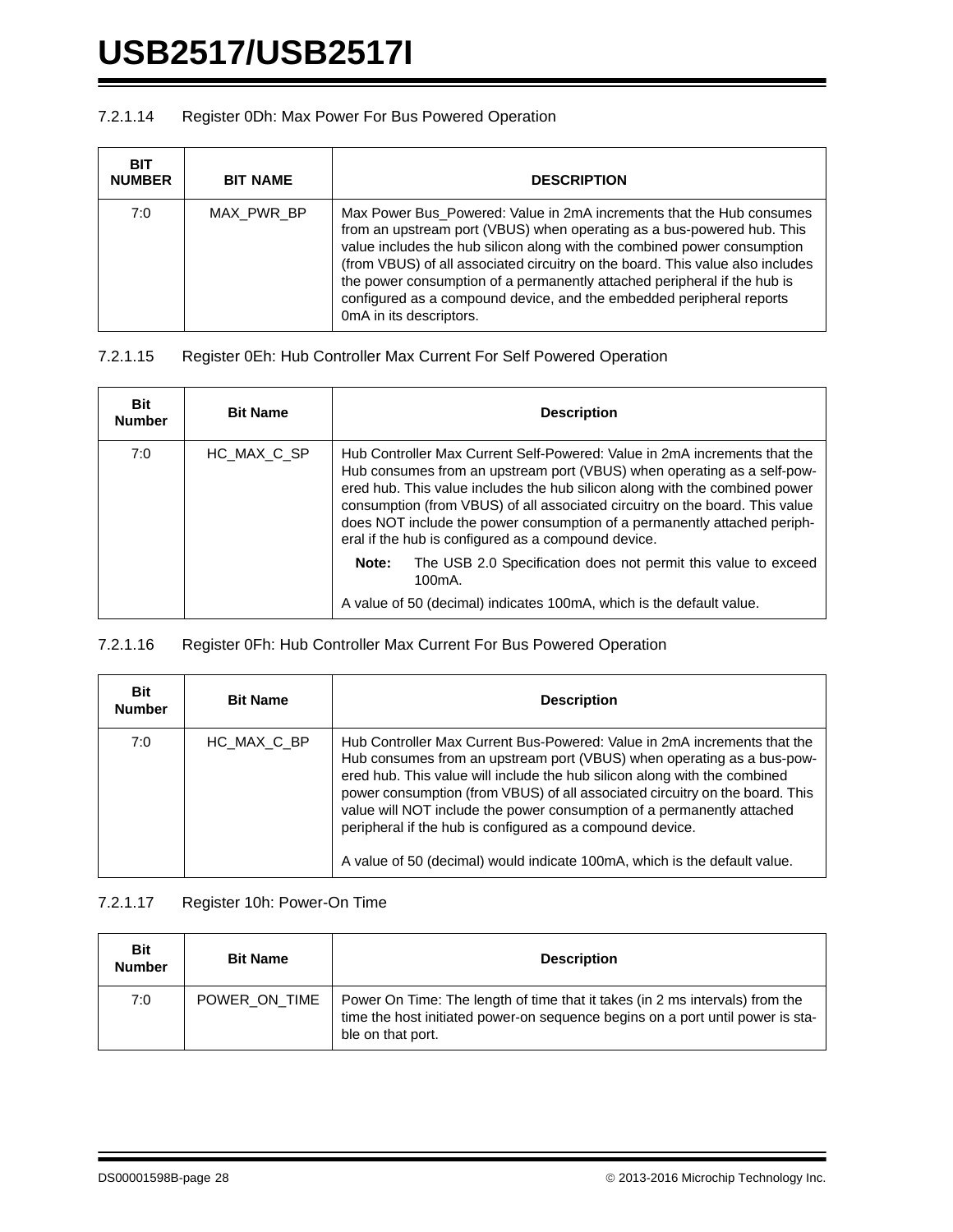## 7.2.1.18 Register 11h: Language ID High

| <b>Bit</b><br><b>Number</b> | <b>Bit Name</b> | <b>Description</b>                                  |
|-----------------------------|-----------------|-----------------------------------------------------|
| 7:0                         | LANG ID H       | USB LANGUAGE ID (Upper 8 bits of a 16 bit ID field) |

#### 7.2.1.19 Register 12h: Language ID Low

| <b>Bit</b><br><b>Number</b> | <b>Bit Name</b> | <b>Description</b>                                  |
|-----------------------------|-----------------|-----------------------------------------------------|
| 7:0                         | LANG ID L       | USB LANGUAGE ID (Lower 8 bits of a 16 bit ID field) |

#### 7.2.1.20 Register 13h: Manufacturer String Length

| <b>Bit</b><br><b>Number</b> | <b>Bit Name</b> | <b>Description</b>                     |
|-----------------------------|-----------------|----------------------------------------|
| 7:0                         | MFR STR LEN     | Manufacturer String Length             |
|                             |                 | Maximum string length is 31 characters |

## 7.2.1.21 Register 14h: Product String Length

| <b>Bit</b><br><b>Number</b> | <b>Bit Name</b> | <b>Description</b>                     |
|-----------------------------|-----------------|----------------------------------------|
| 7:0                         | PRD STR LEN     | <b>Product String Length</b>           |
|                             |                 | Maximum string length is 31 characters |

## 7.2.1.22 Register 15h: Serial String Length

| <b>Bit</b><br><b>Number</b> | <b>Bit Name</b> | <b>Description</b>                     |
|-----------------------------|-----------------|----------------------------------------|
| 7:0                         | SER_STR_LEN     | Serial String Length                   |
|                             |                 | Maximum string length is 31 characters |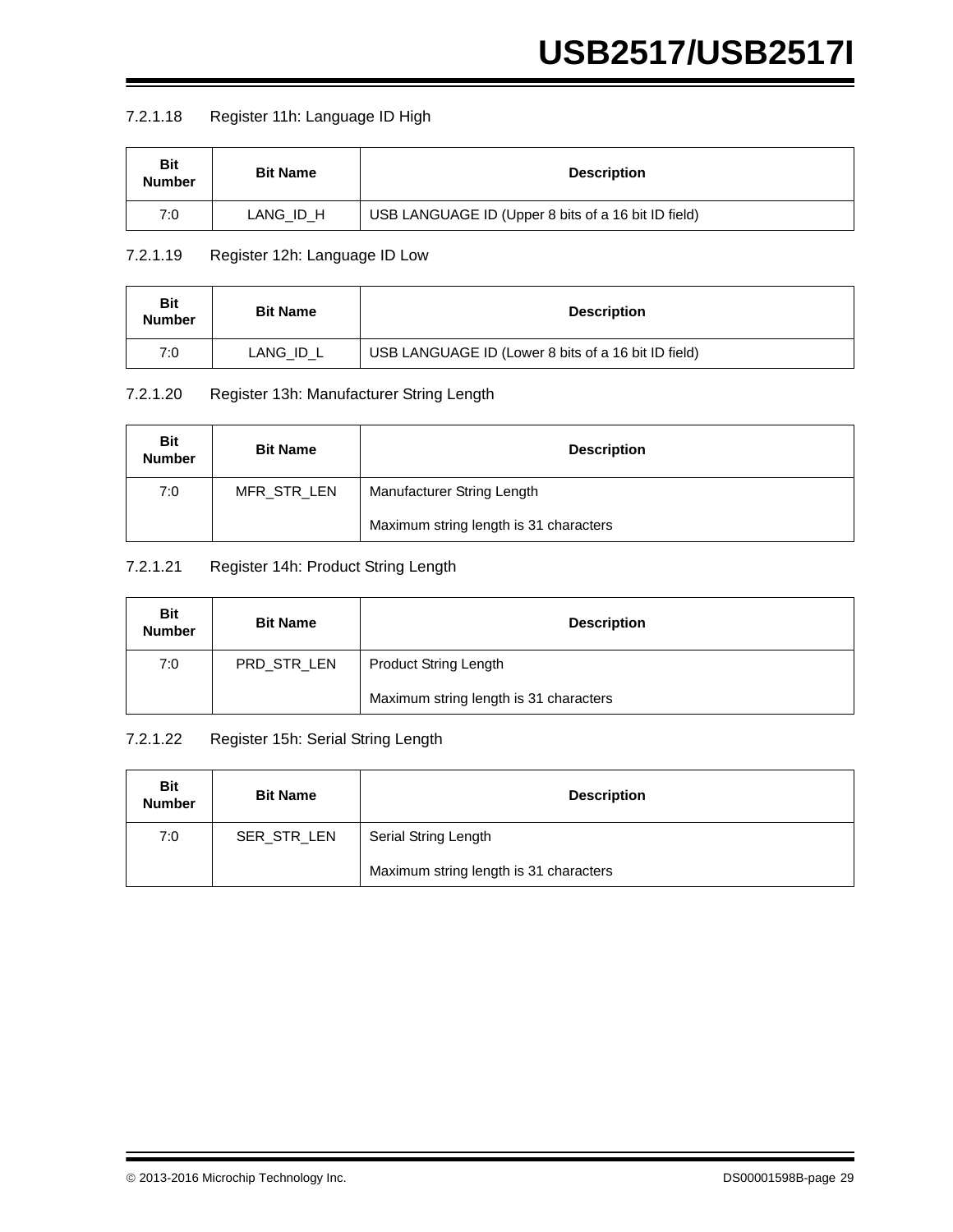#### 7.2.1.23 Register 16h-53h: Manufacturer String

| <b>Bit</b><br><b>Number</b> | <b>Bit Name</b> | <b>Description</b>                                                                                                                                                                                                                                                                                                                                                                                                                                                                                                   |
|-----------------------------|-----------------|----------------------------------------------------------------------------------------------------------------------------------------------------------------------------------------------------------------------------------------------------------------------------------------------------------------------------------------------------------------------------------------------------------------------------------------------------------------------------------------------------------------------|
| 7:0                         | MFR STR         | Manufacturer String, UNICODE UTF-16LE per USB 2.0 Specification<br>Maximum string length is 31 characters (62 bytes)                                                                                                                                                                                                                                                                                                                                                                                                 |
|                             |                 | The string consists of individual 16 Bit UNICODE UTF-16LE char-<br>Note:<br>acters. The characters will be stored starting with the LSB at the<br>least significant address and the MSB at the next 8-bit location<br>(subsequent characters must be stored in sequential contiguous<br>address in the same LSB, MSB manner). Some EEPROM pro-<br>grammers may transpose the MSB and LSB, thus reversing the<br>Byte order. Please pay careful attention to the byte ordering or<br>your selected programming tools. |

## 7.2.1.24 Register 54h-91h: Product String

| Bit<br><b>Number</b> | <b>Bit Name</b> | <b>Description</b>                                                                                                                                                                                                                                                                                                                                                                                                                                                                                                   |
|----------------------|-----------------|----------------------------------------------------------------------------------------------------------------------------------------------------------------------------------------------------------------------------------------------------------------------------------------------------------------------------------------------------------------------------------------------------------------------------------------------------------------------------------------------------------------------|
| 7:0                  | PRD STR         | Product String, UNICODE UTF-16LE per USB 2.0 Specification<br>Maximum string length is 31 characters (62 bytes)                                                                                                                                                                                                                                                                                                                                                                                                      |
|                      |                 | The string consists of individual 16 Bit UNICODE UTF-16LE char-<br>Note:<br>acters. The characters will be stored starting with the LSB at the<br>least significant address and the MSB at the next 8-bit location<br>(subsequent characters must be stored in sequential contiquous<br>address in the same LSB, MSB manner). Some EEPROM pro-<br>grammers may transpose the MSB and LSB, thus reversing the<br>Byte order. Please pay careful attention to the byte ordering or<br>your selected programming tools. |

## 7.2.1.25 Register 92h-CFh: Serial String

| <b>Bit</b><br><b>Number</b> | <b>Bit Name</b> | <b>Description</b>                                                                                                                                                                                                                                                                                                                                                                                                                                                                                                   |
|-----------------------------|-----------------|----------------------------------------------------------------------------------------------------------------------------------------------------------------------------------------------------------------------------------------------------------------------------------------------------------------------------------------------------------------------------------------------------------------------------------------------------------------------------------------------------------------------|
| 7:0                         | SER STR         | Serial String, UNICODE UTF16LE per USB 2.0 Specification<br>Maximum string length is 31 characters (62 bytes)                                                                                                                                                                                                                                                                                                                                                                                                        |
|                             |                 | The string consists of individual 16 Bit UNICODE UTF-16LE char-<br>Note:<br>acters. The characters will be stored starting with the LSB at the<br>least significant address and the MSB at the next 8-bit location<br>(subsequent characters must be stored in sequential contiguous<br>address in the same LSB, MSB manner). Some EEPROM pro-<br>grammers may transpose the MSB and LSB, thus reversing the<br>Byte order. Please pay careful attention to the byte ordering or<br>your selected programming tools. |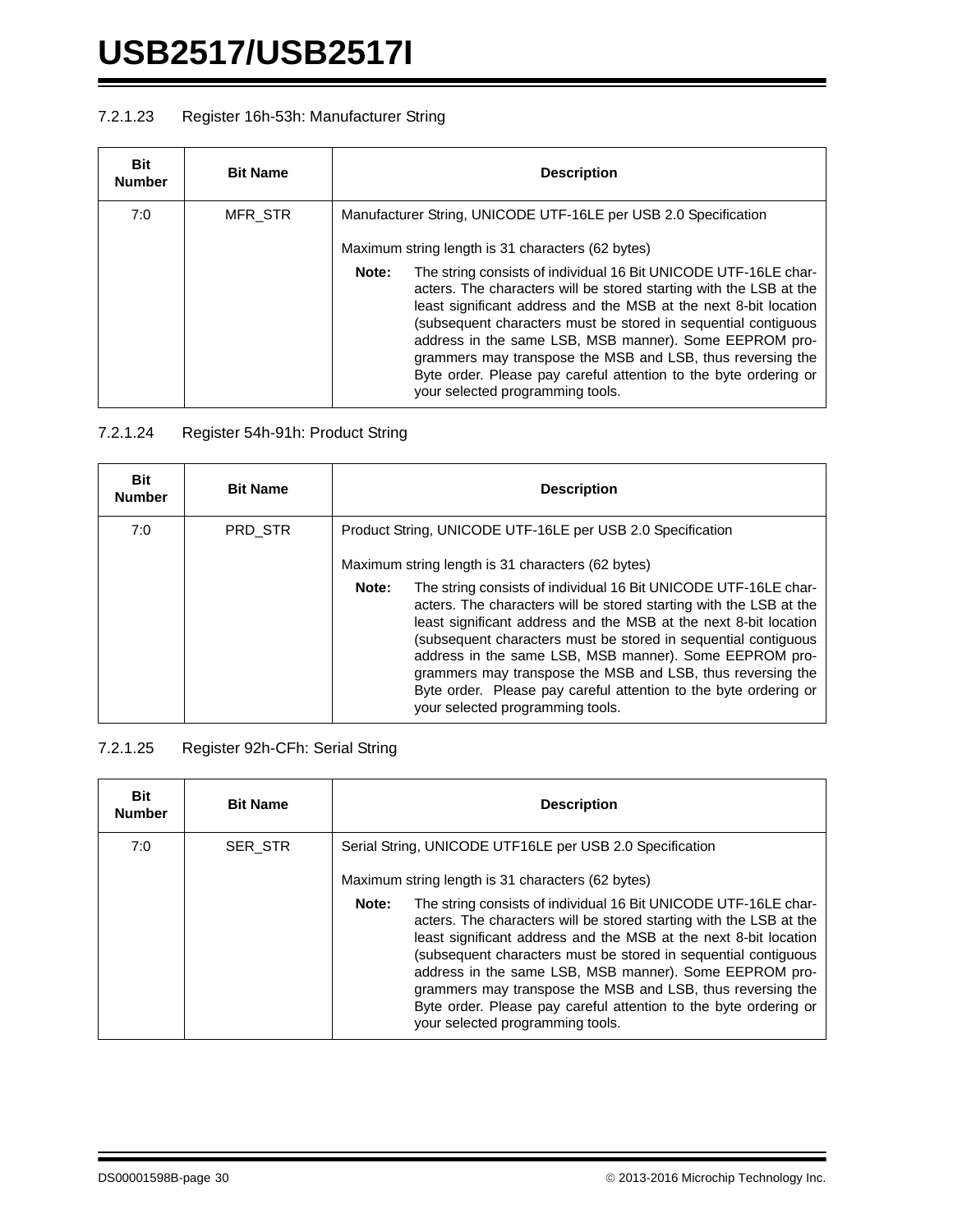## <span id="page-30-0"></span>7.2.1.26 Register F6h: Boost\_Up

| <b>Bit</b><br><b>Number</b> | <b>Bit Name</b>   | <b>Description</b>                                                                                                                                                                                                                                                                                                                                                  |
|-----------------------------|-------------------|---------------------------------------------------------------------------------------------------------------------------------------------------------------------------------------------------------------------------------------------------------------------------------------------------------------------------------------------------------------------|
| 7:2                         | Reserved          | Reserved                                                                                                                                                                                                                                                                                                                                                            |
| 1:0                         | <b>BOOST IOUT</b> | USB electrical signaling drive strength Boost Bit for Upstream Port.<br>'00' = Normal electrical drive strength = No boost<br>'01' = Elevated electrical drive strength = Low (approximately 4% boost)<br>'10' = Elevated electrical drive strength = Medium (approximately 8% boost)<br>'11' = Elevated electrical drive strength = High (approximately 12% boost) |
|                             |                   | "Boost" could result in non-USB Compliant parameters (one<br>Note:<br>example would be Test J/K levels), the OEM should use a '00'<br>value unless specific implementation issues require additional sig-<br>nal boosting to correct for degraded USB signalling levels.                                                                                            |

## 7.2.1.27 Register F7h: Boost\_7:5 (Reset = 0x00)

| Bit<br><b>Number</b> | <b>Bit Name</b> | <b>Description</b>                                                                                                                                                                                                                                                                                |
|----------------------|-----------------|---------------------------------------------------------------------------------------------------------------------------------------------------------------------------------------------------------------------------------------------------------------------------------------------------|
| 7:6                  | Reserved        | Reserved                                                                                                                                                                                                                                                                                          |
| 5:4                  | BOOST_IOUT_7    | USB electrical signaling drive strength Boost Bit for Downstream Port '7'.<br>'00' = Normal electrical drive strength<br>'01' = Elevated electrical drive strength (+4% boost)<br>'10' = Elevated electrical drive strength (+8% boost)<br>'11' = Elevated electrical drive strength (+12% boost) |
| 3:2                  | BOOST_IOUT_6    | USB electrical signaling drive strength Boost Bit for Downstream Port '6'.<br>'00' = Normal electrical drive strength<br>'01' = Elevated electrical drive strength (+4% boost)<br>'10' = Elevated electrical drive strength (+8% boost)<br>'11' = Elevated electrical drive strength (+12% boost) |
| 1:0                  | BOOST IOUT 5    | USB electrical signaling drive strength Boost Bit for Downstream Port '5'.<br>'00' = Normal electrical drive strength<br>'01' = Elevated electrical drive strength (+4% boost)<br>'10' = Elevated electrical drive strength (+8% boost)<br>'11' = Elevated electrical drive strength (+12% boost) |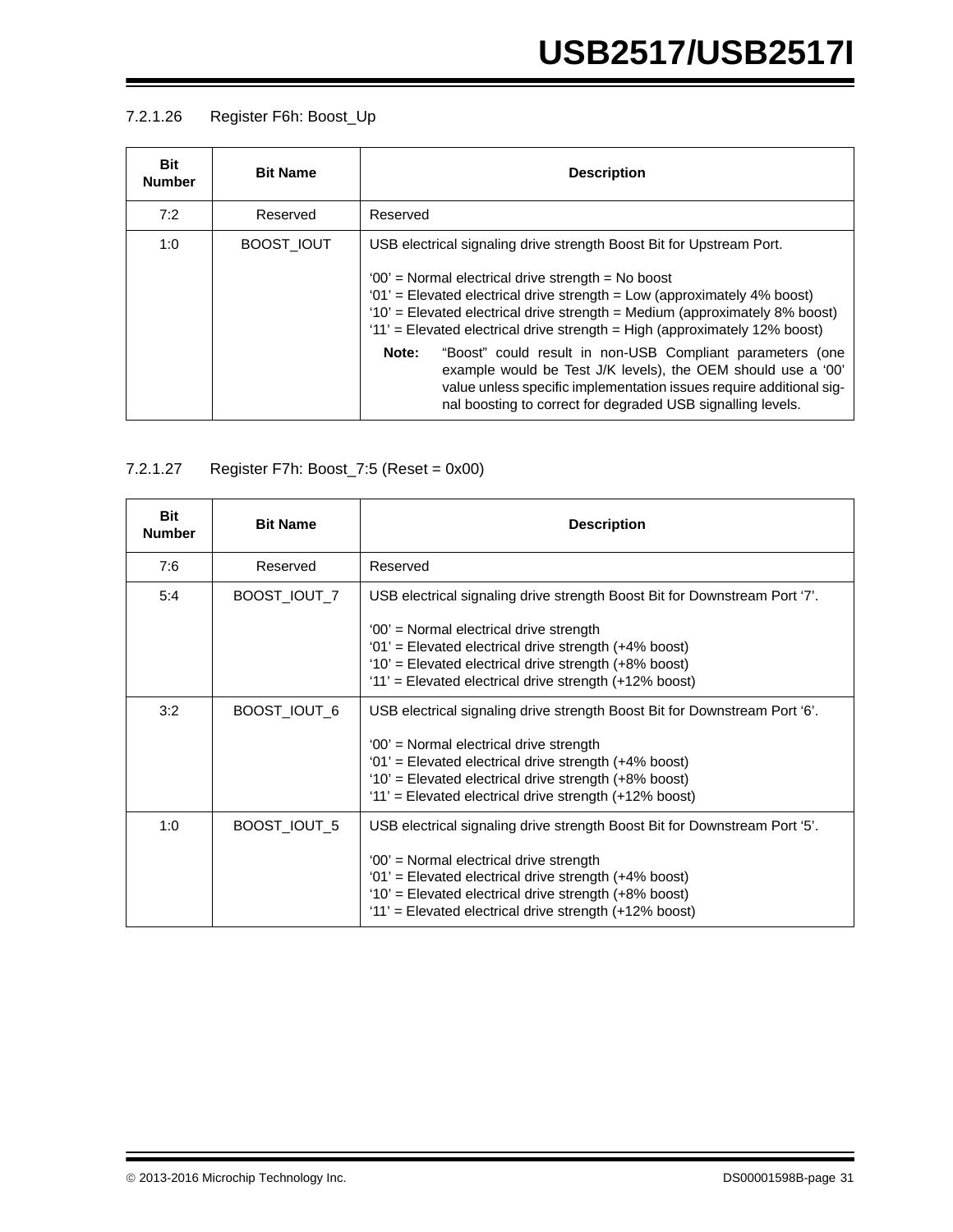## <span id="page-31-0"></span>7.2.1.28 Register F8h: Boost\_4:0

| <b>Bit</b><br><b>Number</b> | <b>Bit Name</b> | <b>Description</b>                                                                                                                                                                                                                                                                                                                                                                                                                                                                                       |  |  |  |
|-----------------------------|-----------------|----------------------------------------------------------------------------------------------------------------------------------------------------------------------------------------------------------------------------------------------------------------------------------------------------------------------------------------------------------------------------------------------------------------------------------------------------------------------------------------------------------|--|--|--|
| 7:6                         | BOOST_IOUT_4    | USB electrical signaling drive strength Boost Bit for Downstream Port '4'.                                                                                                                                                                                                                                                                                                                                                                                                                               |  |  |  |
|                             |                 | '00' = Normal electrical drive strength = No boost<br>'01' = Elevated electrical drive strength = Low (approximately 4% boost)<br>'10' = Elevated electrical drive strength = Medium (approximately 8% boost)<br>'11' = Elevated electrical drive strength = High (approximately 12% boost)<br>Note:<br>"Boost" could result in non-USB Compliant parameters (one<br>example would be Test J/K levels), the OEM should use a '00'<br>value unless specific implementation issues require additional sig- |  |  |  |
|                             |                 | nal boosting to correct for degraded USB signalling levels.                                                                                                                                                                                                                                                                                                                                                                                                                                              |  |  |  |
| 5:4                         | BOOST_IOUT_3    | USB electrical signaling drive strength Boost Bit for Downstream Port '3'.                                                                                                                                                                                                                                                                                                                                                                                                                               |  |  |  |
|                             |                 | '00' = Normal electrical drive strength = No boost<br>'01' = Elevated electrical drive strength = Low (approximately 4% boost)<br>'10' = Elevated electrical drive strength = Medium (approximately 8% boost)<br>'11' = Elevated electrical drive strength = High (approximately 12% boost)                                                                                                                                                                                                              |  |  |  |
|                             |                 | Note:<br>"Boost" could result in non-USB Compliant parameters (one<br>example would be Test J/K levels), the OEM should use a '00'<br>value unless specific implementation issues require additional sig-<br>nal boosting to correct for degraded USB signalling levels.                                                                                                                                                                                                                                 |  |  |  |
| 3:2                         | BOOST_IOUT_2    | USB electrical signaling drive strength Boost Bit for Downstream Port '2'.                                                                                                                                                                                                                                                                                                                                                                                                                               |  |  |  |
|                             |                 | '00' = Normal electrical drive strength = No boost<br>'01' = Elevated electrical drive strength = Low (approximately 4% boost)<br>'10' = Elevated electrical drive strength = Medium (approximately 8% boost)<br>'11' = Elevated electrical drive strength = High (approximately 12% boost)                                                                                                                                                                                                              |  |  |  |
|                             |                 | "Boost" could result in non-USB Compliant parameters (one<br>Note:<br>example would be Test J/K levels), the OEM should use a '00'<br>value unless specific implementation issues require additional sig-<br>nal boosting to correct for degraded USB signalling levels.                                                                                                                                                                                                                                 |  |  |  |
| 1:0                         | BOOST_IOUT_1    | USB electrical signaling drive strength Boost Bit for Downstream Port '1'.                                                                                                                                                                                                                                                                                                                                                                                                                               |  |  |  |
|                             |                 | '00' = Normal electrical drive strength = No boost<br>'01' = Elevated electrical drive strength = Low (approximately 4% boost)<br>'10' = Elevated electrical drive strength = Medium (approximately 8% boost)<br>'11' = Elevated electrical drive strength = High (approximately 12% boost)                                                                                                                                                                                                              |  |  |  |
|                             |                 | "Boost" could result in non-USB Compliant parameters (one<br>Note:<br>example would be Test J/K levels), the OEM should use a '00'<br>value unless specific implementation issues require additional sig-<br>nal boosting to correct for degraded USB signalling levels.                                                                                                                                                                                                                                 |  |  |  |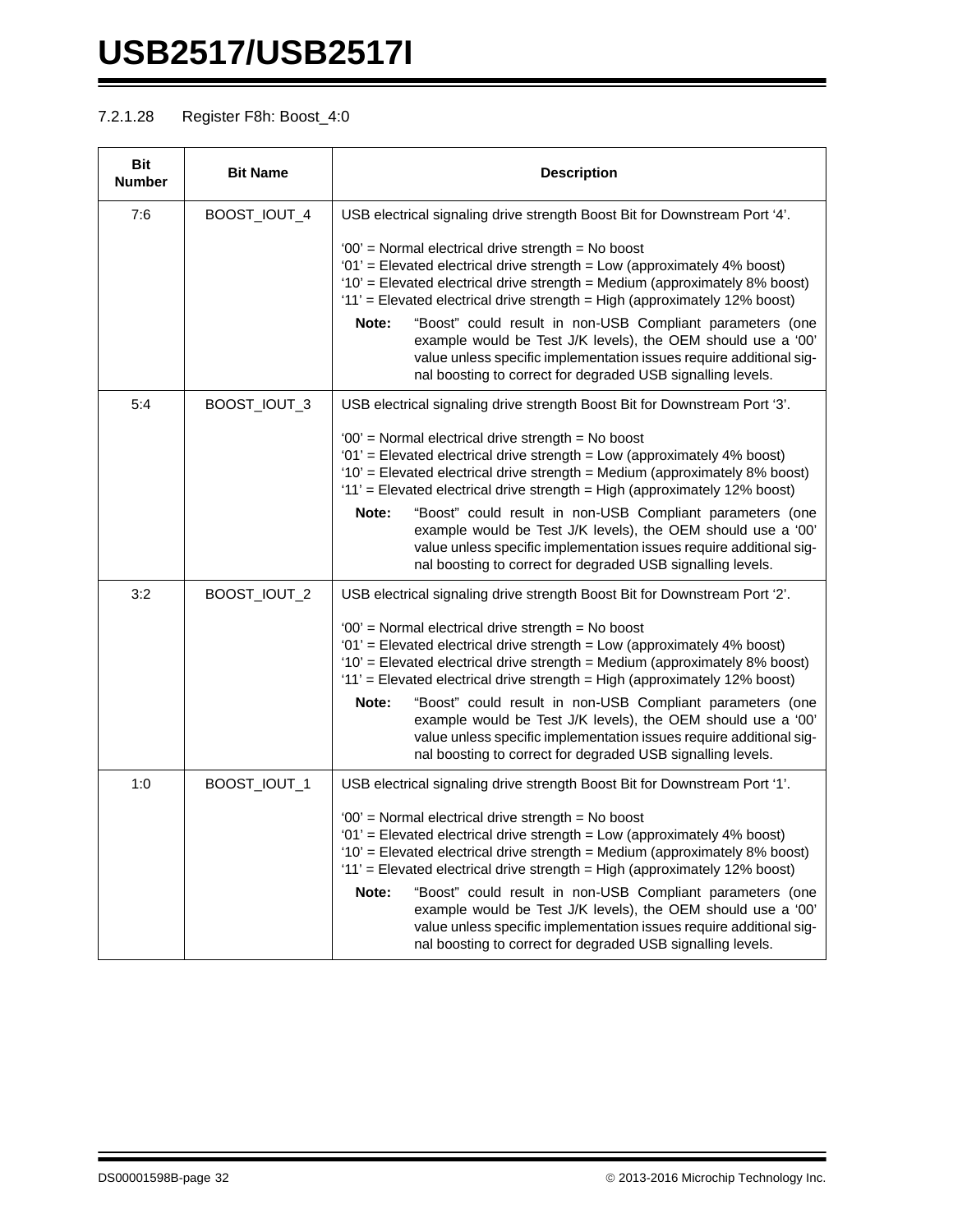## 7.2.1.29 Register FAh: Port Swap

|                                                                                                                                                                                                                                                                                                                                                                                                                                                                                                                                                                                                                                                                                                                                                           | <b>Bit</b><br><b>Number</b> |
|-----------------------------------------------------------------------------------------------------------------------------------------------------------------------------------------------------------------------------------------------------------------------------------------------------------------------------------------------------------------------------------------------------------------------------------------------------------------------------------------------------------------------------------------------------------------------------------------------------------------------------------------------------------------------------------------------------------------------------------------------------------|-----------------------------|
| <b>PRTSP</b><br>Port Swap: Swaps the Upstream and Downstream USB DP and DM Pins for<br>ease of board routing to devices and connectors.<br>$\dot{\theta}$ = USB D+ functionality is associated with the DP pin and D- functionality is<br>associated with the DM pin.<br>$1'$ = USB D+ functionality is associated with the DM pin and D- functionality<br>is associated with the DP pin.<br>Bit $7 = '1'$ ; Port 7 DP/DM is swapped.<br>Bit $6 = '1'$ ; Port 6 DP/DM is swapped.<br>Bit $5 = '1'$ ; Port 5 DP/DM is swapped.<br>Bit $4 = '1'$ ; Port 4 DP/DM is swapped.<br>Bit $3 = '1'$ ; Port 3 DP/DM is swapped.<br>Bit $2 = 1$ ; Port 2 DP/DM is swapped.<br>Bit $1 = '1'$ ; Port 1 DP/DM is swapped.<br>Bit 0= '1'; Upstream Port DP/DM is swapped | 7:0                         |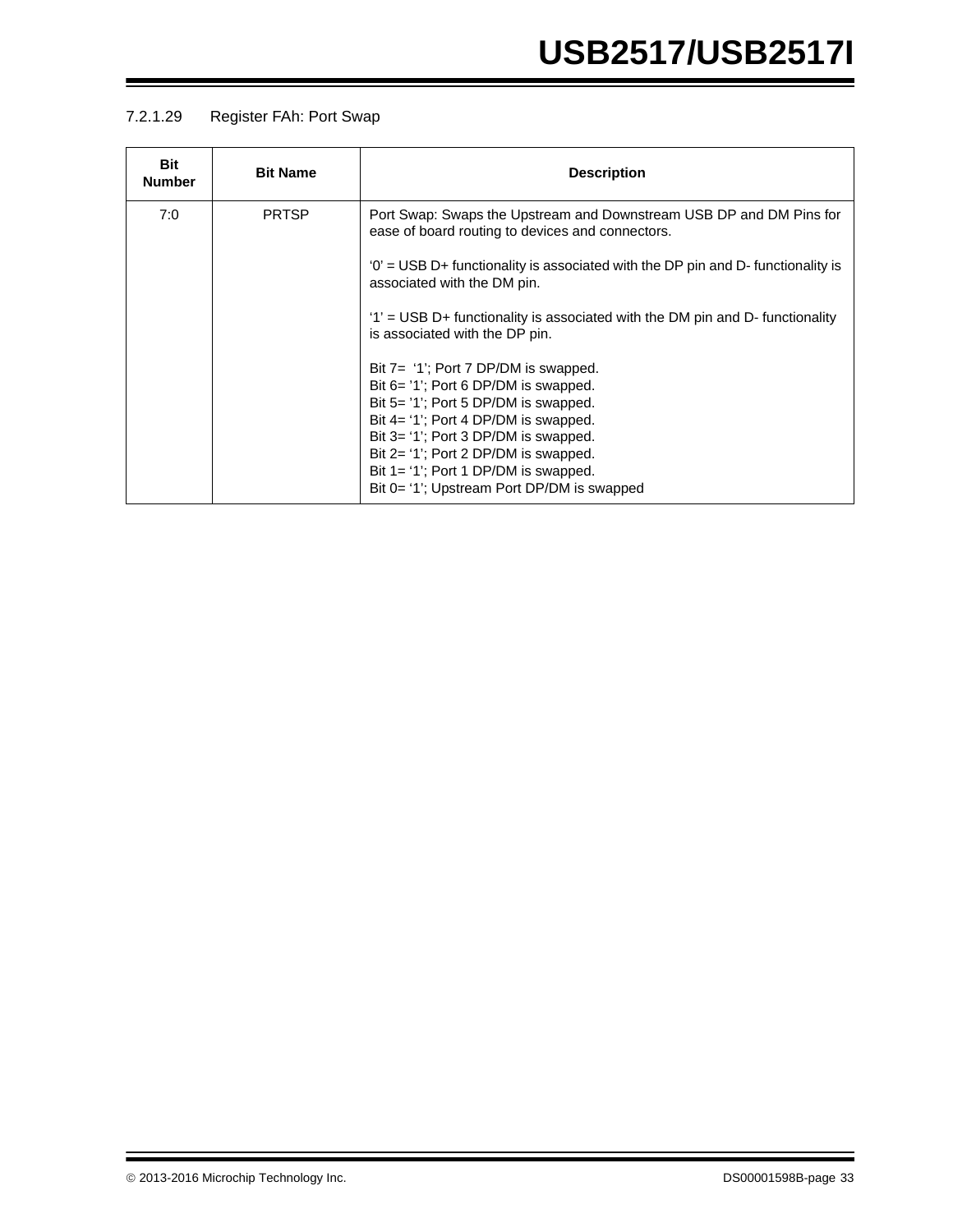## 7.2.1.30 Register FBh: Port Remap 12

| <b>Bit</b><br><b>Number</b> | <b>Bit Name</b>    |                                                                                                                                                                                                                                                                                                                                                                                                                                                                                                                                                                                                                                                                                                                                                                                                                                                                                                                                                                                                                   |                        | <b>Description</b>                             |  |  |
|-----------------------------|--------------------|-------------------------------------------------------------------------------------------------------------------------------------------------------------------------------------------------------------------------------------------------------------------------------------------------------------------------------------------------------------------------------------------------------------------------------------------------------------------------------------------------------------------------------------------------------------------------------------------------------------------------------------------------------------------------------------------------------------------------------------------------------------------------------------------------------------------------------------------------------------------------------------------------------------------------------------------------------------------------------------------------------------------|------------------------|------------------------------------------------|--|--|
| 7:0                         | PRTR <sub>12</sub> | Port remap register for ports 1 & 2<br>When a hub is enumerated by a USB Host Controller, the hub is only<br>permitted to report how many ports it has; the hub is not permitted to select<br>a numerical range or assignment. The Host Controller will number the<br>downstream ports of the hub starting with the number '1', up to the number<br>of ports that the hub recognizes.<br>The host's port number is referred to as "Logical Port Number" and the<br>physical port on the hub is the "Physical Port Number". When remapping<br>mode is enabled (see PRTMAP_EN in Register 08h: Configuration Data<br>Byte 3) the hub's downstream port numbers can be remapped to different<br>logical port numbers (assigned by the host).<br>Note:<br>The OEM must ensure that Contiguous Logical Port Numbers are<br>used, starting from #1 up to the maximum number of enabled<br>ports; this ensures that the hub's ports are numbered in accor-<br>dance with the way a Host will communicate with the ports. |                        |                                                |  |  |
|                             |                    | TABLE 7-2:                                                                                                                                                                                                                                                                                                                                                                                                                                                                                                                                                                                                                                                                                                                                                                                                                                                                                                                                                                                                        |                        | <b>PORT REMAP REGISTER FOR PORTS 1 &amp; 2</b> |  |  |
|                             |                    | Bit [7:4]                                                                                                                                                                                                                                                                                                                                                                                                                                                                                                                                                                                                                                                                                                                                                                                                                                                                                                                                                                                                         | '0000'                 | Physical Port 2 is Disabled                    |  |  |
|                             |                    | '0001'<br>Physical Port 2 is mapped to Logical Port 1                                                                                                                                                                                                                                                                                                                                                                                                                                                                                                                                                                                                                                                                                                                                                                                                                                                                                                                                                             |                        |                                                |  |  |
|                             |                    | '0010'<br>Physical Port 2 is mapped to Logical Port 2                                                                                                                                                                                                                                                                                                                                                                                                                                                                                                                                                                                                                                                                                                                                                                                                                                                                                                                                                             |                        |                                                |  |  |
|                             |                    | '0011'<br>Physical Port 2 is mapped to Logical Port 3                                                                                                                                                                                                                                                                                                                                                                                                                                                                                                                                                                                                                                                                                                                                                                                                                                                                                                                                                             |                        |                                                |  |  |
|                             |                    | '0100'<br>Physical Port 2 is mapped to Logical Port 4                                                                                                                                                                                                                                                                                                                                                                                                                                                                                                                                                                                                                                                                                                                                                                                                                                                                                                                                                             |                        |                                                |  |  |
|                             |                    |                                                                                                                                                                                                                                                                                                                                                                                                                                                                                                                                                                                                                                                                                                                                                                                                                                                                                                                                                                                                                   | $^{\prime}0101'$       | Physical Port 2 is mapped to Logical Port 5    |  |  |
|                             |                    |                                                                                                                                                                                                                                                                                                                                                                                                                                                                                                                                                                                                                                                                                                                                                                                                                                                                                                                                                                                                                   | '0110'                 | Physical Port 2 is mapped to Logical Port 6    |  |  |
|                             |                    |                                                                                                                                                                                                                                                                                                                                                                                                                                                                                                                                                                                                                                                                                                                                                                                                                                                                                                                                                                                                                   | '0111'                 | Physical Port 2 is mapped to Logical Port 7    |  |  |
|                             |                    |                                                                                                                                                                                                                                                                                                                                                                                                                                                                                                                                                                                                                                                                                                                                                                                                                                                                                                                                                                                                                   | '1000'<br>to<br>'1111' | Reserved, will default to '0000' value         |  |  |
|                             |                    | Bit [3:0]                                                                                                                                                                                                                                                                                                                                                                                                                                                                                                                                                                                                                                                                                                                                                                                                                                                                                                                                                                                                         | '0000'                 | Physical Port 1 is Disabled                    |  |  |
|                             |                    |                                                                                                                                                                                                                                                                                                                                                                                                                                                                                                                                                                                                                                                                                                                                                                                                                                                                                                                                                                                                                   | '0001'                 | Physical Port 1 is mapped to Logical Port 1    |  |  |
|                             |                    |                                                                                                                                                                                                                                                                                                                                                                                                                                                                                                                                                                                                                                                                                                                                                                                                                                                                                                                                                                                                                   | '0010'                 | Physical Port 1 is mapped to Logical Port 2    |  |  |
|                             |                    |                                                                                                                                                                                                                                                                                                                                                                                                                                                                                                                                                                                                                                                                                                                                                                                                                                                                                                                                                                                                                   | '0011'                 | Physical Port 1 is mapped to Logical Port 3    |  |  |
|                             |                    | '0100'<br>Physical Port 1 is mapped to Logical Port 4                                                                                                                                                                                                                                                                                                                                                                                                                                                                                                                                                                                                                                                                                                                                                                                                                                                                                                                                                             |                        |                                                |  |  |
|                             |                    | '0101'<br>Physical Port 1 is mapped to Logical Port 5                                                                                                                                                                                                                                                                                                                                                                                                                                                                                                                                                                                                                                                                                                                                                                                                                                                                                                                                                             |                        |                                                |  |  |
|                             |                    |                                                                                                                                                                                                                                                                                                                                                                                                                                                                                                                                                                                                                                                                                                                                                                                                                                                                                                                                                                                                                   | '0110'                 | Physical Port 1 is mapped to Logical Port 6    |  |  |
|                             |                    |                                                                                                                                                                                                                                                                                                                                                                                                                                                                                                                                                                                                                                                                                                                                                                                                                                                                                                                                                                                                                   | '0111'                 | Physical Port 1 is mapped to Logical Port 7    |  |  |
|                             |                    |                                                                                                                                                                                                                                                                                                                                                                                                                                                                                                                                                                                                                                                                                                                                                                                                                                                                                                                                                                                                                   | '1000' to<br>'1111'    | Reserved, will default to '0000' value         |  |  |
|                             |                    |                                                                                                                                                                                                                                                                                                                                                                                                                                                                                                                                                                                                                                                                                                                                                                                                                                                                                                                                                                                                                   |                        |                                                |  |  |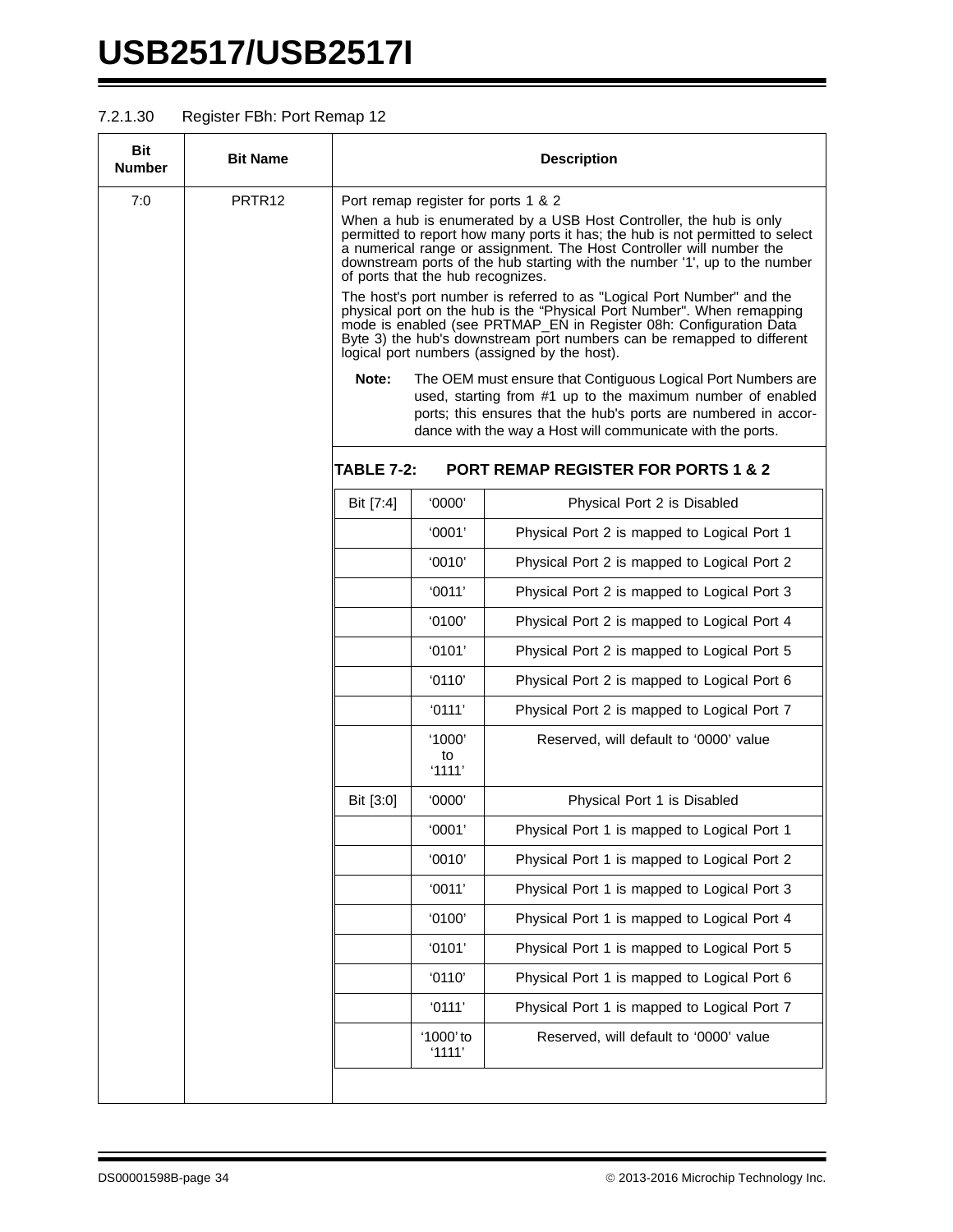## 7.2.1.31 Register FCh: Port Remap 34

| <b>Bit</b><br><b>Number</b> | <b>Bit Name</b> |                                                                                                                                                                                                                                                                                                                                                                                                                                                                                                                                                                                                                          |        | <b>Description</b>                                                                                                                                                                                                                                                                                        |  |  |  |  |
|-----------------------------|-----------------|--------------------------------------------------------------------------------------------------------------------------------------------------------------------------------------------------------------------------------------------------------------------------------------------------------------------------------------------------------------------------------------------------------------------------------------------------------------------------------------------------------------------------------------------------------------------------------------------------------------------------|--------|-----------------------------------------------------------------------------------------------------------------------------------------------------------------------------------------------------------------------------------------------------------------------------------------------------------|--|--|--|--|
| 7:0                         | PRTR34          | Port remap register for ports 3 & 4                                                                                                                                                                                                                                                                                                                                                                                                                                                                                                                                                                                      |        |                                                                                                                                                                                                                                                                                                           |  |  |  |  |
|                             |                 | of ports that the hub recognizes.                                                                                                                                                                                                                                                                                                                                                                                                                                                                                                                                                                                        |        | When a hub is enumerated by a USB Host Controller, the hub is only<br>permitted to report how many ports it has; the hub is not permitted to select<br>a numerical range or assignment. The Host Controller will number the<br>downstream ports of the hub starting with the number '1', up to the number |  |  |  |  |
|                             |                 | The host's port number is referred to as "Logical Port Number" and the<br>physical port on the hub is the "Physical Port Number". When remapping<br>mode is enabled (see PRTMAP_EN in Register 08h: Configuration Data<br>Byte 3) the hub's downstream port numbers can be remapped to different<br>logical port numbers (assigned by the host).<br>Note:<br>The OEM must ensure that Contiguous Logical Port Numbers are<br>used, starting from #1 up to the maximum number of enabled<br>ports; this ensures that the hub's ports are numbered in accor-<br>dance with the way a Host will communicate with the ports. |        |                                                                                                                                                                                                                                                                                                           |  |  |  |  |
|                             |                 | <b>TABLE 7-3:</b>                                                                                                                                                                                                                                                                                                                                                                                                                                                                                                                                                                                                        |        | <b>PORT REMAP REGISTER FOR PORTS 3 &amp; 4</b>                                                                                                                                                                                                                                                            |  |  |  |  |
|                             |                 | Bit [7:4]                                                                                                                                                                                                                                                                                                                                                                                                                                                                                                                                                                                                                | '0000' | Physical Port 4 is Disabled                                                                                                                                                                                                                                                                               |  |  |  |  |
|                             |                 | '0001'<br>Physical Port 4 is mapped to Logical Port 1                                                                                                                                                                                                                                                                                                                                                                                                                                                                                                                                                                    |        |                                                                                                                                                                                                                                                                                                           |  |  |  |  |
|                             |                 | '0010'<br>Physical Port 4 is mapped to Logical Port 2                                                                                                                                                                                                                                                                                                                                                                                                                                                                                                                                                                    |        |                                                                                                                                                                                                                                                                                                           |  |  |  |  |
|                             |                 | '0011'<br>Physical Port 4 is mapped to Logical Port 3                                                                                                                                                                                                                                                                                                                                                                                                                                                                                                                                                                    |        |                                                                                                                                                                                                                                                                                                           |  |  |  |  |
|                             |                 |                                                                                                                                                                                                                                                                                                                                                                                                                                                                                                                                                                                                                          | '0100' | Physical Port 4 is mapped to Logical Port 4                                                                                                                                                                                                                                                               |  |  |  |  |
|                             |                 |                                                                                                                                                                                                                                                                                                                                                                                                                                                                                                                                                                                                                          | '0101' | Physical Port 4 is mapped to Logical Port 5                                                                                                                                                                                                                                                               |  |  |  |  |
|                             |                 |                                                                                                                                                                                                                                                                                                                                                                                                                                                                                                                                                                                                                          | '0110' | Physical Port 4 is mapped to Logical Port 6                                                                                                                                                                                                                                                               |  |  |  |  |
|                             |                 |                                                                                                                                                                                                                                                                                                                                                                                                                                                                                                                                                                                                                          | '0111' | Physical Port 4 is mapped to Logical Port 7                                                                                                                                                                                                                                                               |  |  |  |  |
|                             |                 | $^{\prime}01011$<br>Reserved, will default to '0000' value<br>000'<br>to<br>'1111'                                                                                                                                                                                                                                                                                                                                                                                                                                                                                                                                       |        |                                                                                                                                                                                                                                                                                                           |  |  |  |  |
|                             |                 | Bit [3:0]                                                                                                                                                                                                                                                                                                                                                                                                                                                                                                                                                                                                                | '0000' | Physical Port 3 is Disabled                                                                                                                                                                                                                                                                               |  |  |  |  |
|                             |                 |                                                                                                                                                                                                                                                                                                                                                                                                                                                                                                                                                                                                                          | '0001' | Physical Port 3 is mapped to Logical Port 1                                                                                                                                                                                                                                                               |  |  |  |  |
|                             |                 |                                                                                                                                                                                                                                                                                                                                                                                                                                                                                                                                                                                                                          | '0010' | Physical Port 3 is mapped to Logical Port 2                                                                                                                                                                                                                                                               |  |  |  |  |
|                             |                 | Physical Port 3 is mapped to Logical Port 3<br>'0011'                                                                                                                                                                                                                                                                                                                                                                                                                                                                                                                                                                    |        |                                                                                                                                                                                                                                                                                                           |  |  |  |  |
|                             |                 |                                                                                                                                                                                                                                                                                                                                                                                                                                                                                                                                                                                                                          | '0100' | Physical Port 3 is mapped to Logical Port 4                                                                                                                                                                                                                                                               |  |  |  |  |
|                             |                 | '0101'<br>Physical Port 3 is mapped to Logical Port 5                                                                                                                                                                                                                                                                                                                                                                                                                                                                                                                                                                    |        |                                                                                                                                                                                                                                                                                                           |  |  |  |  |
|                             |                 |                                                                                                                                                                                                                                                                                                                                                                                                                                                                                                                                                                                                                          | '0110' | Physical Port 3 is mapped to Logical Port 6                                                                                                                                                                                                                                                               |  |  |  |  |
|                             |                 |                                                                                                                                                                                                                                                                                                                                                                                                                                                                                                                                                                                                                          | '0111' | Physical Port 3 is mapped to Logical Port 7                                                                                                                                                                                                                                                               |  |  |  |  |
|                             |                 |                                                                                                                                                                                                                                                                                                                                                                                                                                                                                                                                                                                                                          |        |                                                                                                                                                                                                                                                                                                           |  |  |  |  |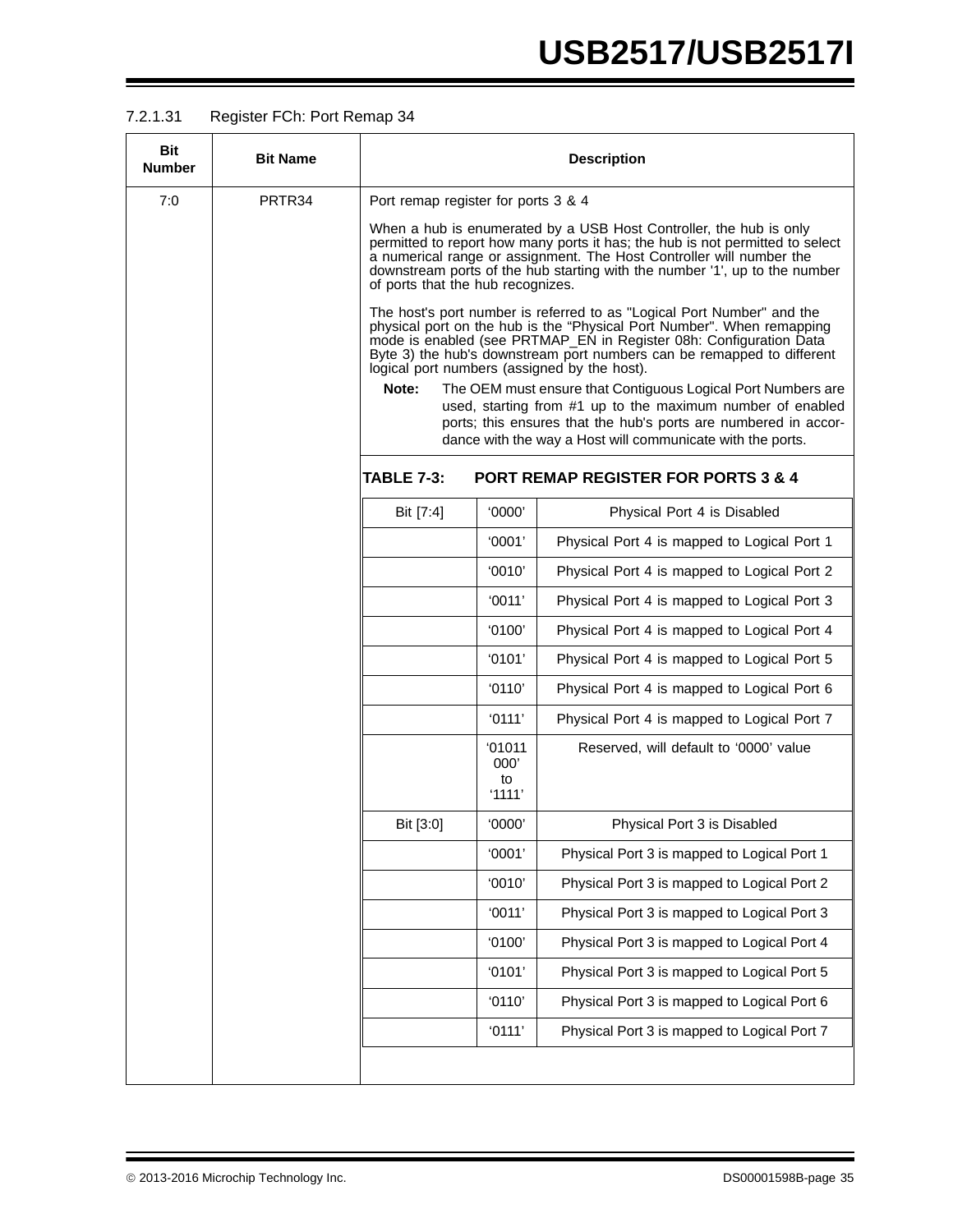## 7.2.1.32 Register FDh: Port Remap 56 (Reset = 0x00)

| Bit<br><b>Number</b> | <b>Bit Name</b> |                                                                                                                                                                                                                                                                                                                                                                                                                                                                                                                                                                                                                                                                                                                                                                                                                                                                                                                                                                                                                    |                        | <b>Description</b>                             |  |  |  |
|----------------------|-----------------|--------------------------------------------------------------------------------------------------------------------------------------------------------------------------------------------------------------------------------------------------------------------------------------------------------------------------------------------------------------------------------------------------------------------------------------------------------------------------------------------------------------------------------------------------------------------------------------------------------------------------------------------------------------------------------------------------------------------------------------------------------------------------------------------------------------------------------------------------------------------------------------------------------------------------------------------------------------------------------------------------------------------|------------------------|------------------------------------------------|--|--|--|
| 7:0                  | PRTR56          | Port remap register for ports 5 & 6.<br>When a hub is enumerated by a USB Host Controller, the hub is only<br>permitted to report how many ports it has; the hub is not permitted to select<br>a numerical range or assignment. The Host Controller will number the<br>downstream ports of the hub starting with the number '1', up to the number<br>of ports that the hub recognizes.<br>The host's port number is referred to as "Logical Port Number" and the<br>physical port on the hub is the "Physical Port Number". When remapping<br>mode is enabled (see PRTMAP_EN in Register 08h: Configuration Data<br>Byte 3) the hub's downstream port numbers can be remapped to different<br>logical port numbers (assigned by the host).<br>Note:<br>The OEM must ensure that Contiguous Logical Port Numbers are<br>used, starting from #1 up to the maximum number of enabled<br>ports; this ensures that the hub's ports are numbered in accor-<br>dance with the way a Host will communicate with the ports. |                        |                                                |  |  |  |
|                      |                 | <b>TABLE 7-4:</b>                                                                                                                                                                                                                                                                                                                                                                                                                                                                                                                                                                                                                                                                                                                                                                                                                                                                                                                                                                                                  |                        | <b>PORT REMAP REGISTER FOR PORTS 5 &amp; 6</b> |  |  |  |
|                      |                 | Bit [7:4]                                                                                                                                                                                                                                                                                                                                                                                                                                                                                                                                                                                                                                                                                                                                                                                                                                                                                                                                                                                                          | '0000'                 | Physical Port 6 is Disabled                    |  |  |  |
|                      |                 |                                                                                                                                                                                                                                                                                                                                                                                                                                                                                                                                                                                                                                                                                                                                                                                                                                                                                                                                                                                                                    | '0001'                 | Physical Port 6 is mapped to Logical Port 1    |  |  |  |
|                      |                 | '0010'<br>Physical Port 6 is mapped to Logical Port 2                                                                                                                                                                                                                                                                                                                                                                                                                                                                                                                                                                                                                                                                                                                                                                                                                                                                                                                                                              |                        |                                                |  |  |  |
|                      |                 | '0011'<br>Physical Port 6 is mapped to Logical Port 3                                                                                                                                                                                                                                                                                                                                                                                                                                                                                                                                                                                                                                                                                                                                                                                                                                                                                                                                                              |                        |                                                |  |  |  |
|                      |                 | '0100'<br>Physical Port 6 is mapped to Logical Port 4                                                                                                                                                                                                                                                                                                                                                                                                                                                                                                                                                                                                                                                                                                                                                                                                                                                                                                                                                              |                        |                                                |  |  |  |
|                      |                 |                                                                                                                                                                                                                                                                                                                                                                                                                                                                                                                                                                                                                                                                                                                                                                                                                                                                                                                                                                                                                    | '0101'                 | Physical Port 6 is mapped to Logical Port 5    |  |  |  |
|                      |                 |                                                                                                                                                                                                                                                                                                                                                                                                                                                                                                                                                                                                                                                                                                                                                                                                                                                                                                                                                                                                                    | '0110'                 | Physical Port 6 is mapped to Logical Port 6    |  |  |  |
|                      |                 |                                                                                                                                                                                                                                                                                                                                                                                                                                                                                                                                                                                                                                                                                                                                                                                                                                                                                                                                                                                                                    | $^{\circ}$ 0111'       | Physical Port 6 is mapped to Logical Port 7    |  |  |  |
|                      |                 |                                                                                                                                                                                                                                                                                                                                                                                                                                                                                                                                                                                                                                                                                                                                                                                                                                                                                                                                                                                                                    | '1000'<br>to<br>'1111' | Reserved, will default to '0000' value         |  |  |  |
|                      |                 | Bit [3:0]                                                                                                                                                                                                                                                                                                                                                                                                                                                                                                                                                                                                                                                                                                                                                                                                                                                                                                                                                                                                          | '0000'                 | Physical Port 3 is Disabled                    |  |  |  |
|                      |                 |                                                                                                                                                                                                                                                                                                                                                                                                                                                                                                                                                                                                                                                                                                                                                                                                                                                                                                                                                                                                                    | '0001'                 | Physical Port 5 is mapped to Logical Port 1    |  |  |  |
|                      |                 |                                                                                                                                                                                                                                                                                                                                                                                                                                                                                                                                                                                                                                                                                                                                                                                                                                                                                                                                                                                                                    | '0010'                 | Physical Port 5 is mapped to Logical Port 2    |  |  |  |
|                      |                 |                                                                                                                                                                                                                                                                                                                                                                                                                                                                                                                                                                                                                                                                                                                                                                                                                                                                                                                                                                                                                    | '0011'                 | Physical Port 5 is mapped to Logical Port 3    |  |  |  |
|                      |                 |                                                                                                                                                                                                                                                                                                                                                                                                                                                                                                                                                                                                                                                                                                                                                                                                                                                                                                                                                                                                                    | '0100'                 | Physical Port 5 is mapped to Logical Port 4    |  |  |  |
|                      |                 |                                                                                                                                                                                                                                                                                                                                                                                                                                                                                                                                                                                                                                                                                                                                                                                                                                                                                                                                                                                                                    | '0101'                 | Physical Port 5 is mapped to Logical Port 5    |  |  |  |
|                      |                 | '0110'<br>Physical Port 5 is mapped to Logical Port 6                                                                                                                                                                                                                                                                                                                                                                                                                                                                                                                                                                                                                                                                                                                                                                                                                                                                                                                                                              |                        |                                                |  |  |  |
|                      |                 |                                                                                                                                                                                                                                                                                                                                                                                                                                                                                                                                                                                                                                                                                                                                                                                                                                                                                                                                                                                                                    | '0111'                 | Physical Port 5 is mapped to Logical Port 7    |  |  |  |
|                      |                 |                                                                                                                                                                                                                                                                                                                                                                                                                                                                                                                                                                                                                                                                                                                                                                                                                                                                                                                                                                                                                    | '1000'<br>to<br>'1111' | Reserved, will default to '0000' value         |  |  |  |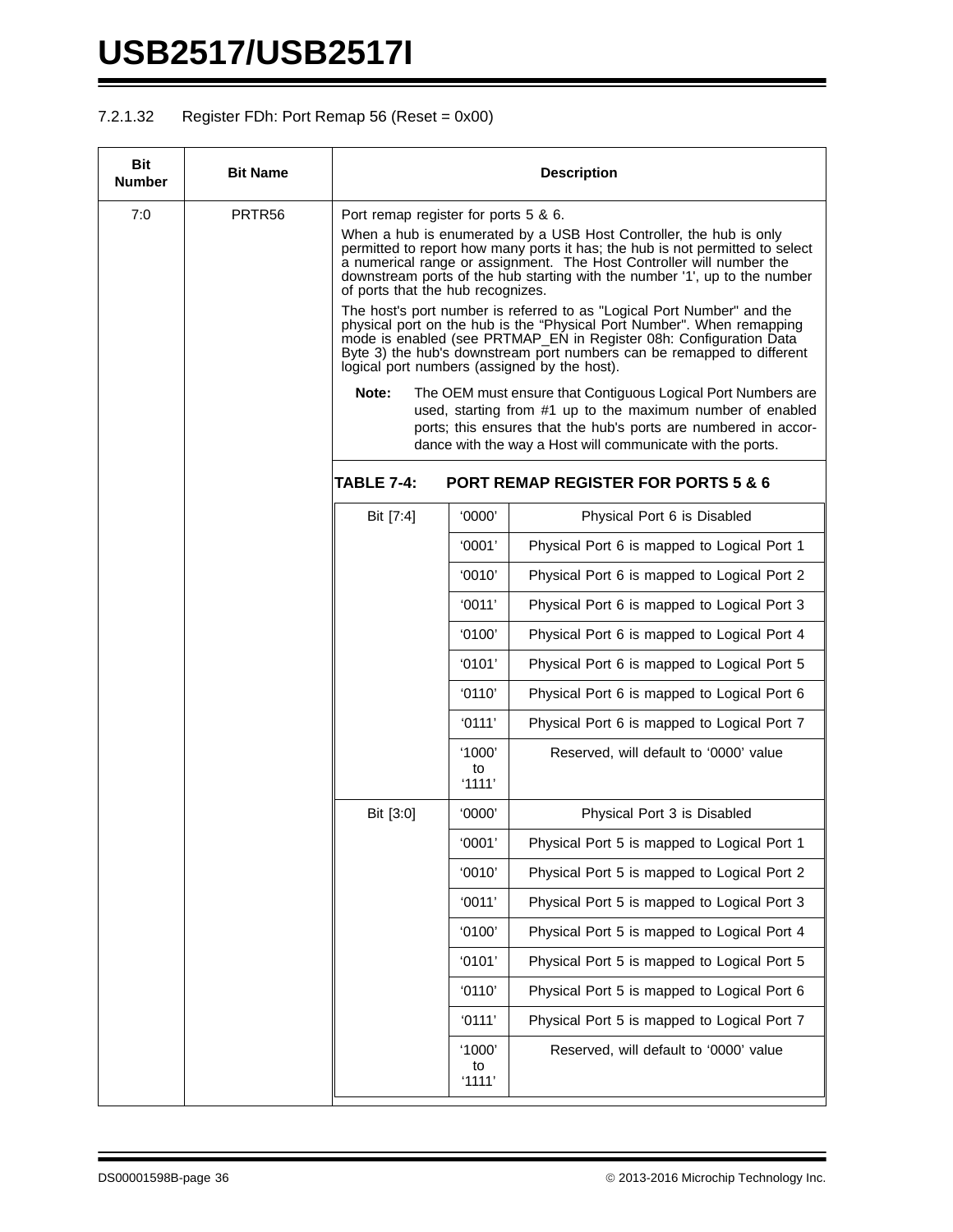## 7.2.1.33 Register FEh: Port Remap 7 (Reset = 0x00)

| Bit<br><b>Number</b> | <b>Bit Name</b> | <b>Description</b>                                                                                                                                                                                                                                                                                                                               |                        |                                                                                                                                                                                                                                                                                                           |  |  |
|----------------------|-----------------|--------------------------------------------------------------------------------------------------------------------------------------------------------------------------------------------------------------------------------------------------------------------------------------------------------------------------------------------------|------------------------|-----------------------------------------------------------------------------------------------------------------------------------------------------------------------------------------------------------------------------------------------------------------------------------------------------------|--|--|
| 7:0                  | PRTR7           | Port remap register for ports 7.                                                                                                                                                                                                                                                                                                                 |                        |                                                                                                                                                                                                                                                                                                           |  |  |
|                      |                 | of ports that the hub recognizes.                                                                                                                                                                                                                                                                                                                |                        | When a hub is enumerated by a USB Host Controller, the hub is only<br>permitted to report how many ports it has; the hub is not permitted to select<br>a numerical range or assignment. The Host Controller will number the<br>downstream ports of the hub starting with the number '1', up to the number |  |  |
|                      |                 | The host's port number is referred to as "Logical Port Number" and the<br>physical port on the hub is the "Physical Port Number". When remapping<br>mode is enabled (see PRTMAP_EN in Register 08h: Configuration Data<br>Byte 3) the hub's downstream port numbers can be remapped to different<br>logical port numbers (assigned by the host). |                        |                                                                                                                                                                                                                                                                                                           |  |  |
|                      |                 | Note:<br>The OEM must ensure that Contiguous Logical Port Numbers are<br>used, starting from #1 up to the maximum number of enabled<br>ports; this ensures that the hub's ports are numbered in accor-<br>dance with the way a Host will communicate with the ports.                                                                             |                        |                                                                                                                                                                                                                                                                                                           |  |  |
|                      |                 | TABLE 7-5:<br><b>PORT REMAP REGISTER FOR PORT 7</b>                                                                                                                                                                                                                                                                                              |                        |                                                                                                                                                                                                                                                                                                           |  |  |
|                      |                 | Reserved<br>Bit [7:4]<br>'0000'<br>to<br>'1111'                                                                                                                                                                                                                                                                                                  |                        |                                                                                                                                                                                                                                                                                                           |  |  |
|                      |                 | Bit [3:0]                                                                                                                                                                                                                                                                                                                                        | '0000'                 | Physical Port 7 is Disabled                                                                                                                                                                                                                                                                               |  |  |
|                      |                 |                                                                                                                                                                                                                                                                                                                                                  | '0001'                 | Physical Port 7 is mapped to Logical Port 1                                                                                                                                                                                                                                                               |  |  |
|                      |                 |                                                                                                                                                                                                                                                                                                                                                  | '0010'                 | Physical Port 7 is mapped to Logical Port 2                                                                                                                                                                                                                                                               |  |  |
|                      |                 |                                                                                                                                                                                                                                                                                                                                                  | '0011'                 | Physical Port 7 is mapped to Logical Port 3                                                                                                                                                                                                                                                               |  |  |
|                      |                 |                                                                                                                                                                                                                                                                                                                                                  | '0100'                 | Physical Port 7 is mapped to Logical Port 4                                                                                                                                                                                                                                                               |  |  |
|                      |                 | '0101'<br>Physical Port 7 is mapped to Logical Port 5                                                                                                                                                                                                                                                                                            |                        |                                                                                                                                                                                                                                                                                                           |  |  |
|                      |                 | '0110'<br>Physical Port 7 is mapped to Logical Port 6                                                                                                                                                                                                                                                                                            |                        |                                                                                                                                                                                                                                                                                                           |  |  |
|                      |                 | '0111'<br>Physical Port 7 is mapped to Logical Port 7                                                                                                                                                                                                                                                                                            |                        |                                                                                                                                                                                                                                                                                                           |  |  |
|                      |                 |                                                                                                                                                                                                                                                                                                                                                  | '1000'<br>to<br>'1111' | Reserved, will default to '0000' value                                                                                                                                                                                                                                                                    |  |  |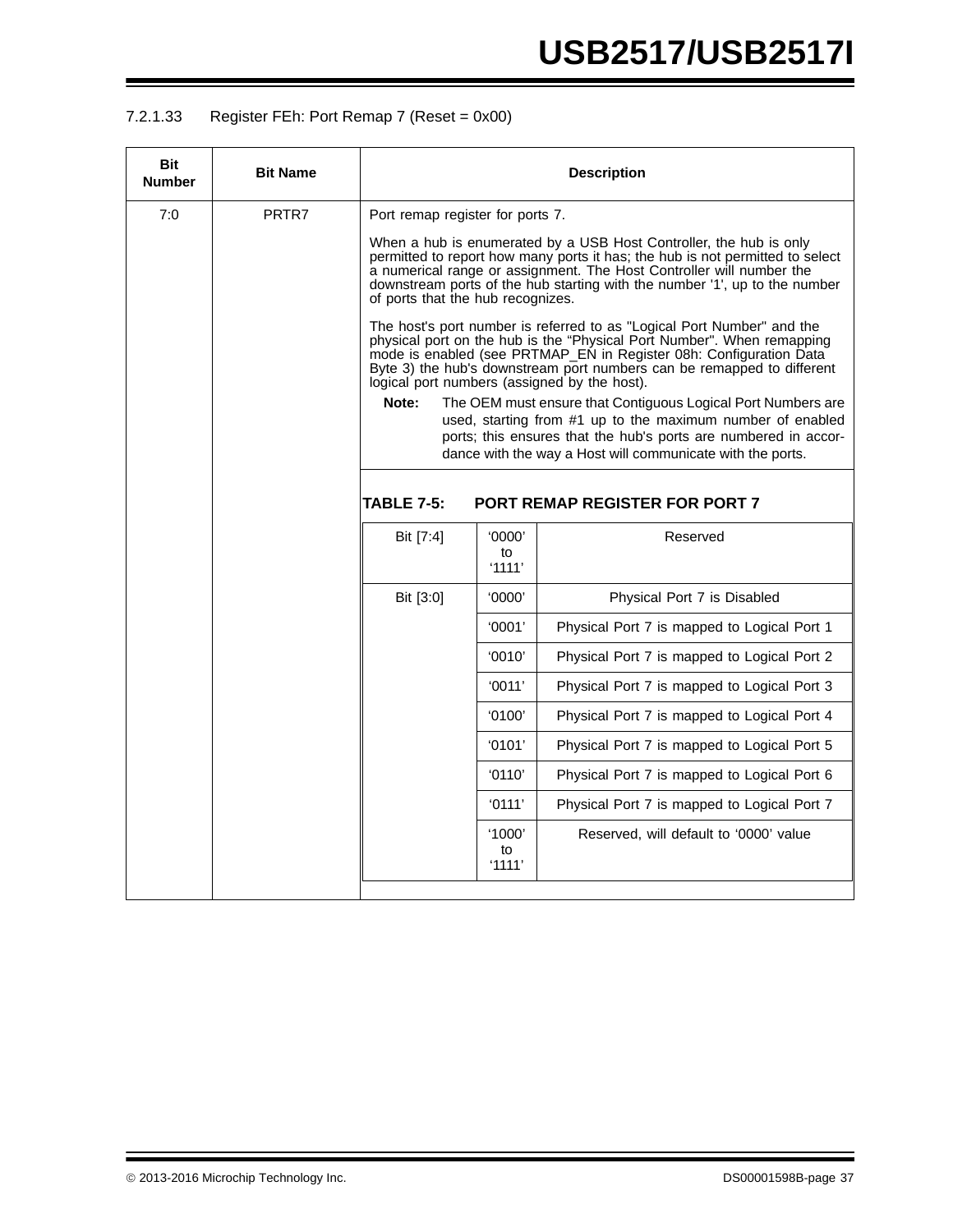#### 7.2.1.34 Register FFh: Status/Command

| Bit<br><b>Number</b> | <b>Bit Name</b> | <b>Description</b>                                                                                                                                                                                                                                              |
|----------------------|-----------------|-----------------------------------------------------------------------------------------------------------------------------------------------------------------------------------------------------------------------------------------------------------------|
| 7:3                  | Reserved        | Reserved                                                                                                                                                                                                                                                        |
| 2                    | INTF PW DN      | <b>SMBus Interface Power Down</b><br>$'0'$ = Interface is active<br>'1' = Interface power down after ACK has completed                                                                                                                                          |
| 1                    | <b>RESET</b>    | Reset the SMBus Interface and internal memory back to RESET_N assertion<br>default settings.<br>$'0'$ = Normal Run/Idle State<br>'1' = Force a reset of registers to their default state                                                                        |
| $\Omega$             | USB ATTACH      | USB Attach (and write protect)<br>$'0'$ = SMBus slave interface is active<br>'1' = Hub will signal a USB attach event to an upstream device. The internal<br>memory (address range 00h-FEh) is "write-protected" to prevent uninten-<br>tional data corruption. |

## $7.2.2$   $1^2$ C EEPROM

The I<sup>2</sup>C EEPROM interface implements a subset of the I<sup>2</sup>C Master Specification (Please refer to the Philips Semiconductor Standard I<sup>2</sup>C-Bus Specification for details on I<sup>2</sup>C bus protocols). The Hub's I<sup>2</sup>C EEPROM interface is designed to attach to a single "dedicated" I<sup>2</sup>C EEPROM, and conforms to the Standard-mode I<sup>2</sup>C Specification (100kbit/s transfer rate and 7-bit addressing) for protocol and electrical compatibility.

#### **Note:** Extensions to the I<sup>2</sup>C Specification are not supported.

The Hub acts as the master and generates the serial clock SCL, controls the bus access (determines which device acts as the transmitter and which device acts as the receiver), and generates the START and STOP conditions.

#### 7.2.2.1 Implementation Characteristics

The Hub will only access an EEPROM using the Sequential Read Protocol.

#### 7.2.2.2 Pull-Up Resistor

The Circuit board designer is required to place external pull-up resistors (10K $\Omega$  recommended) on the SDA/SMBDATA & SCL/SMBCLK/CFG\_SELO lines (per SMBus 1.0 Specification, and EEPROM manufacturer guidelines) to Vcc in order to assure proper operation.

#### 7.2.2.3 I<sup>2</sup>C EEPROM Slave Address

Slave address is 1010000.

#### **Note:** 10-bit addressing is NOT supported.

#### 7.2.3 IN-CIRCUIT EEPROM PROGRAMMING

The EEPROM can be programmed via ATE by pulling RESET\_N low (which tri-states the Hub's EEPROM interface and allows an external source to program the EEPROM).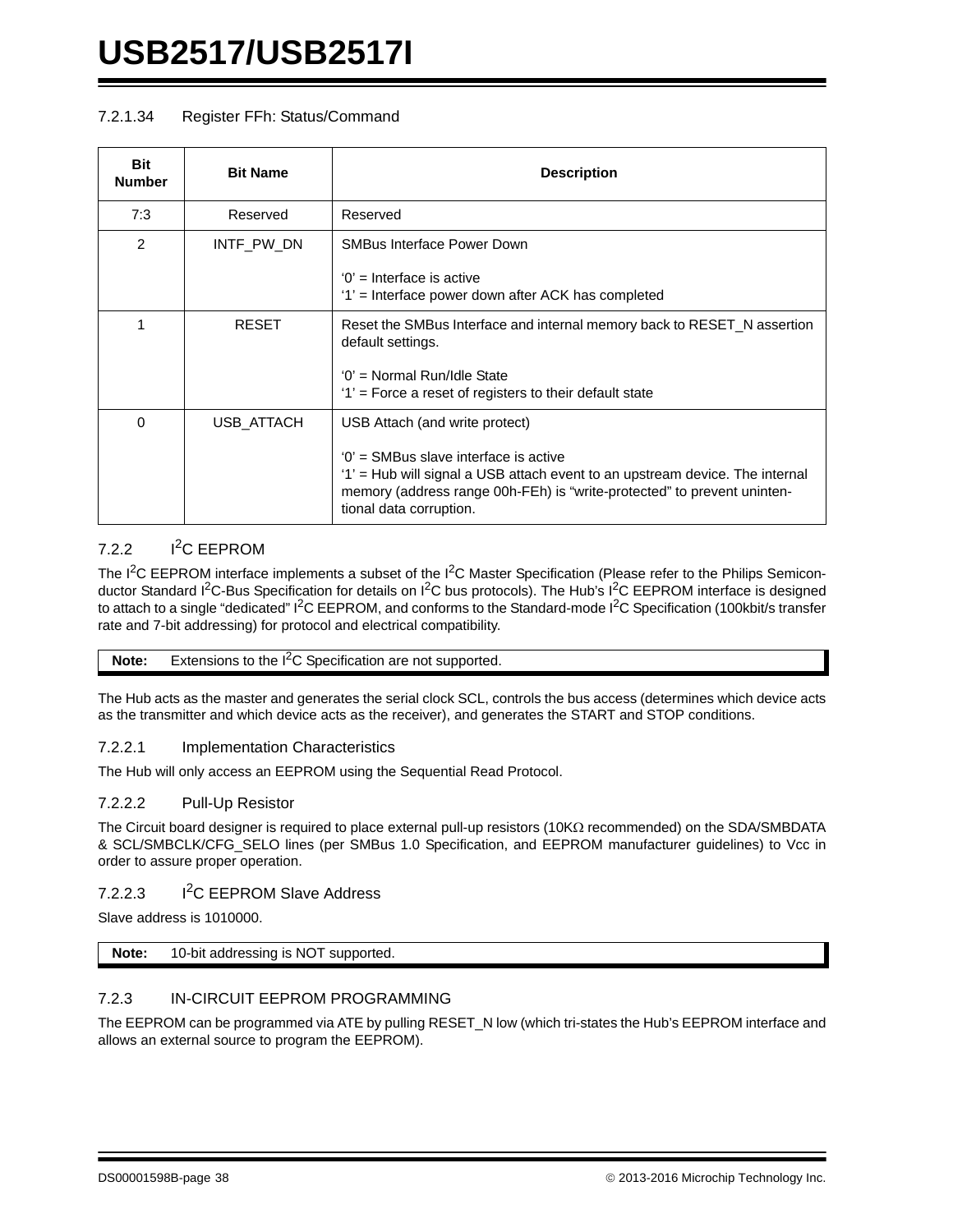### <span id="page-38-0"></span>**7.3 SMBus Slave Interface**

Instead of loading User-Defined Descriptor data from an external EEPROM, the MCHP Hub can be configured to receive a code load from an external processor via an SMBus interface. The SMBus interface shares the same pins as the EEPROM interface; if CFG\_SEL1 & CFG\_SEL0 activates the SMBus interface, external EEPROM support is no longer available (and the user-defined descriptor data must be downloaded via the SMBus). Due to system issues, the MCHP Hub waits indefinitely for the SMBus code load to complete and only "appears" as a newly connected device on USB after the code load is complete.

The Hub's SMBus implementation is a subset of the SMBus interface to the host. The device is a *slave-only* SMBus device. The implementation in the device is a subset of SMBus since it only supports two protocols.

The Write Block and Read Block protocols are the only valid SMBus protocols for the Hub. The Hub responds to other protocols as described in [Section 7.3.2, "Invalid Protocol Response Behavior," on page 40.](#page-39-0) Reference the System Management Bus Specification, Rev 1.0.

The SMBus interface is used to read and write the registers in the device. The register set is shown in [Section 7.2.1,](#page-18-1) ["Internal Register Set \(Common to EEPROM and SMBus\)," on page 19](#page-18-1).

#### 7.3.1 BUS PROTOCOLS

Typical Write Block and Read Block protocols are shown below. Register accesses are performed using 7-bit slave addressing, an 8-bit register address field, and an 8-bit data field. The shading indicates the Hub driving data on the SMBDATA line; otherwise, host data is on the SDA/SMBDATA line.

The slave address is the unique SMBus Interface Address for the Hub that identifies it on SMBus. The register address field is the internal address of the register to be accessed. The register data field is the data that the host is attempting to write to the register or the contents of the register that the host is attempting to read.

#### **Note:** Data bytes are transferred MSB first (msb first).

#### 7.3.1.1 Block Read/Write

The Block Write begins with a slave address and a write condition. After the command code, the host issues a byte count which describes how many more bytes will follow in the message. If a slave had 20 bytes to send, the first byte would be the number 20 (14h), followed by the 20 bytes of data. The byte count may not be 0. A Block Read or Write is allowed to transfer a maximum of 32 data bytes.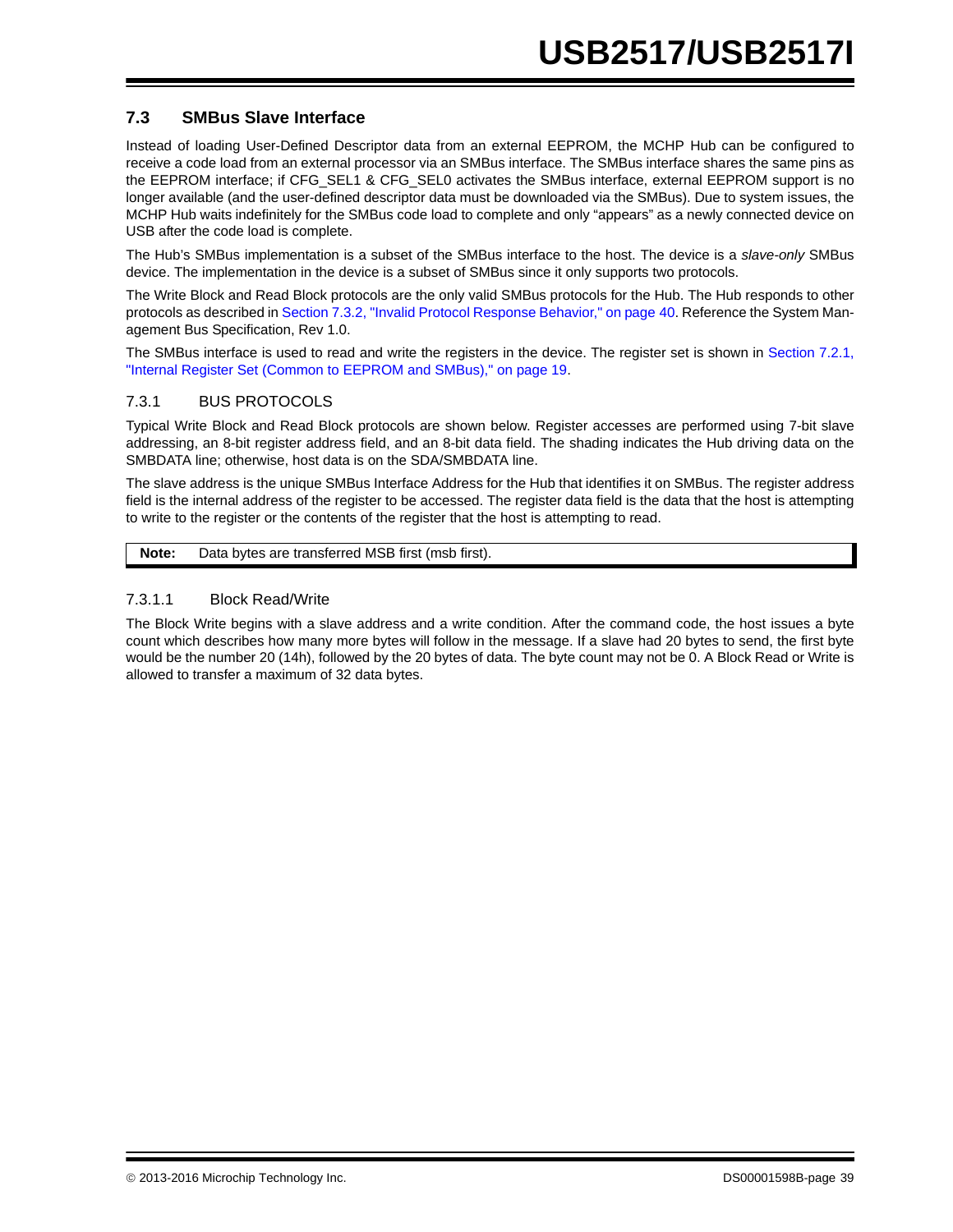**Note:** For the following SMBus tables:

#### **FIGURE 7-1: BLOCK WRITE**



#### **Block Read**

A Block Read differs from a block write in that the repeated start condition exists to satisfy the  $I<sup>2</sup>C$  specification's requirement for a change in the transfer direction.

#### **FIGURE 7-2: BLOCK READ**



#### <span id="page-39-0"></span>7.3.2 INVALID PROTOCOL RESPONSE BEHAVIOR

Registers accessed with an invalid protocol are not updated. A register is only updated following a valid protocol. The only valid protocols are Write Block and Read Block, which are described above.

The Hub only responds to the hardware selected Slave Address.

Attempting to communicate with the Hub over SMBus with an invalid slave address or invalid protocol results in no response, and the SMBus Slave Interface returns to the idle state.

The only valid registers that are accessible by the SMBus slave address are the registers defined in the Registers Section. See [Section 7.3.3](#page-39-1) for the response to undefined registers.

#### <span id="page-39-1"></span>7.3.3 GENERAL CALL ADDRESS RESPONSE

The Hub does not respond to a general call address of 0000\_000b.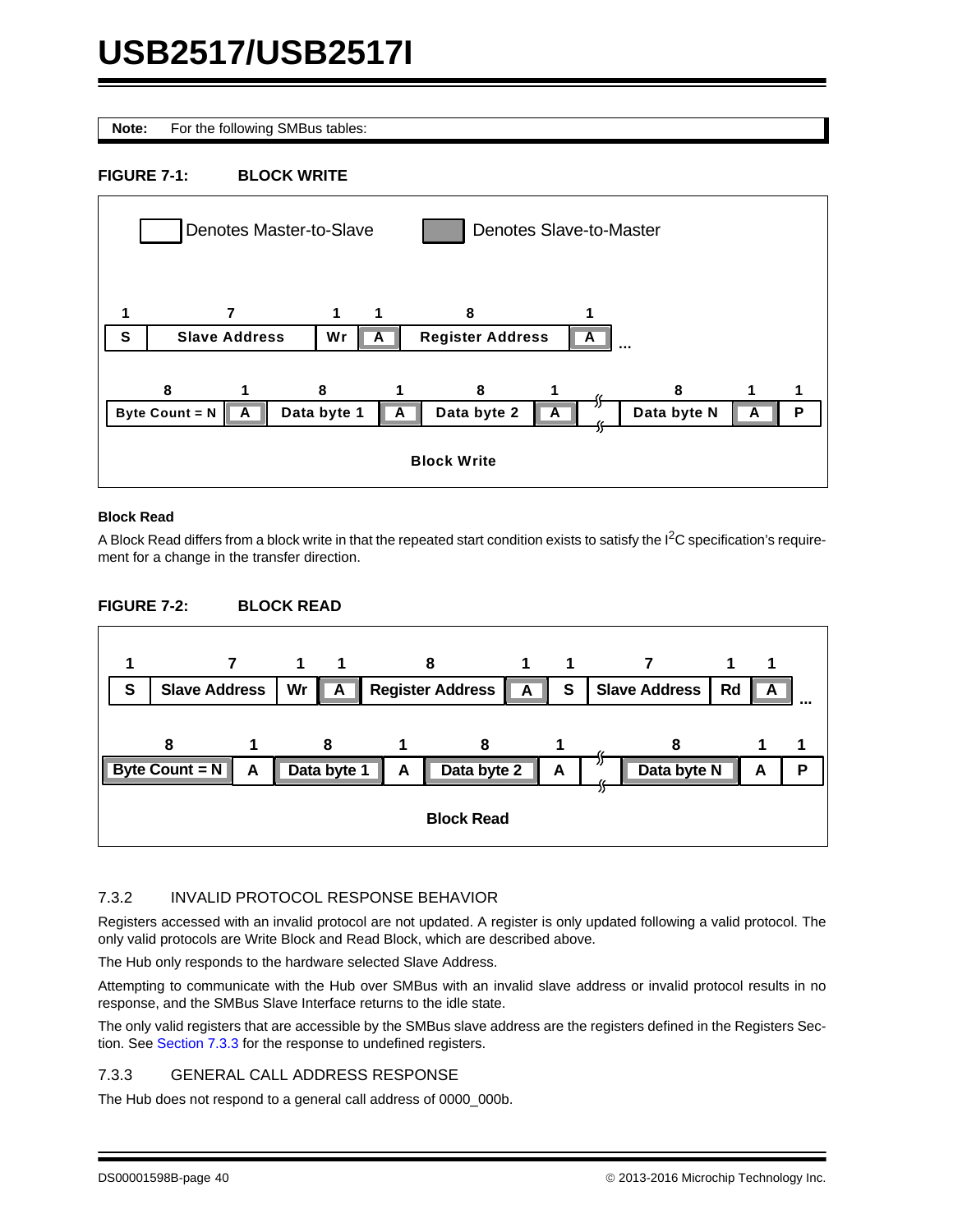#### 7.3.4 SLAVE DEVICE TIME-OUT

According to the SMBus Specification, V1.0 devices in a transfer can abort the transfer in progress and release the bus when any single clock low interval exceeds 25ms ( $T_{TIMEOUT, MIN}$ ). Devices that have detected this condition must reset their communication and be able to receive a new START condition no later than 35ms ( $T_{TIMEOUT, MAX}$ ).

**Note:** Some simple devices do not contain a clock low drive circuit; this simple kind of device typically resets its communications port after a start or stop condition. The Slave Device Time-Out must be implemented.

#### 7.3.5 STRETCHING THE SCLK SIGNAL

The Hub supports stretching of the SCLK by other devices on the SMBus. The Hub does not stretch the SCLK.

#### 7.3.6 SMBUS TIMING

The SMBus Slave Interface complies with the SMBus AC Timing Specification. See the SMBus timing in the "Timing Diagram" section.

#### 7.3.7 BUS RESET SEQUENCE

The SMBus Slave Interface resets and returns to the idle state upon a START field followed immediately by a STOP field.

#### 7.3.8 SMBUS ALERT RESPONSE ADDRESS

The SMBALERT# signal is not supported by the Hub.

#### 7.3.8.1 Undefined Registers

The registers shown in [Table 7-1](#page-18-2) are the defined registers in the Hub. Reads to undefined registers return to 00h. Writes to undefined registers have no effect and do not return an error.

#### 7.3.8.2 Reserved Registers

Unless otherwise instructed, only a '0' may be written to all reserved registers or bits.

#### **7.4 Default Configuration Option**

The MCHP Hub can be configured via its internal default configuration. (Please see [Section 7.2.1, "Internal Register Set](#page-18-1) [\(Common to EEPROM and SMBus\)"](#page-18-1) for specific details on how to enable default configuration.)

Please refer to [Table 7-1](#page-18-2) for the internal default values that are loaded when this option is selected.

#### **7.5 Default Strapping Options:**

The USB2517/USB2517I can be configured via a combination of internal default values and pin strap options. Please see [Table 5-1, "USB2517/USB2517I Pin Descriptions"](#page-9-1) and [Table 5-2, "USB2517I SMBUS or EEPROM Interface](#page-14-1) [Behavior"](#page-14-1) for specific details on how to enable the default/pin-strap configuration option.

The strapping option pins only cover a limited sub-set of the configuration options. The internal default values will be used for the bits & registers that are not controlled by a strapping option pin. Please refer to [Table 7-1](#page-18-2) for the internal default values that are loaded when this option is selected.

The Amber and Green LED pins are sampled after RESET\_N negation, and the logic values are used to configure the hub if the internal default configuration mode is selected. The implementation shown below (see [Section 7.6, "Reset"](#page-41-0)) shows a recommended passive scheme. When a pin is configured with a "Strap High" configuration, the LED functions with active low signalling, and the PAD will "sink" the current from the external supply. When a pin is configured with a "Strap Low" configuration, the LED functions with active high signalling, and the PAD will "source" the current to the external LED.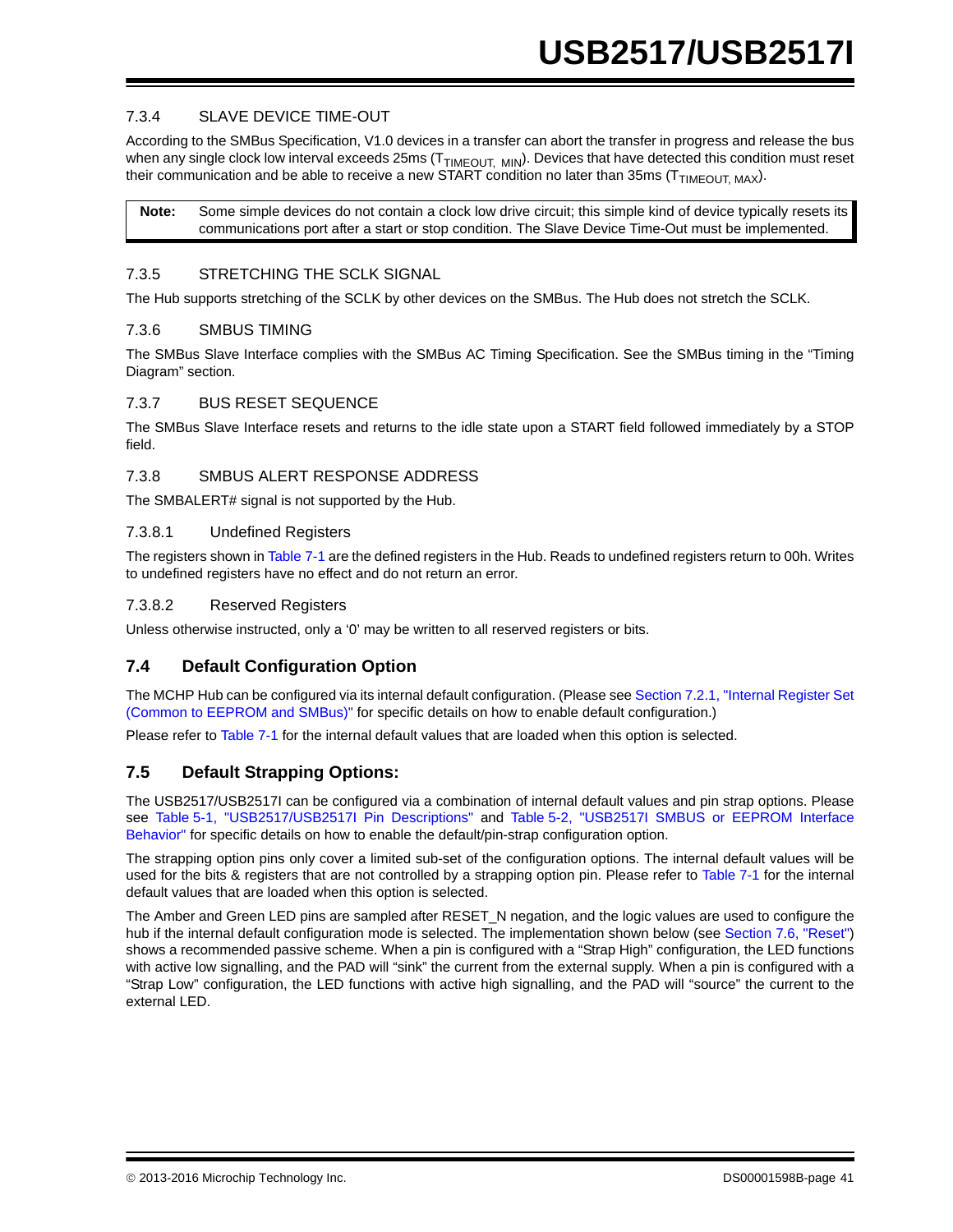#### **FIGURE 7-3: LED STRAPPING OPTION**



## <span id="page-41-0"></span>**7.6 Reset**

There are two different resets that the Hub experiences. One is a hardware reset (either from the internal POR reset circuit or via the RESET\_N pin) and the second is a USB Bus Reset.

#### 7.6.1 INTERNAL POR HARDWARE RESET

All reset timing parameters are ensured by design.

#### 7.6.2 EXTERNAL HARDWARE RESET\_N

A valid hardware reset is defined as assertion of RESET\_N for a minimum of 1us after all power supplies are within operating range. While reset is asserted, the Hub (and its associated external circuitry) consumes less than 500µA of current from the upstream USB power source.

Assertion of RESET\_N (external pin) causes the following:

- 1. All downstream ports are disabled, and PRTPWR power to downstream devices is removed.
- 2. The PHYs are disabled, and the differential pairs will be in a high-impedance state.
- 3. All transactions immediately terminate; no states are saved.
- 4. All internal registers return to the default state (in most cases, 00(h)).
- 5. The external crystal oscillator is halted.
- 6. The PLL is halted.
- 7. LED indicators are disabled.

The Hub is "operational"  $500\mu s$  after RESET\_N is negated.

Once operational, the Hub immediately reads OEM-specific data from the external EEPROM (if the SMBus option is not disabled).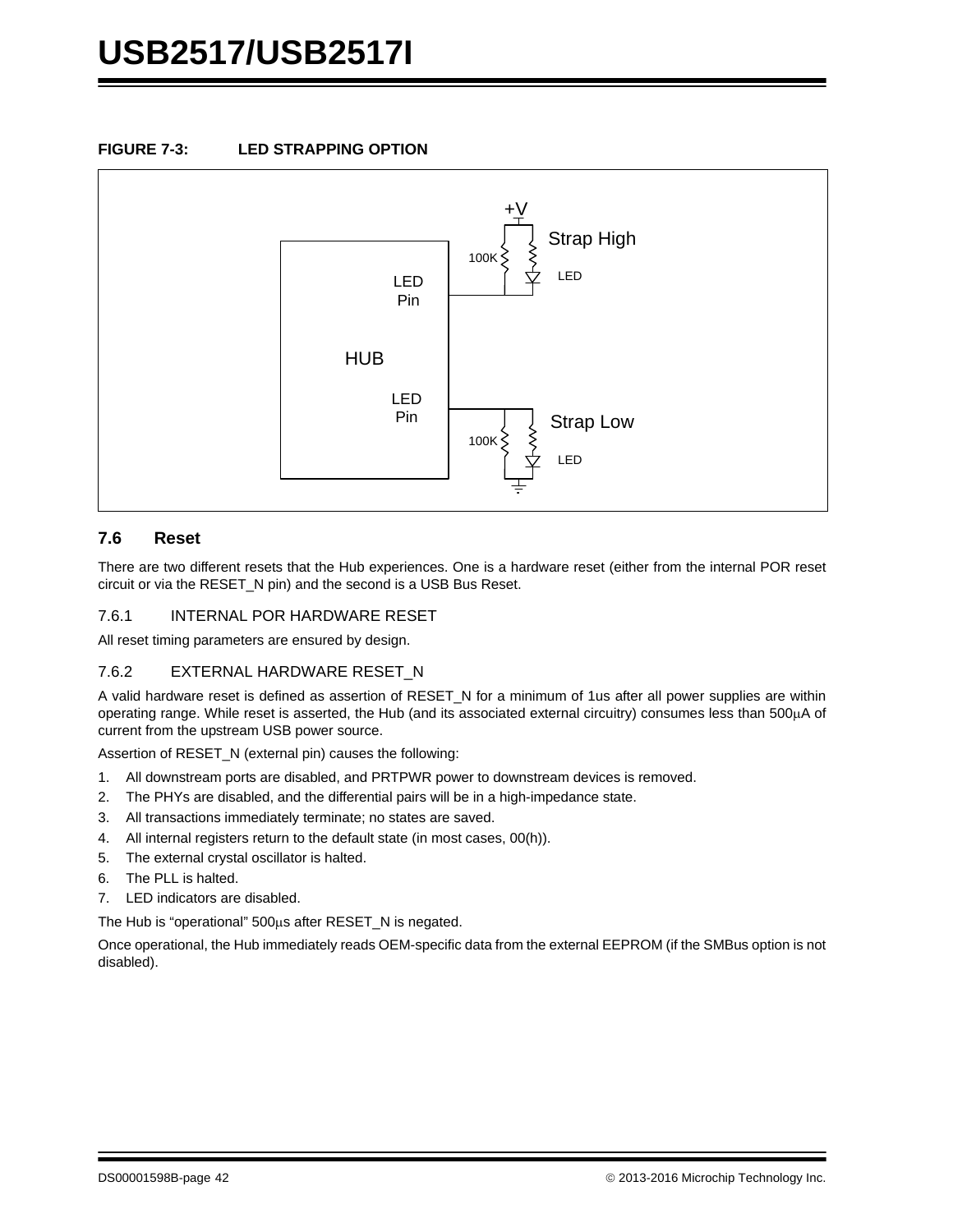#### 7.6.2.1 RESET\_N for Strapping Option Configuration



#### **FIGURE 7-4: RESET\_N TIMING FOR DEFAULT/STRAP OPTION MODE**

#### **TABLE 7-6: RESET\_N TIMING FOR DEFAULT/STRAP OPTION MODE**

| <b>Name</b> | <b>Description</b>                                            | Min  | <b>Typ</b> | Max  | <b>Units</b> |
|-------------|---------------------------------------------------------------|------|------------|------|--------------|
| t1          | <b>RESET N Asserted.</b>                                      | 1    |            |      | usec         |
| t2          | Strap Setup Time                                              | 16.7 |            |      | nsec         |
| t3          | Strap Hold Time.                                              | 16.7 |            | 1400 | nsec         |
| t4          | hub outputs driven to inactive logic states                   |      | 1.5        | 2    | usec         |
| t5          | USB Attach (See Note).                                        |      |            | 100  | msec         |
| t6          | Host acknowledges attach and signals USB Reset.               | 100  |            |      | msec         |
| t7          | USB Idle.                                                     |      | undefined  |      | msec         |
| t8          | Completion time for requests (with or without data<br>stage). |      |            | 5    | msec         |

#### **Note:**

• When in Bus-Powered mode, the Hub and its associated circuitry must not consume more than 100mA from the upstream USB power source during t1+t5.

• All Power Supplies must have reached the operating levels mandated in [Section 8.0, "DC Parameters",](#page-46-1) prior to (or coincident with) the assertion of RESET\_N.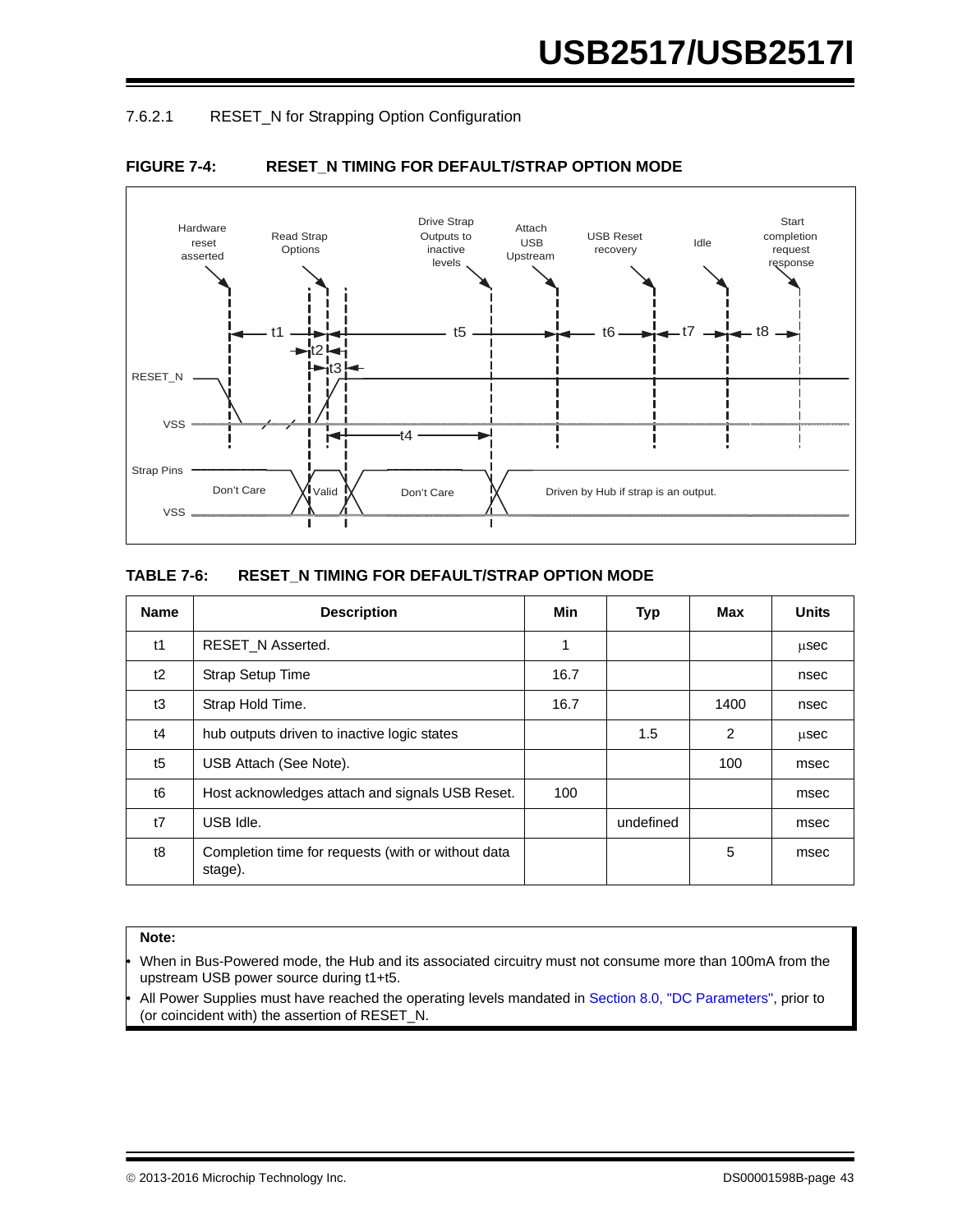#### 7.6.2.2 RESET\_N for EEPROM Configuration



#### **FIGURE 7-5: RESET\_N TIMING FOR EEPROM MODE**

### **TABLE 7-7: RESET\_N TIMING FOR EEPROM MODE**

| <b>Name</b>    | <b>Description</b>                                            | Min | Typ       | <b>Max</b> | <b>Units</b> |
|----------------|---------------------------------------------------------------|-----|-----------|------------|--------------|
| t1             | <b>RESET N Asserted.</b>                                      | 1   |           |            | usec         |
| t2             | Hub Recovery/Stabilization.                                   |     |           | 500        | usec         |
| t3             | EEPROM Read / Hub Config.                                     |     | 2.0       | 99.5       | msec         |
| t4             | USB Attach (See Note).                                        |     |           | 100        | msec         |
| t5             | Host acknowledges attach and signals USB Reset.               | 100 |           |            | msec         |
| t <sub>6</sub> | USB Idle.                                                     |     | undefined |            | msec         |
| t7             | Completion time for requests (with or without data<br>stage). |     |           | 5          | msec         |

#### **Note:**

• When in Bus-Powered mode, the Hub and its associated circuitry must not consume more than 100mA from the upstream USB power source during t4+t5+t6+t7.

• All Power Supplies must have reached the operating levels mandated in [Section 8.0, "DC Parameters",](#page-46-1) prior to (or coincident with) the assertion of RESET\_N.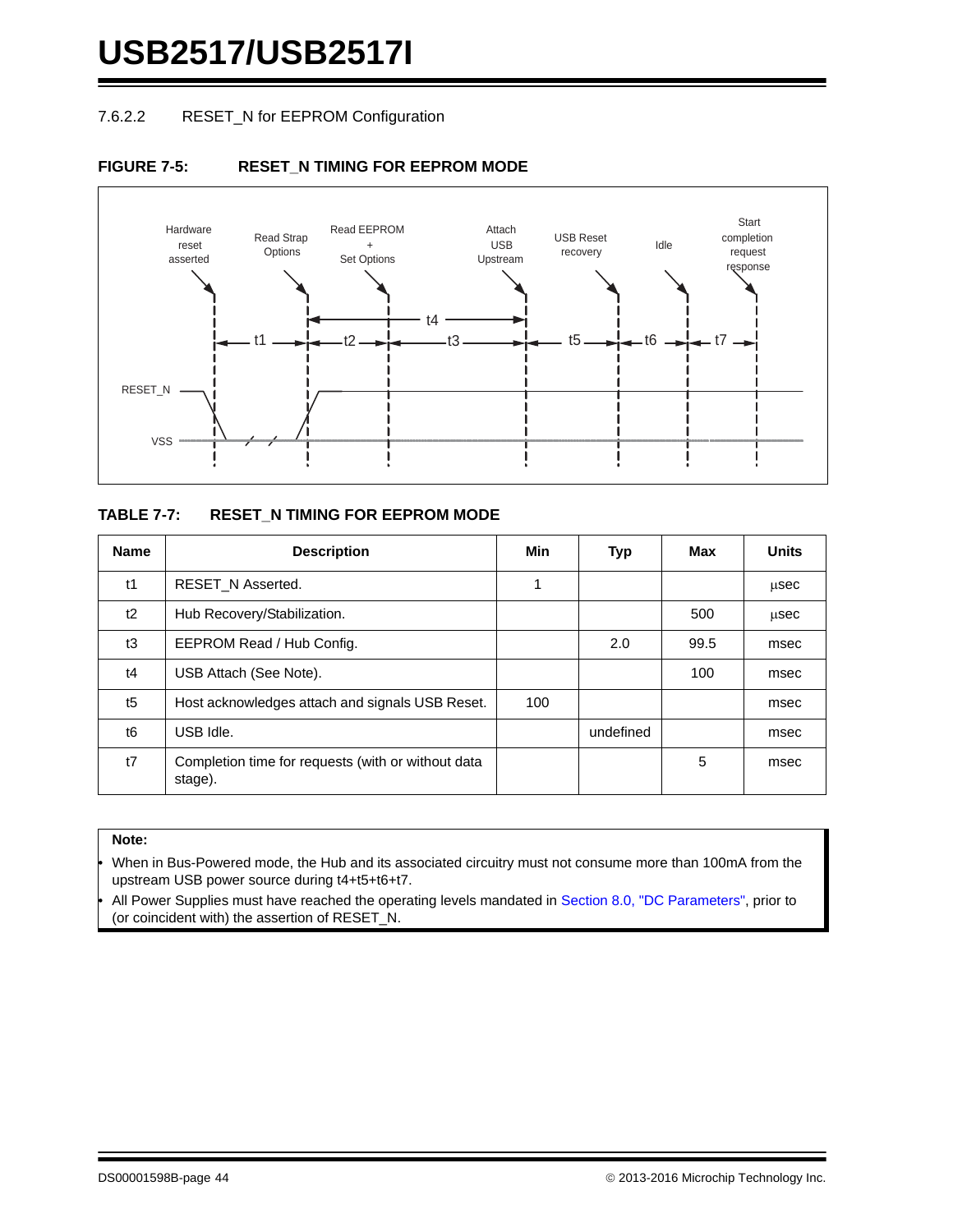#### 7.6.2.3 RESET\_N for SMBus Slave Configuration



#### **FIGURE 7-6: RESET\_N TIMING FOR SMBUS MODE**

### **TABLE 7-8: RESET\_N TIMING FOR SMBUS MODE**

| <b>Name</b>    | <b>Description</b>                                            | Min | Typ       | Max | <b>Units</b> |
|----------------|---------------------------------------------------------------|-----|-----------|-----|--------------|
| t1             | <b>RESET N Asserted.</b>                                      | 1   |           |     | usec         |
| t2             | Hub Recovery/Stabilization.                                   |     |           | 500 | usec         |
| t3             | SMBus Code Load (See Note).                                   |     | 250       | 300 | msec         |
| t4             | Hub Configuration and USB Attach.                             |     |           | 100 | msec         |
| t5             | Host acknowledges attach and signals USB<br>Reset.            | 100 |           |     | msec         |
| t <sub>6</sub> | USB Idle.                                                     |     | Undefined |     | msec         |
| t7             | Completion time for requests (with or without data<br>stage). |     |           | 5   | msec         |

#### **Note:**

• For Bus-Powered configurations, the 99.5ms (MAX) is required, and the Hub and its associated circuitry must not consume more than 100mA from the upstream USB power source during t2+t3+t4+t5+t6+t7. For Self-Powered configurations, t3 MAX is not applicable and the time to load the configuration is determined by the external SMBus host.

• All Power Supplies must have reached the operating levels mandated in [Section 8.0, "DC Parameters",](#page-46-1) prior to (or coincident with) the assertion of RESET\_N.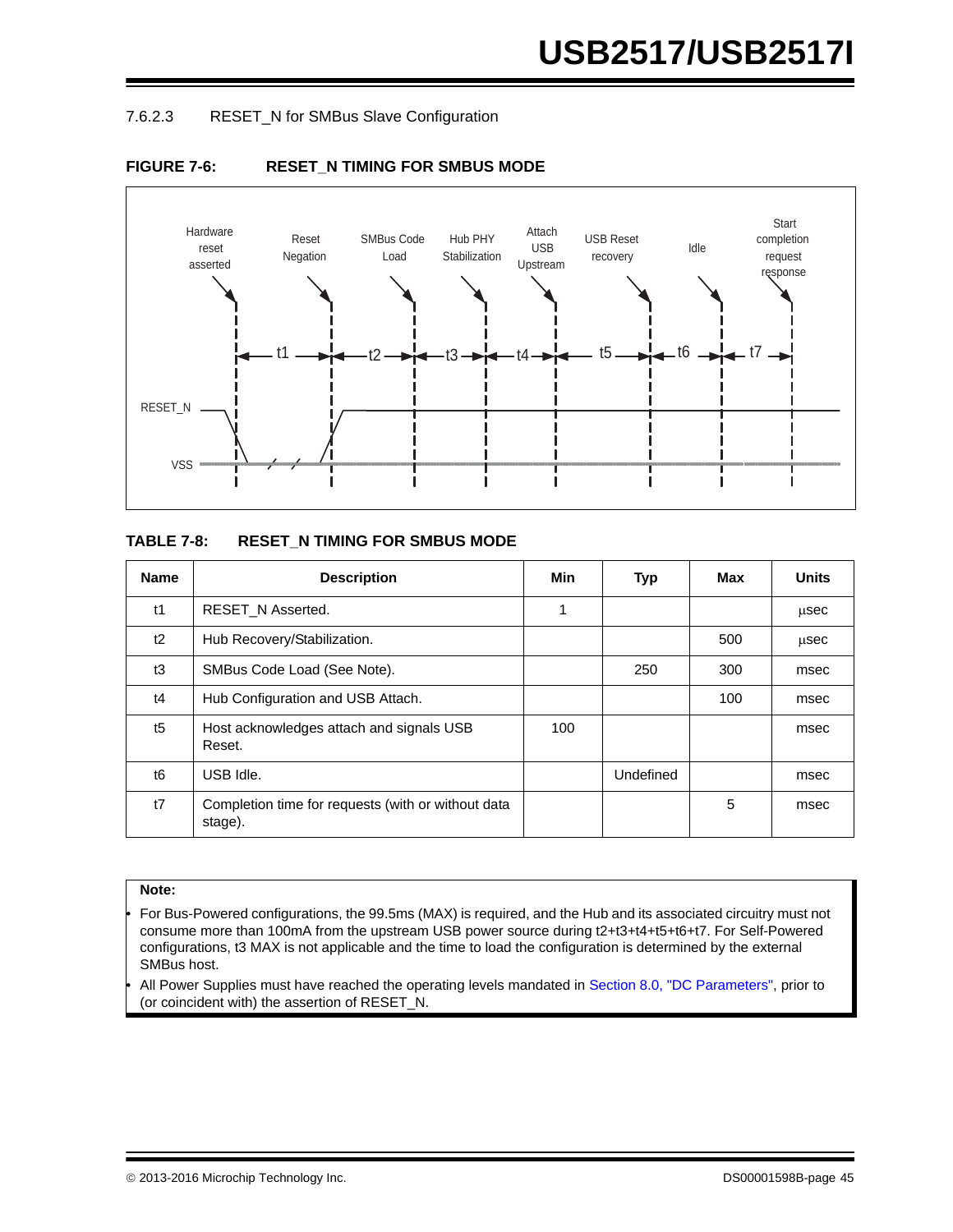#### 7.6.3 USB BUS RESET

In response to the upstream port signaling a reset to the Hub, the Hub does the following:

**Note:** The Hub does not propagate the upstream USB reset to downstream devices.

- 1. Sets default address to 0.
- 2. Sets configuration to: Unconfigured.
	- 1. Negates PRTPWR[7:1] to all downstream ports.
	- 2. Clears all TT buffers.
	- 3. Moves device from suspended to active (if suspended).
	- 4. Complies with Section 11.10 of the USB 2.0 Specification for behavior after completion of the reset sequence.

The Host then configures the Hub and the Hub's downstream port devices in accordance with the USB Specification.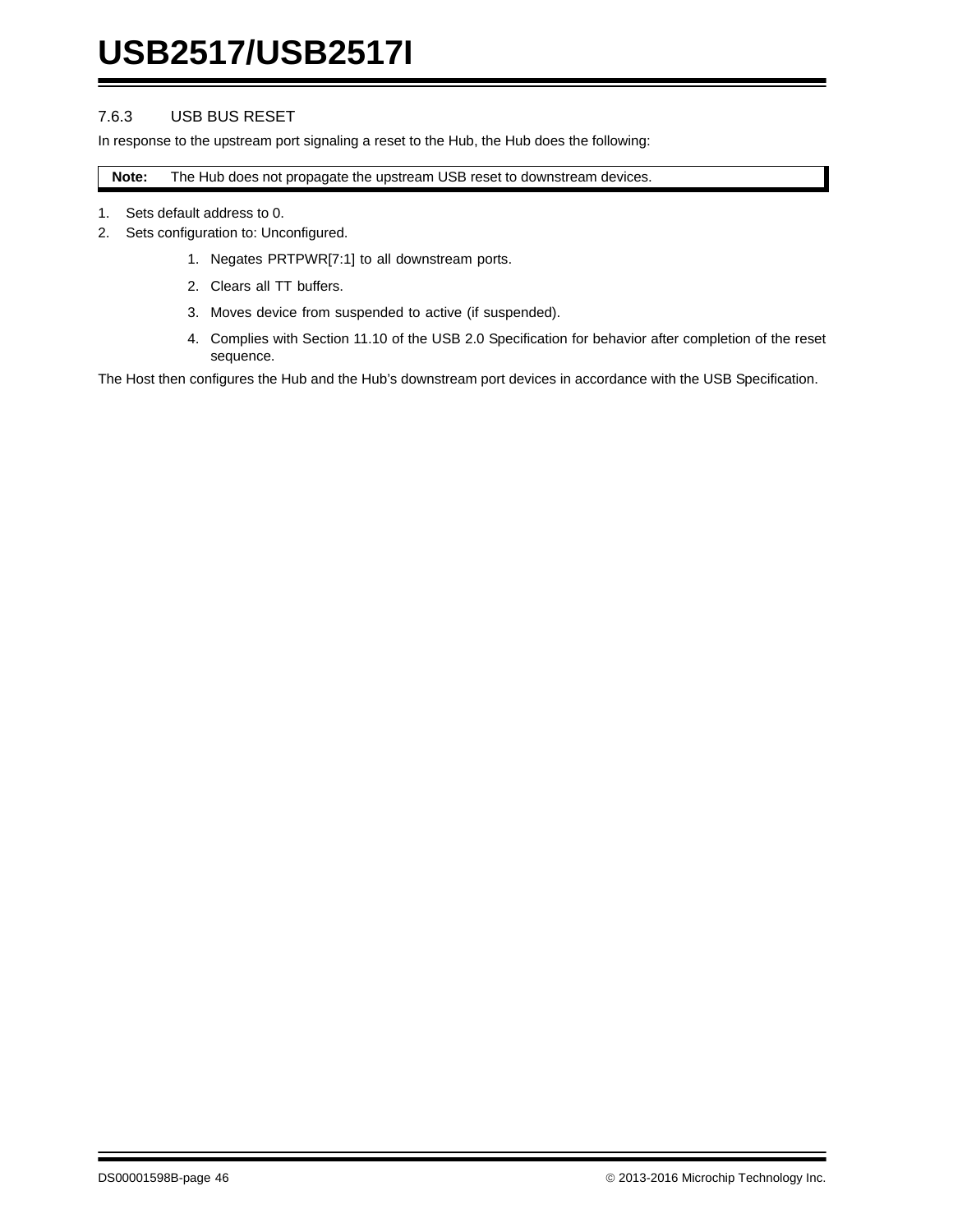## <span id="page-46-1"></span><span id="page-46-0"></span>**8.0 DC PARAMETERS**

### **8.1 Maximum Ratings**

| <b>Parameter</b>                | Symbol                                                                                   | <b>Min</b> | <b>Max</b> | <b>Units</b> | <b>Comments</b>        |
|---------------------------------|------------------------------------------------------------------------------------------|------------|------------|--------------|------------------------|
| Storage<br>Temperature          | $\mathsf{T}_{\text{STOR}}$                                                               | $-55$      | 150        | $^{\circ}C$  |                        |
| Lead Tem-<br>perature           |                                                                                          |            | 325        | $^{\circ}C$  | Soldering < 10 seconds |
| 1.8V supply<br>voltage          | V <sub>DDA18PLL,</sub><br>V <sub>DD18</sub>                                              |            | 2.5        | $\vee$       |                        |
| 3.3V supply<br>voltage          | V <sub>DDA33</sub><br>V <sub>DD33PLL,</sub><br>V <sub>DD33,</sub><br>V <sub>DD33CR</sub> |            | 4.6        | $\vee$       |                        |
| Voltage on<br>any I/O pin       |                                                                                          | $-0.5$     | 5.5        | $\vee$       |                        |
| Voltage on<br>XTAL1             |                                                                                          | $-0.5$     | 4.0        | $\vee$       |                        |
| Voltage on<br>XTAL <sub>2</sub> |                                                                                          | $-0.5$     | 3.6        | $\vee$       |                        |

**Note:** Stresses above the specified parameters could cause permanent damage to the device. This is a stress rating only and functional operation of the device at any condition above those indicated in the operation sections of this specification is not implied.

When powering this device from laboratory or system power supplies, it is important that the Absolute Maximum Ratings not be exceeded or device failure can result. Some power supplies exhibit voltage spikes on their outputs when the AC power is switched on or off. In addition, voltage transients on the AC power line may appear on the DC output. When this possibility exists, it is suggested that a clamp circuit be used.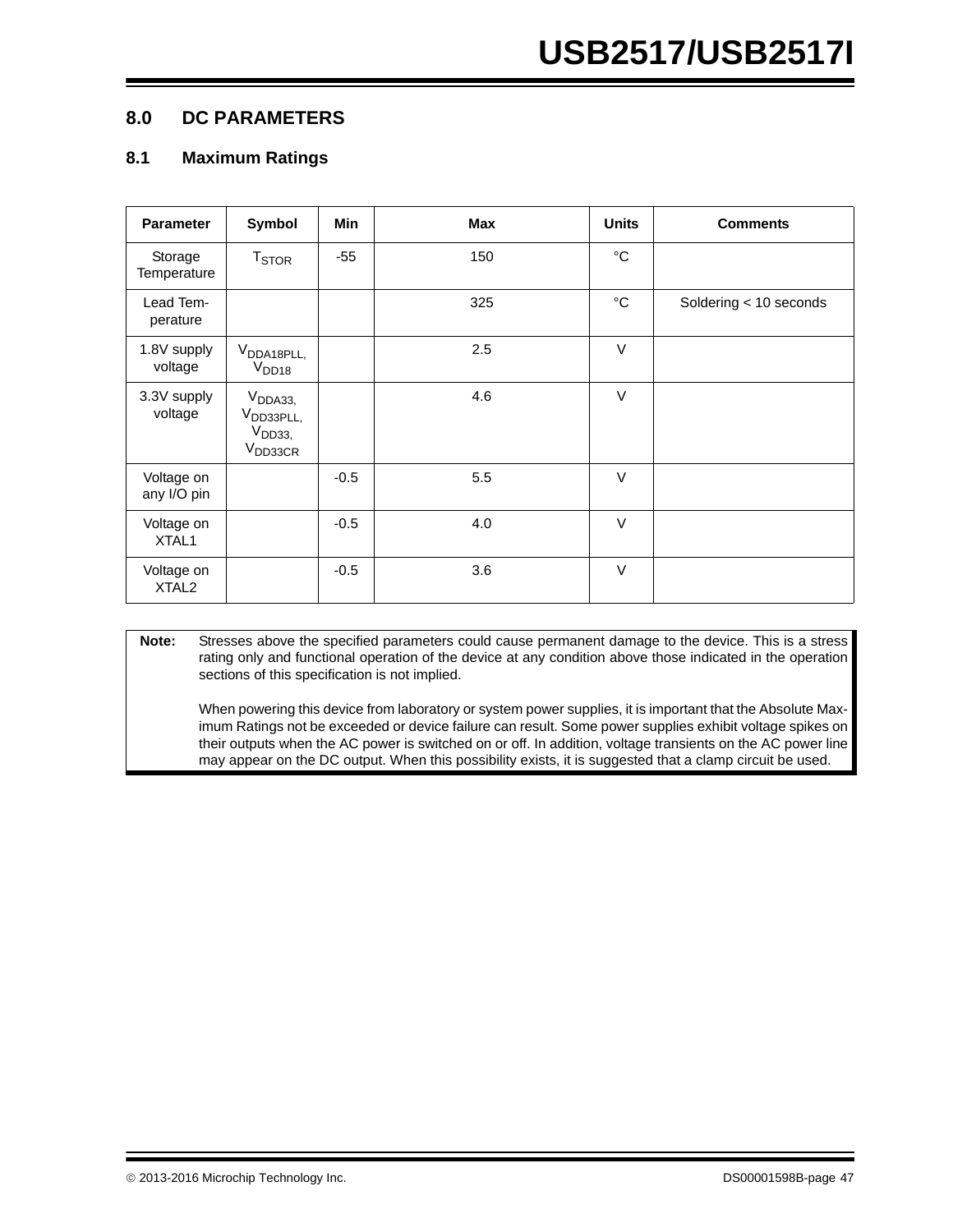## **8.2 Operating Conditions**

| <b>Parameter</b>                | Symbol                                                                                  | <b>Min</b>      | <b>Max</b>        | <b>Units</b> | <b>Comments</b>                                                                                        |
|---------------------------------|-----------------------------------------------------------------------------------------|-----------------|-------------------|--------------|--------------------------------------------------------------------------------------------------------|
| Operating<br>Temperature        | $T_A$                                                                                   | <b>Note 8-2</b> | <b>Note 8-3</b>   | °C           | Ambient temperature in still air.                                                                      |
| 1.8V supply<br>voltage          | V <sub>DDA18PLL</sub><br>V <sub>DD18</sub>                                              | 1.62            | 1.98              | $\vee$       |                                                                                                        |
| 3.3V supply<br>voltage          | V <sub>DDA33</sub><br>V <sub>DDA33PLL</sub><br>V <sub>DD33</sub><br>V <sub>DD33CR</sub> | 3.0             | 3.6               | $\vee$       |                                                                                                        |
| 3.3V supply<br>rise time        | $t_{RT}$                                                                                |                 | 400               | μS           | (See Note 8-1 and Figure 8-1, "SUPPLY<br><b>RISE TIME MODEL")</b>                                      |
| Voltage on any<br>I/O pin       |                                                                                         | $-0.3$          | 5.5               | $\vee$       | If any 3.3V supply voltage drops below<br>3.0V, then the MAX becomes:<br>$(3.3V$ supply voltage) + 0.5 |
| Voltage on<br>XTAL <sub>1</sub> |                                                                                         | $-0.3$          | V <sub>DD33</sub> | $\vee$       |                                                                                                        |
| Voltage on<br>XTAL <sub>2</sub> |                                                                                         | $-0.3$          | V <sub>DD18</sub> | $\vee$       |                                                                                                        |

<span id="page-47-3"></span>**Note 8-1** If RESET\_N is controlled low during the 3.3V rise time and driven high after VDD33 is stable, the rise time can be extended to 100 ms.

<span id="page-47-0"></span>**Note 8-2** 0°C for commercial temperature version, -40°C for industrial temperature version

<span id="page-47-1"></span>**Note 8-3** 70°C for commercial temperature version, +85°C for industrial temperature version

#### <span id="page-47-2"></span>**FIGURE 8-1: SUPPLY RISE TIME MODEL**

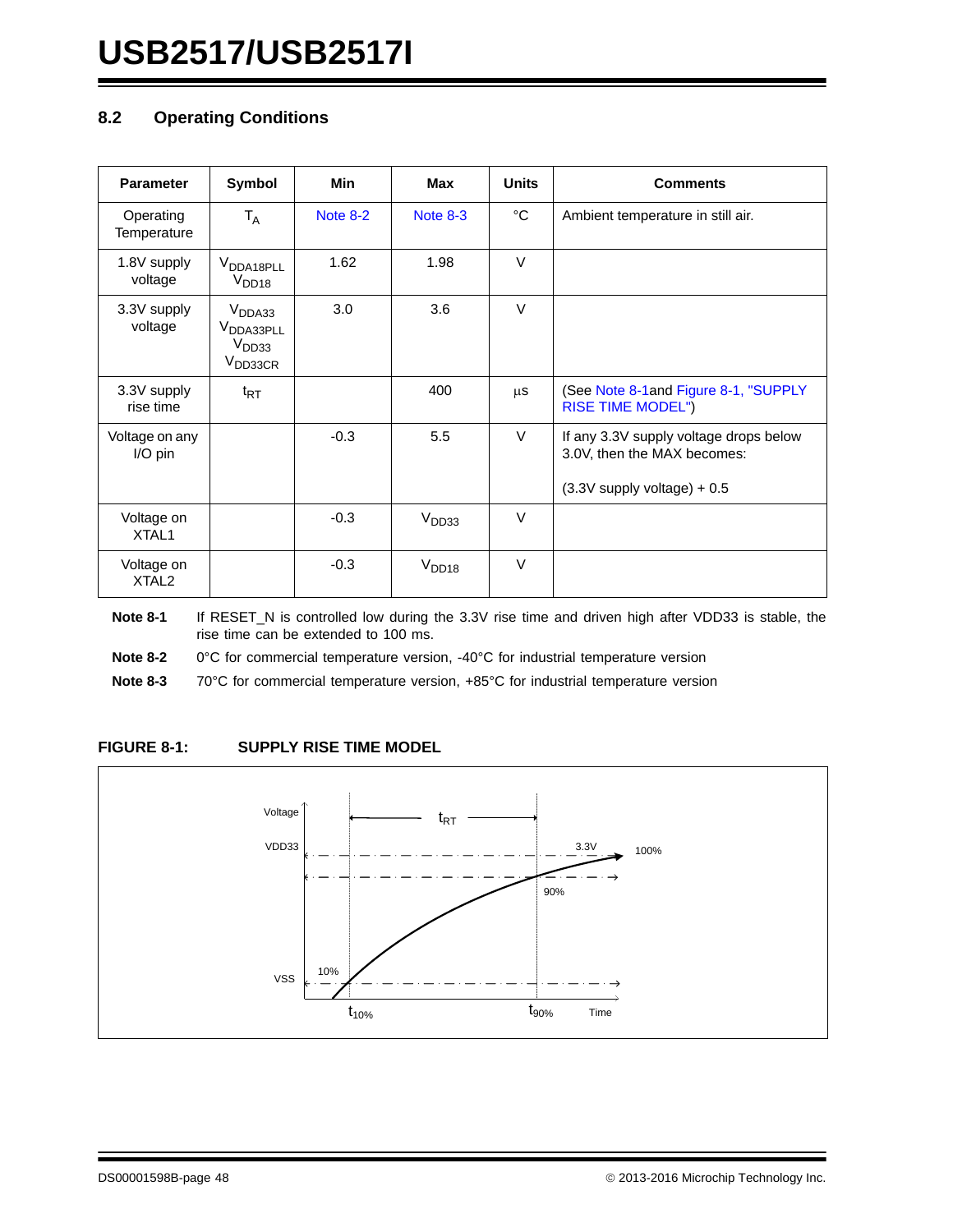| <b>TABLE 8-1:</b> | DC ELECTRICAL CHARACTERISTICS |
|-------------------|-------------------------------|
|-------------------|-------------------------------|

| Parameter                                  | Symbol                      | Min   | <b>Typ</b> | Max   | <b>Units</b> | <b>Comments</b>                     |
|--------------------------------------------|-----------------------------|-------|------------|-------|--------------|-------------------------------------|
| I, IS Type Input Buffer                    |                             |       |            |       |              |                                     |
| Low Input Level                            | $\mathsf{V}_{\mathsf{ILI}}$ |       |            | 0.8   | $\mathsf{V}$ | <b>TTL Levels</b>                   |
| High Input Level                           | V <sub>HH</sub>             | 2.0   |            |       | V            |                                     |
| Input Leakage                              | I <sub>IL</sub>             | $-10$ |            | $+10$ | иA           | $V_{IN} = 0$ to $V_{DD33}$          |
| Hysteresis ('IS' Only)                     | $V_{HYSI}$                  | 250   |            | 350   | mV           |                                     |
| Input Buffer with Pull-Up<br>(IPU)         |                             |       |            |       |              |                                     |
| Low Input Level                            | $V_{\text{ILI}}$            |       |            | 0.8   | V            | <b>TTL Levels</b>                   |
| High Input Level                           | V <sub>HH</sub>             | 2.0   |            |       | $\mathsf{V}$ |                                     |
| Low Input Leakage                          | $I_{\scriptstyle\rm ILL}$   | $+35$ |            | $+90$ | иA           | $V_{IN} = 0$                        |
| High Input Leakage                         | I <sub>IHL</sub>            | $-10$ |            | $+10$ | uA           | $V_{IN} = V_{DD33}$                 |
| Input Buffer with Pull-Down<br>(IPD)       |                             |       |            |       |              |                                     |
| Low Input Level                            | $V_{\parallel \text{LI}}$   |       |            | 0.8   | V            | <b>TTL Levels</b>                   |
| High Input Level                           | V <sub>HH</sub>             | 2.0   |            |       | V            |                                     |
| Low Input Leakage                          | <b>I</b> ILL                | $+10$ |            | $-10$ | uA           | $V_{IN} = 0$                        |
| High Input Leakage                         | $I_{\text{IHL}}$            | $-35$ |            | $-90$ | uA           | $V_{IN} = V_{DD33}$                 |
| <b>ICLK Input Buffer</b>                   |                             |       |            |       |              |                                     |
| Low Input Level                            | $V_{ILCK}$                  |       |            | 0.5   | V            |                                     |
| High Input Level                           | $V_{IHCK}$                  | 1.4   |            |       | V            |                                     |
| Input Leakage                              | I <sub>IL</sub>             | $-10$ |            | $+10$ | uA           | $V_{IN} = 0$ to $V_{DD33}$          |
| 012, I/O12 & I/OSD12<br><b>Type Buffer</b> |                             |       |            |       |              |                                     |
| Low Output Level                           | $\mathrm{V_{OL}}$           |       |            | 0.4   | V            | $I_{OL}$ = 12mA @ $V_{DD33}$ = 3.3V |
| <b>High Output Level</b>                   | $V_{OH}$                    | 2.4   |            |       | V            | $I_{OH} = -12mA \& V_{DD33} = 3.3V$ |
| Output Leakage                             | $I_{OL}$                    | $-10$ |            | $+10$ | uA           | $V_{IN}$ = 0 to $V_{DD33}$          |
| Hysteresis ('I/OSD12' pad<br>only)         | V <sub>HYSC</sub>           | 250   |            | 350   | mV           | $(Note 8-4)$                        |

© 2013-2016 Microchip Technology Inc. Compared the Control of the DS00001598B-page 49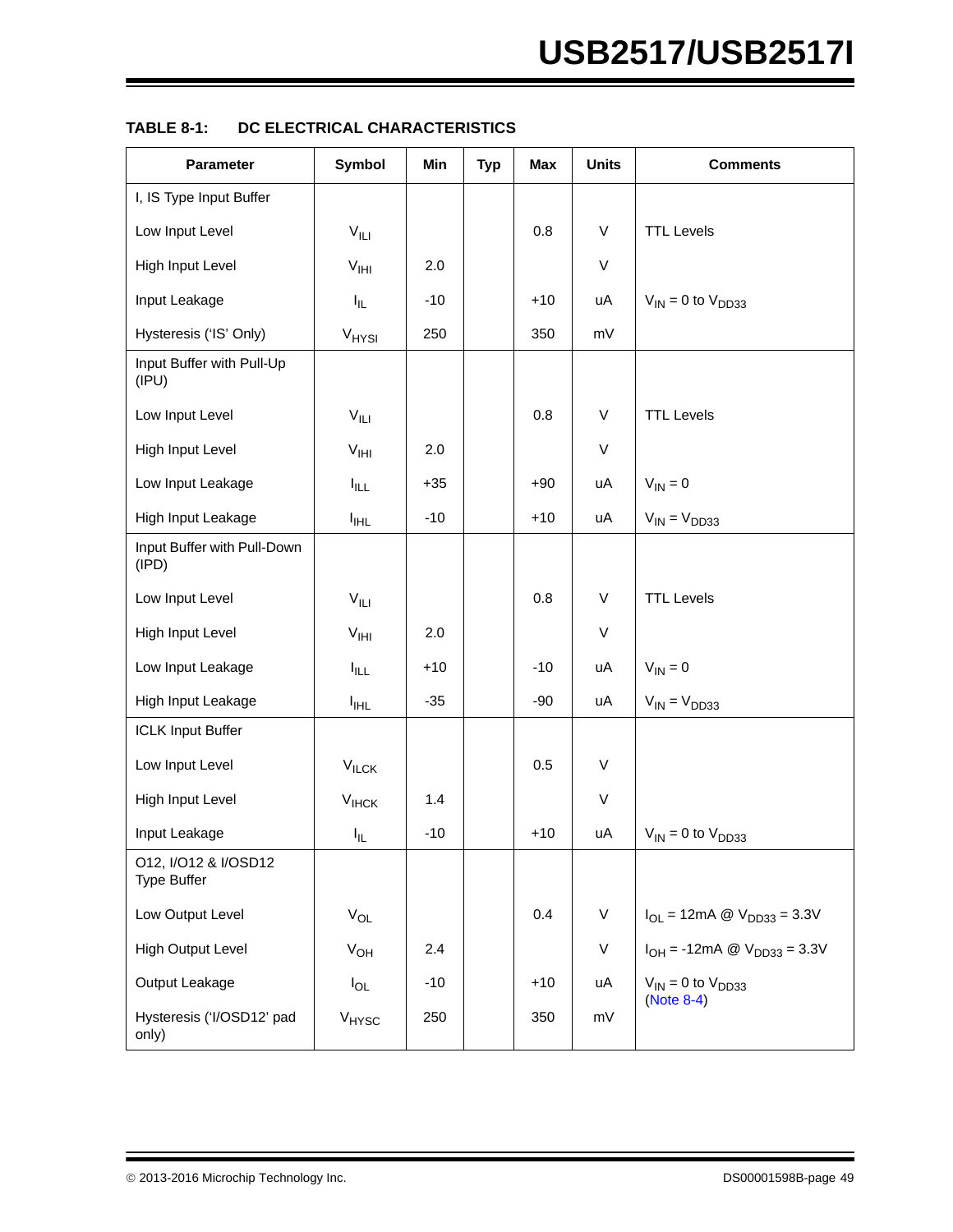#### **TABLE 8-1: DC ELECTRICAL CHARACTERISTICS (CONTINUED)**

| <b>Parameter</b>                                                                           | <b>Symbol</b>                                                                                           | Min | <b>Typ</b>                      | <b>Max</b> | <b>Units</b>                           | <b>Comments</b>       |
|--------------------------------------------------------------------------------------------|---------------------------------------------------------------------------------------------------------|-----|---------------------------------|------------|----------------------------------------|-----------------------|
| $IO-U$<br>(Note 8-5)                                                                       |                                                                                                         |     |                                 |            |                                        |                       |
| Supply Current Unconfig-<br>ured                                                           |                                                                                                         |     |                                 |            |                                        |                       |
| Hi-Speed Host<br>Full-Speed Host                                                           | <b>ICCINTHS</b><br><b>ICCINITES</b>                                                                     |     | 95<br>95                        |            | mA<br>mA                               |                       |
| <b>Supply Current</b><br>Configured<br>(Hi-Speed Host) (Note 8-6)                          |                                                                                                         |     |                                 |            |                                        | All supplies combined |
| 1 Port HS, 1 Port LS/FS<br>2 Ports @ LS/FS<br>2 Ports @ HS<br>4 Ports @ HS<br>7 Ports @ HS | HCH <sub>1C1</sub><br>$I_{HCC2}$<br><sup>I</sup> HCH <sub>2</sub><br>I <sub>HCH4</sub><br><b>I</b> HCH7 |     | 230<br>230<br>270<br>330<br>420 | 460        | mA<br>m <sub>A</sub><br>mA<br>mA<br>mA |                       |
| <b>Supply Current</b><br>Configured<br>(Full-Speed Host)                                   |                                                                                                         |     |                                 |            |                                        | All supplies combined |
| 1 Port<br>2 Ports<br>3 Ports<br>4 Ports<br>7 Ports                                         | <b>FCC1</b><br><b>FCC2</b><br>I <sub>FCC3</sub><br>$I_{FCC4}$<br><b>I</b> FCC7                          |     | 205<br>210<br>215<br>220<br>235 | 270        | mA<br>mA<br>mA<br>mA<br>mA             |                       |
| <b>Supply Current</b><br>Suspend                                                           | $I_{\text{CSBY}}$                                                                                       |     | 360                             | 610        | μA                                     | All supplies combined |
| <b>Supply Current</b><br>Reset                                                             | <b>I</b> CRST                                                                                           |     | 110                             | 400        | μA                                     | All supplies combined |

<span id="page-49-0"></span>**Note 8-4** Output leakage is measured with the current pins in high impedance.

<span id="page-49-1"></span>**Note 8-5** See USB 2.0 Specification for USB DC electrical characteristics.

<span id="page-49-2"></span>**Note 8-6** Max supply current was measured under ICH10 EHCI controller while transferring files in Windows7 using fastest available HDs, at VDD=3.3V+20% and T (case) temperature -55C.

## **8.3** CAPACITANCE T<sub>A</sub> = 25°C; fc = 1MHz;  $V_{DD18}$ ,  $V_{DDPLL}$  = 1.8*V*

#### **TABLE 8-2: PIN CAPACITANCE**

|                              |                            | Limits |            |            |      |                                                                     |
|------------------------------|----------------------------|--------|------------|------------|------|---------------------------------------------------------------------|
| <b>Parameter</b>             | <b>Symbol</b>              | Min    | <b>Typ</b> | <b>Max</b> | Unit | <b>Test Condition</b>                                               |
| Clock Input Capaci-<br>tance | $C_{\text{XTAL}}$          |        |            | 2          | pF   | All pins except USB pins (and pins under<br>test tied to AC ground) |
| Input Capacitance            | $\mathsf{C}_{\mathsf{IN}}$ |        |            | 10         | pF   |                                                                     |
| <b>Output Capacitance</b>    | $C_{\text{OUT}}$           |        |            | 20         | pF   |                                                                     |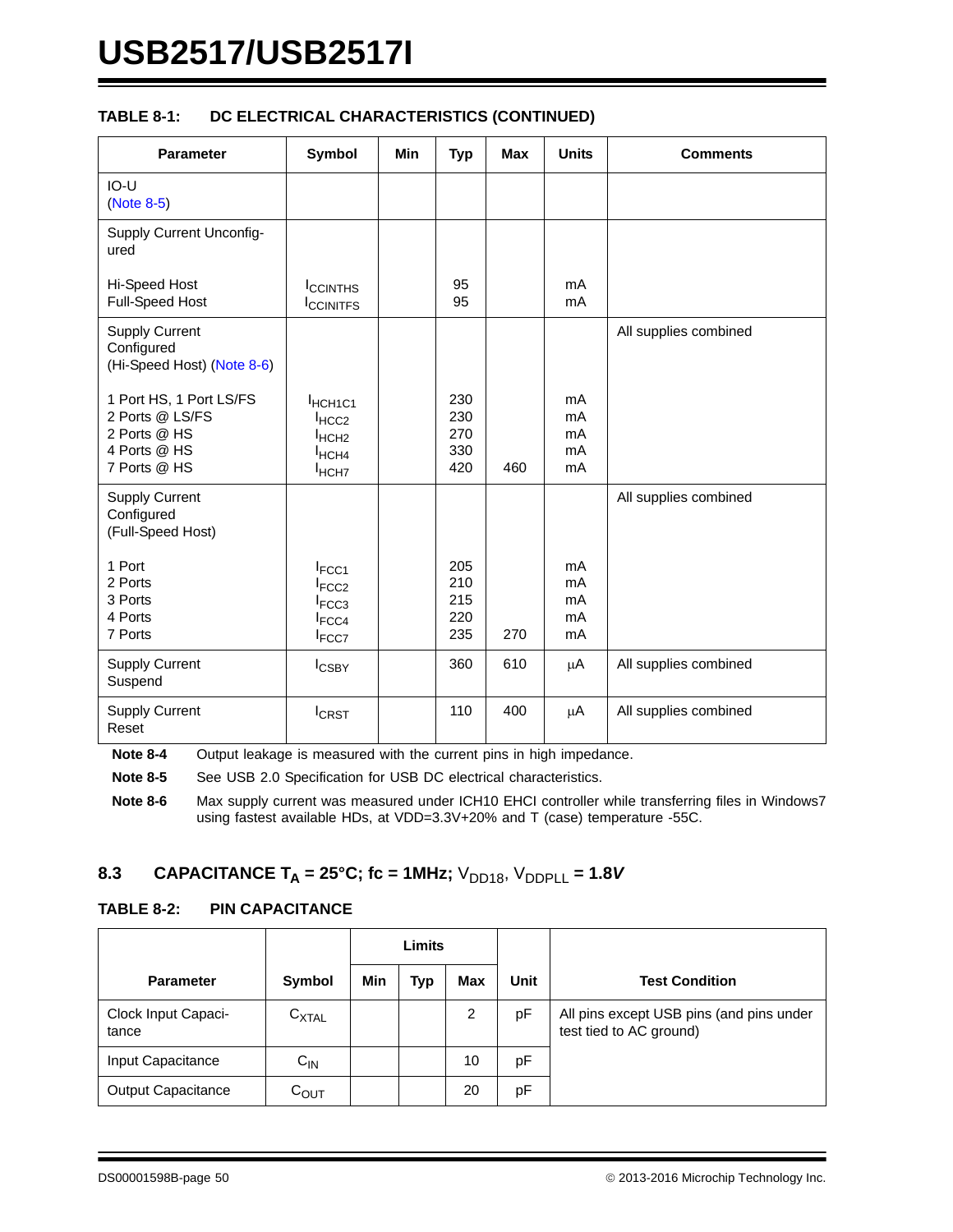## <span id="page-50-0"></span>**9.0 AC SPECIFICATIONS**

### **9.1 Oscillator/Clock**

Crystal: Parallel Resonant, Fundamental Mode, 24 MHz ±350ppm. External Clock: 50% Duty cycle  $\pm$  10%, 24 MHz  $\pm$  350ppm

## **FIGURE 9-1: TYPICAL CRYSTAL CIRCUIT**



**Note:** C<sub>B</sub> equals total board/trace capacitance.

FIGURE 9-2: FORMULA TO FIND VALUE OF C<sub>1</sub> AND C<sub>2</sub>

$$
\frac{(C_1 + C_{S1}) \times (C_2 + C_{S2})}{(C_1 + C_{S1} + C_2 + C_{S2})} = C_L
$$

### 9.1.1 SMBUS INTERFACE

The MCHP Hub conforms to all voltage, power, and timing characteristics and specifications as set forth in the SMBus 1.0 Specification for Slave-Only devices (except as noted in [Section 7.3, "SMBus Slave Interface"\)](#page-38-0).

### 9.1.2  $I^2C$  EEPROM

Frequency is fixed at 58.6KHz  $\pm$  20%.

#### 9.1.3 USB 2.0

The MCHP Hub conforms to all voltage, power, and timing characteristics and specifications as set forth in the USB 2.0 Specification. Please refer to the USB 2.0 Specification for more information.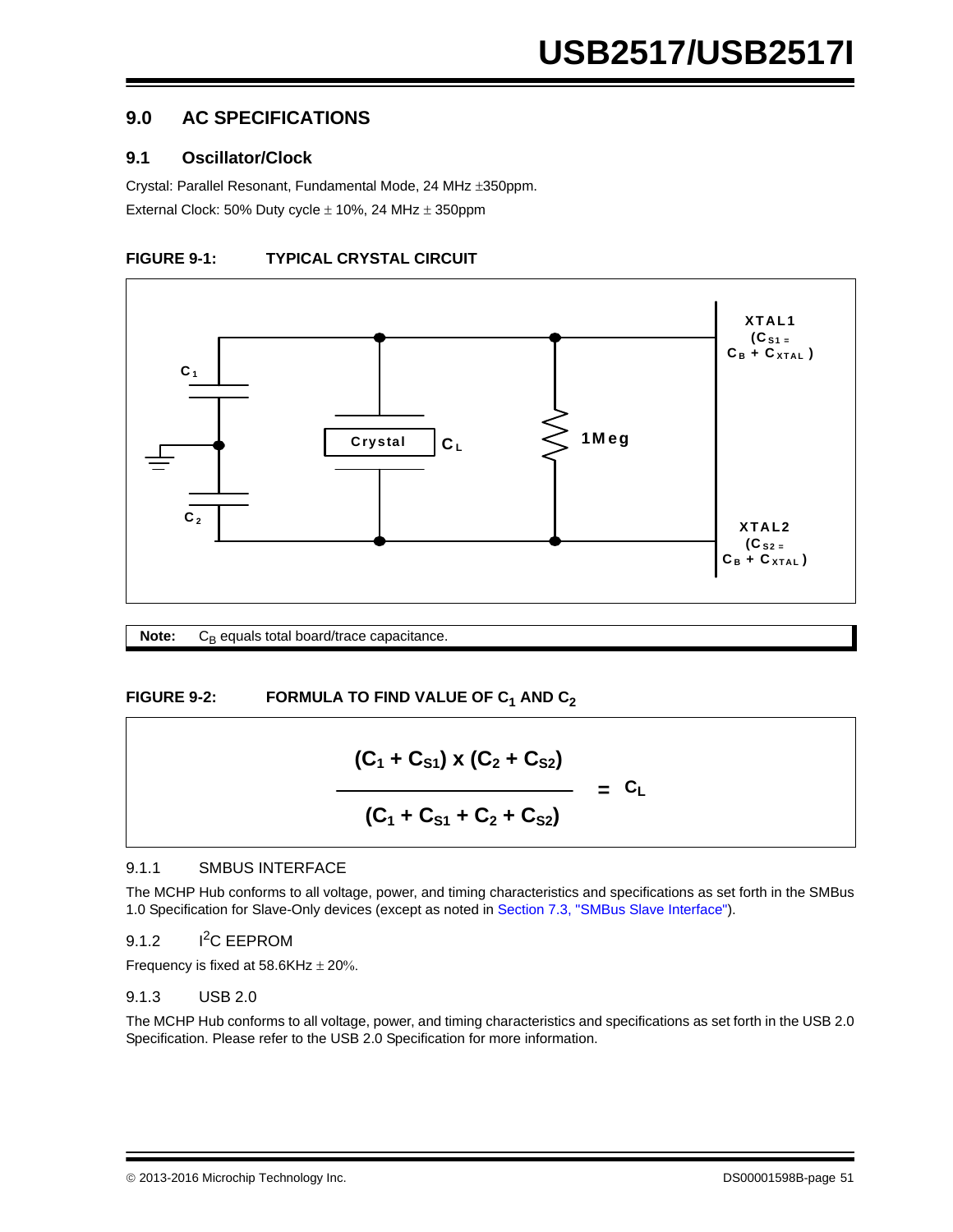## <span id="page-51-0"></span>**10.0 PACKAGE OUTLINE**

#### **FIGURE 10-1: 64-PIN QFN, 9X9MM BODY, 0.5MM PITCH**

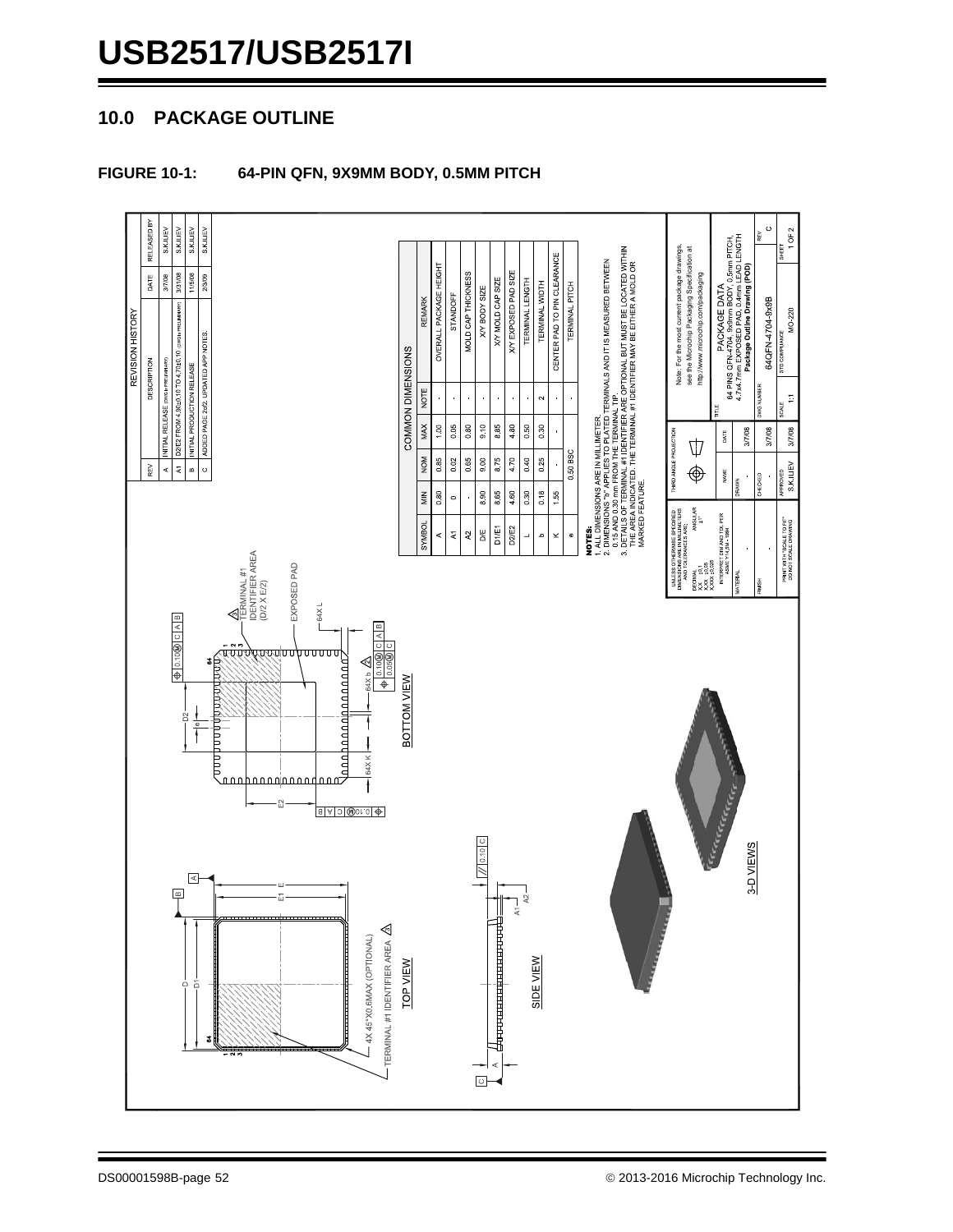

#### **FIGURE 10-1: 64-PIN QFN, 9X9MM BODY, 0.5MM PITCH (CONTINUED)**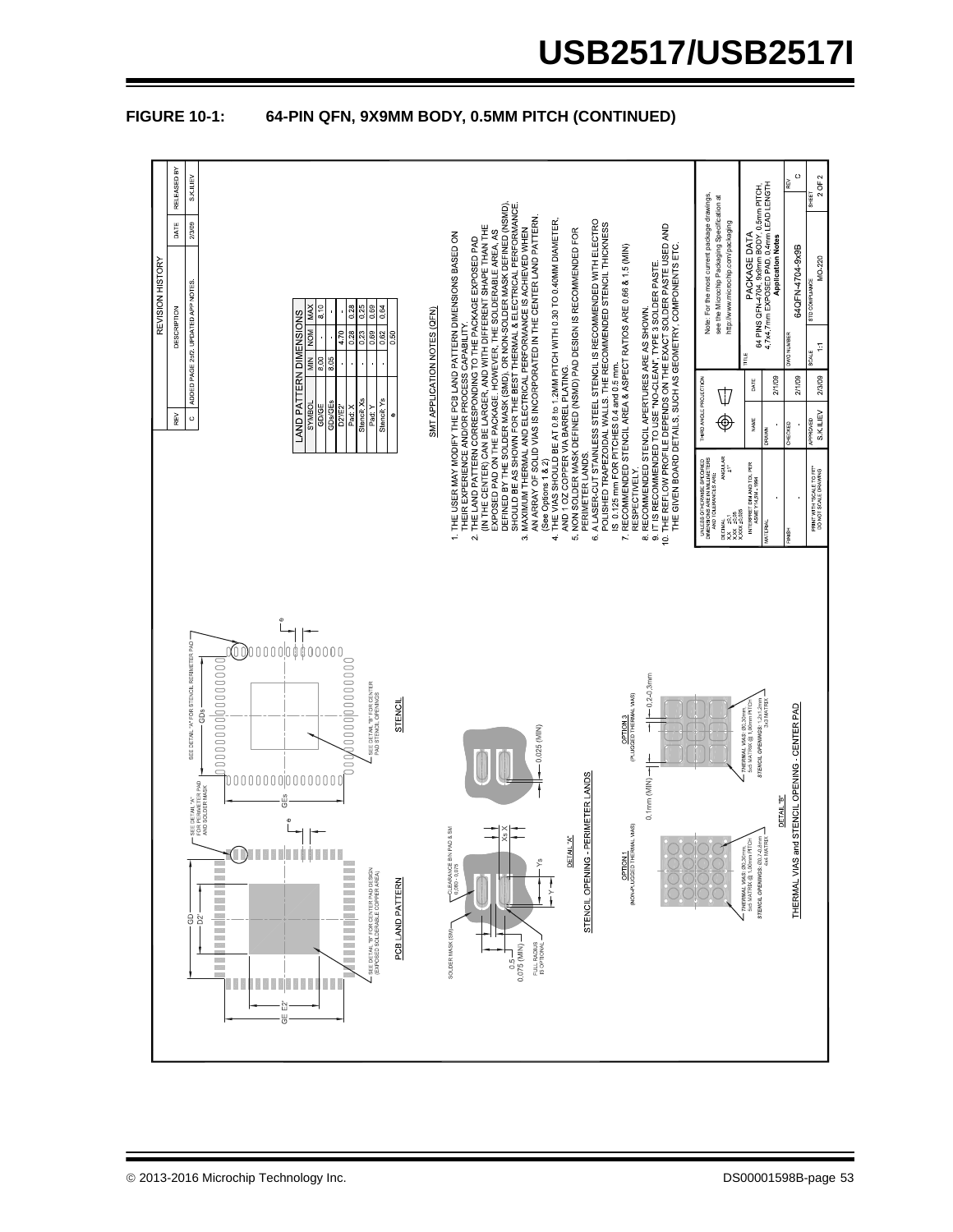## <span id="page-53-0"></span>**APPENDIX A: DATA SHEET REVISION HISTORY**

| <b>TABLE A-1:</b> | <b>REVISION HISTORY</b> |
|-------------------|-------------------------|
|                   |                         |

| <b>REVISION LEVEL &amp; DATE I</b>                                  | <b>SECTION/FIGURE/ENTRY</b>                               | <b>CORRECTION</b>                                                                                                                                                                |  |  |
|---------------------------------------------------------------------|-----------------------------------------------------------|----------------------------------------------------------------------------------------------------------------------------------------------------------------------------------|--|--|
| DS00001598B (05-23-16)                                              | Table 5-1, "USB2517/<br><b>USB2517I Pin Descriptions"</b> | Corrected the USBDN[7:1] DP/PRT DIS P[7:1] &<br>USBDN[7:1]_DM/PRT_DIS_M[7:1] pin number assign-<br>ments to correctly reflect the 7:1 ordering and clarified<br>the description. |  |  |
| USB2517/USB2517I Rev A, replaces the previous SMSC version, Rev 2.9 |                                                           |                                                                                                                                                                                  |  |  |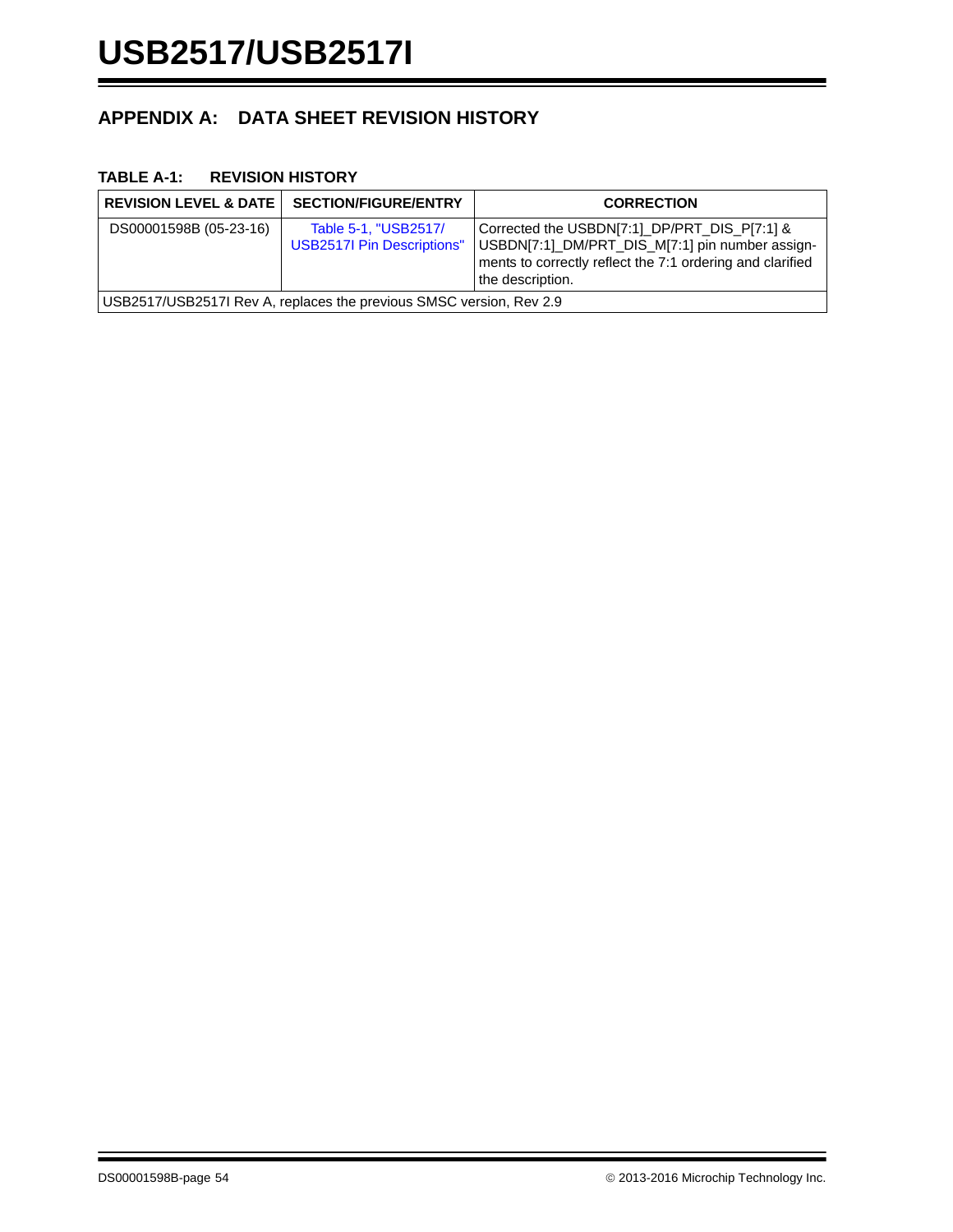## <span id="page-54-0"></span>**THE MICROCHIP WEB SITE**

[Microchip provides online support via our WWW site at w](http://www.microchip.com)ww.microchip.com. This web site is used as a means to make files and information easily available to customers. Accessible by using your favorite Internet browser, the web site contains the following information:

- **Product Support** Data sheets and errata, application notes and sample programs, design resources, user's guides and hardware support documents, latest software releases and archived software
- **General Technical Support** Frequently Asked Questions (FAQ), technical support requests, online discussion groups, Microchip consultant program member listing
- **Business of Microchip** Product selector and ordering guides, latest Microchip press releases, listing of seminars and events, listings of Microchip sales offices, distributors and factory representatives

## <span id="page-54-1"></span>**CUSTOMER CHANGE NOTIFICATION SERVICE**

Microchip's customer notification service helps keep customers current on Microchip products. Subscribers will receive e-mail notification whenever there are changes, updates, revisions or errata related to a specified product family or development tool of interest.

[To register, access the Microchip web site at](http://www.microchip.com) www.microchip.com. Under "Support", click on "Customer Change Notification" and follow the registration instructions.

## <span id="page-54-2"></span>**CUSTOMER SUPPORT**

Users of Microchip products can receive assistance through several channels:

- Distributor or Representative
- Local Sales Office
- Field Application Engineer (FAE)
- Technical Support

Customers should contact their distributor, representative or field application engineer (FAE) for support. Local sales offices are also available to help customers. A listing of sales offices and locations is included in the back of this document.

**[Technical support is available through the web site at: h](http://www.microchip.com)ttp://microchip.com/support**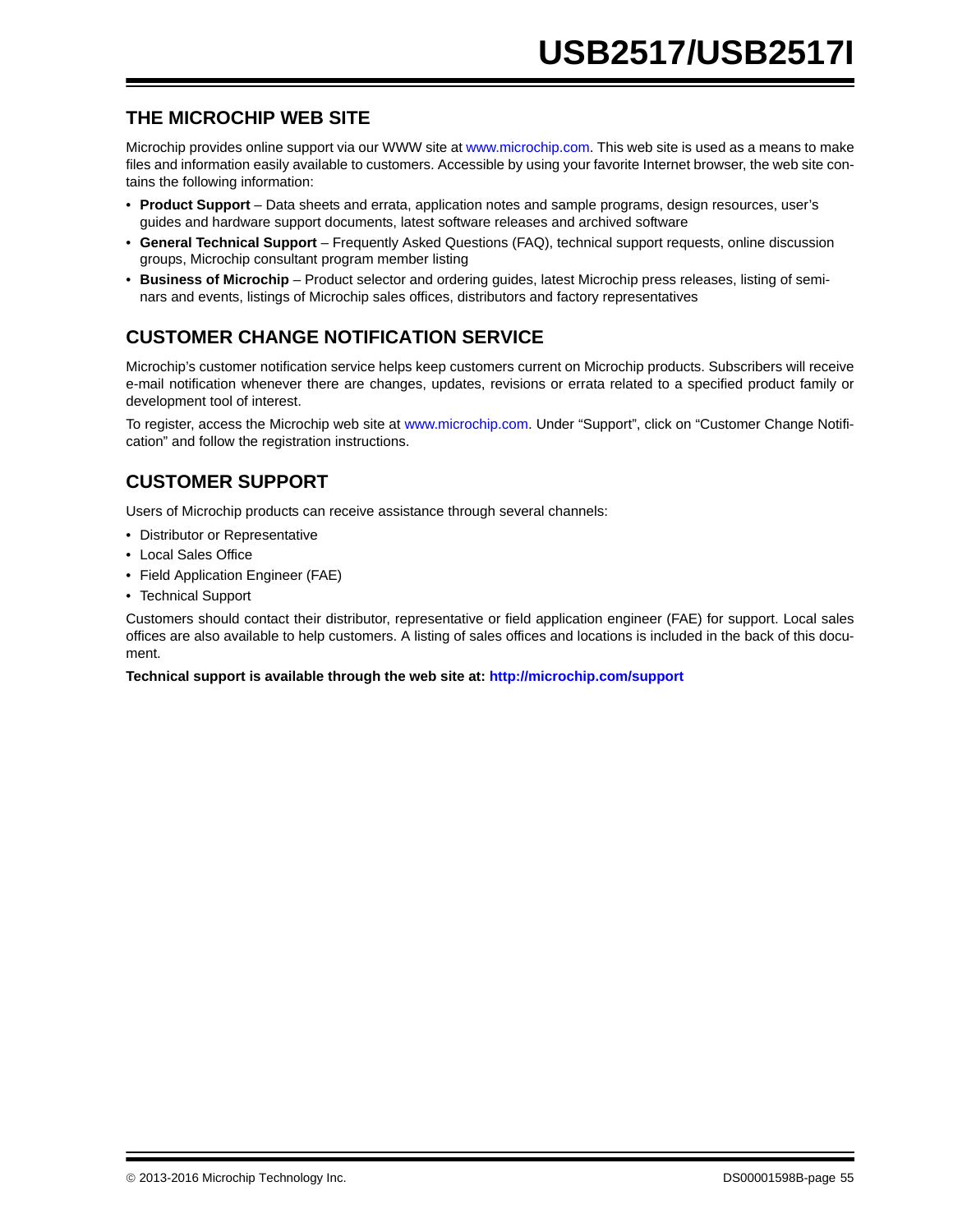## <span id="page-55-0"></span>**PRODUCT IDENTIFICATION SYSTEM**

To order or obtain information, e.g., on pricing or delivery, refer to the factory or the listed sales office.

| <b>PART NO.</b><br><b>Device</b> | [X] <sup>(1)</sup><br>[X]<br>XXX<br><b>Temperature</b><br>Package<br><b>Tape and Reel</b>                              | Examples:<br><b>USB2517I - JZX-TR</b><br>a)<br>Industrial temperature,                                                                                                                                                                                                                         |
|----------------------------------|------------------------------------------------------------------------------------------------------------------------|------------------------------------------------------------------------------------------------------------------------------------------------------------------------------------------------------------------------------------------------------------------------------------------------|
| Device:                          | Range<br>Option<br><b>USB2517</b>                                                                                      | 64-pin QFN<br>Tape & Reel<br>USB2517-JXZX<br>b)<br>Commercial temperature,                                                                                                                                                                                                                     |
| <b>Temperature</b><br>Range:     | $0^{\circ}$ C to +70 $^{\circ}$ C<br>(Commercial)<br>$Blank =$<br>$= -40^{\circ}$ C to $+85^{\circ}$ C<br>(Industrial) | 64-pin QFN<br>Tray                                                                                                                                                                                                                                                                             |
| Package:                         | 64-pin QFN<br>JZX<br>$=$                                                                                               |                                                                                                                                                                                                                                                                                                |
| <b>Tape and Reel</b><br>Option:  | = Standard packaging (tray)<br>Blank<br>$=$ Tape and Reel <sup>(1)</sup><br>TR.                                        | Note 1:<br>Tape and Reel identifier only appears in the<br>catalog part number description. This<br>identifier is used for ordering purposes and is<br>not printed on the device package. Check<br>with your Microchip Sales Office for package<br>availability with the Tape and Reel option. |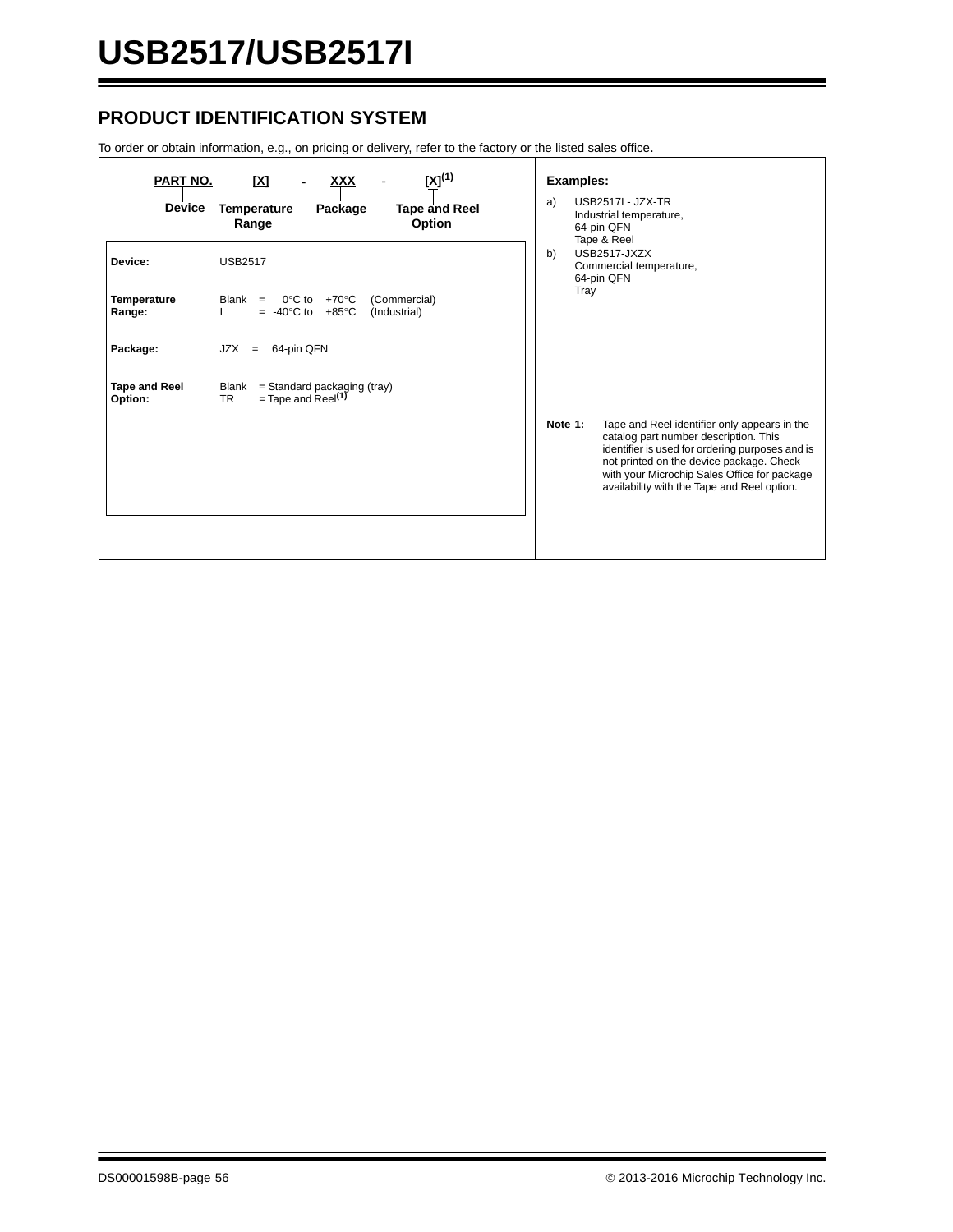#### **Note the following details of the code protection feature on Microchip devices:**

- Microchip products meet the specification contained in their particular Microchip Data Sheet.
- Microchip believes that its family of products is one of the most secure families of its kind on the market today, when used in the intended manner and under normal conditions.
- There are dishonest and possibly illegal methods used to breach the code protection feature. All of these methods, to our knowledge, require using the Microchip products in a manner outside the operating specifications contained in Microchip's Data Sheets. Most likely, the person doing so is engaged in theft of intellectual property.
- Microchip is willing to work with the customer who is concerned about the integrity of their code.
- Neither Microchip nor any other semiconductor manufacturer can guarantee the security of their code. Code protection does not mean that we are guaranteeing the product as "unbreakable."

Code protection is constantly evolving. We at Microchip are committed to continuously improving the code protection features of our products. Attempts to break Microchip's code protection feature may be a violation of the Digital Millennium Copyright Act. If such acts allow unauthorized access to your software or other copyrighted work, you may have a right to sue for relief under that Act.

Information contained in this publication regarding device applications and the like is provided only for your convenience and may be superseded by updates. It is your responsibility to ensure that your application meets with your specifications. MICROCHIP MAKES NO REP-RESENTATIONS OR WARRANTIES OF ANY KIND WHETHER EXPRESS OR IMPLIED, WRITTEN OR ORAL, STATUTORY OR OTHERWISE, RELATED TO THE INFORMATION, INCLUDING BUT NOT LIMITED TO ITS CONDITION, QUALITY, PERFORMANCE, MERCHANTABILITY OR FITNESS FOR PURPOSE**.** Microchip disclaims all liability arising from this information and its use. Use of Microchip devices in life support and/or safety applications is entirely at the buyer's risk, and the buyer agrees to defend, indemnify and hold harmless Microchip from any and all damages, claims, suits, or expenses resulting from such use. No licenses are conveyed, implicitly or otherwise, under any Microchip intellectual property rights unless otherwise stated.

#### **Trademarks**

The Microchip name and logo, the Microchip logo, AnyRate, dsPIC, FlashFlex, flexPWR, Heldo, JukeBlox, KeeLoq, KeeLoq logo, Kleer, LANCheck, LINK MD, MediaLB, MOST, MOST logo, MPLAB, OptoLyzer, PIC, PICSTART, PIC32 logo, RightTouch, SpyNIC, SST, SST Logo, SuperFlash and UNI/O are registered trademarks of Microchip Technology Incorporated in the U.S.A. and other countries.

ClockWorks, The Embedded Control Solutions Company, ETHERSYNCH, Hyper Speed Control, HyperLight Load, IntelliMOS, mTouch, Precision Edge, and QUIET-WIRE are registered trademarks of Microchip Technology Incorporated in the U.S.A.

Analog-for-the-Digital Age, Any Capacitor, AnyIn, AnyOut, BodyCom, chipKIT, chipKIT logo, CodeGuard, dsPICDEM, dsPICDEM.net, Dynamic Average Matching, DAM, ECAN, EtherGREEN, In-Circuit Serial Programming, ICSP, Inter-Chip Connectivity, JitterBlocker, KleerNet, KleerNet logo, MiWi, motorBench, MPASM, MPF, MPLAB Certified logo, MPLIB, MPLINK, MultiTRAK, NetDetach, Omniscient Code Generation, PICDEM, PICDEM.net, PICkit, PICtail, PureSilicon, RightTouch logo, REAL ICE, Ripple Blocker, Serial Quad I/O, SQI, SuperSwitcher, SuperSwitcher II, Total Endurance, TSHARC, USBCheck, VariSense, ViewSpan, WiperLock, Wireless DNA, and ZENA are trademarks of Microchip Technology Incorporated in the U.S.A. and other countries.

SQTP is a service mark of Microchip Technology Incorporated in the U.S.A.

Silicon Storage Technology is a registered trademark of Microchip Technology Inc. in other countries.

GestIC is a registered trademarks of Microchip Technology Germany II GmbH & Co. KG, a subsidiary of Microchip Technology Inc., in other countries.

All other trademarks mentioned herein are property of their respective companies.

© 2013-2016, Microchip Technology Incorporated, Printed in the U.S.A., All Rights Reserved.

ISBN: 9781522405924

## **QUALITY MANAGEMENT SYSTEM CERTIFIED BY DNV**  $=$  **ISO/TS** 16949 $=$

*Microchip received ISO/TS-16949:2009 certification for its worldwide headquarters, design and wafer fabrication facilities in Chandler and Tempe, Arizona; Gresham, Oregon and design centers in California and India. The Company's quality system processes and procedures are for its PIC® MCUs and dsPIC® DSCs, KEELOQ® code hopping devices, Serial EEPROMs, microperipherals, nonvolatile memory and analog products. In addition, Microchip's quality system for the design and manufacture of development systems is ISO 9001:2000 certified.*